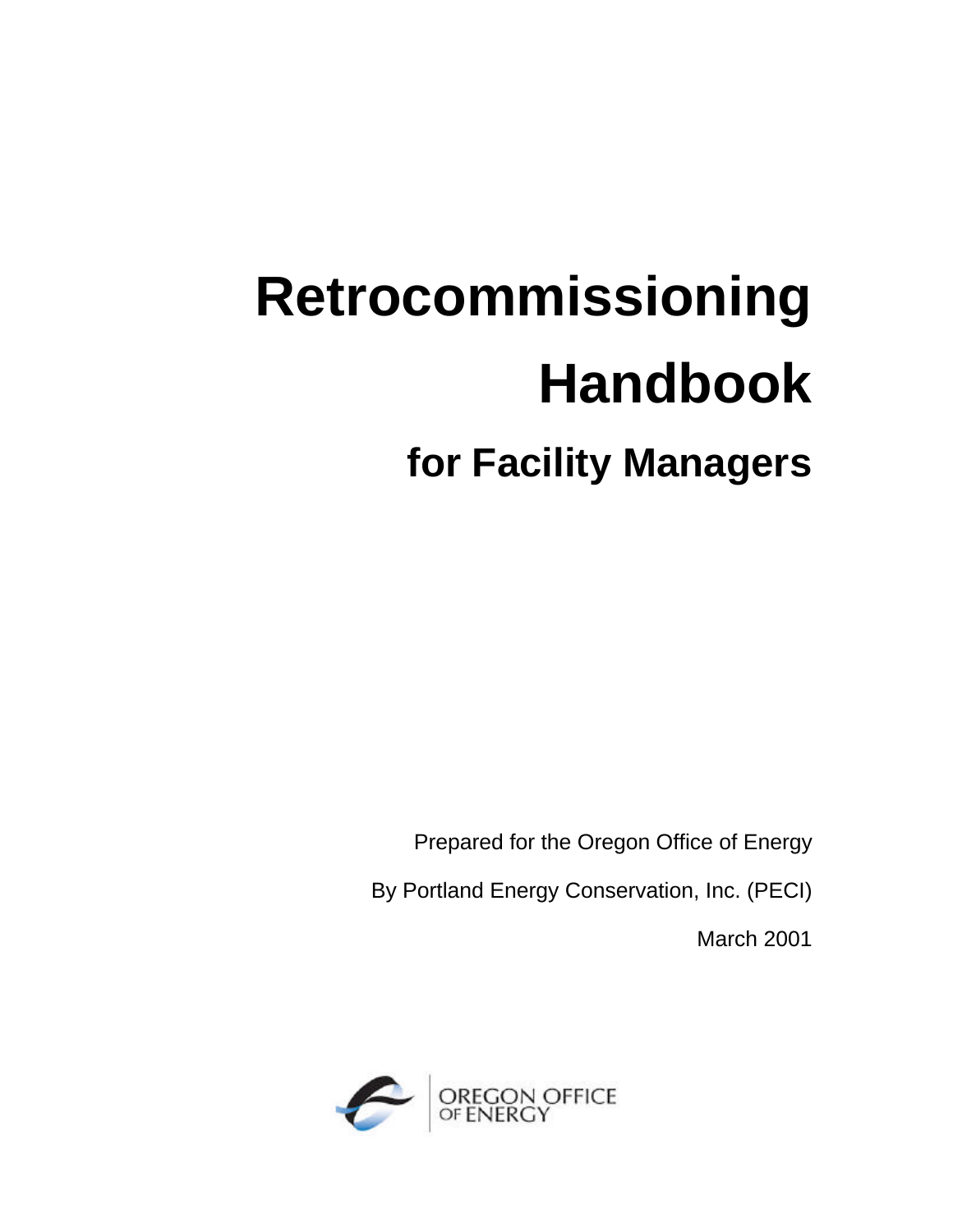# Retrocommissioning Handbook<br>for Facility Managers

| APPENDIX B: REQUEST FOR PROPOSAL (RFP) CHECKLIST FOR     |  |
|----------------------------------------------------------|--|
| <b>APPENDIX C: LIST OF POSSIBLE DELIVERABLES FOR A</b>   |  |
|                                                          |  |
|                                                          |  |
|                                                          |  |
|                                                          |  |
|                                                          |  |
| APPENDIX I: STRATEGIES FOR INCREASING RETROCOMMISSIONING |  |
|                                                          |  |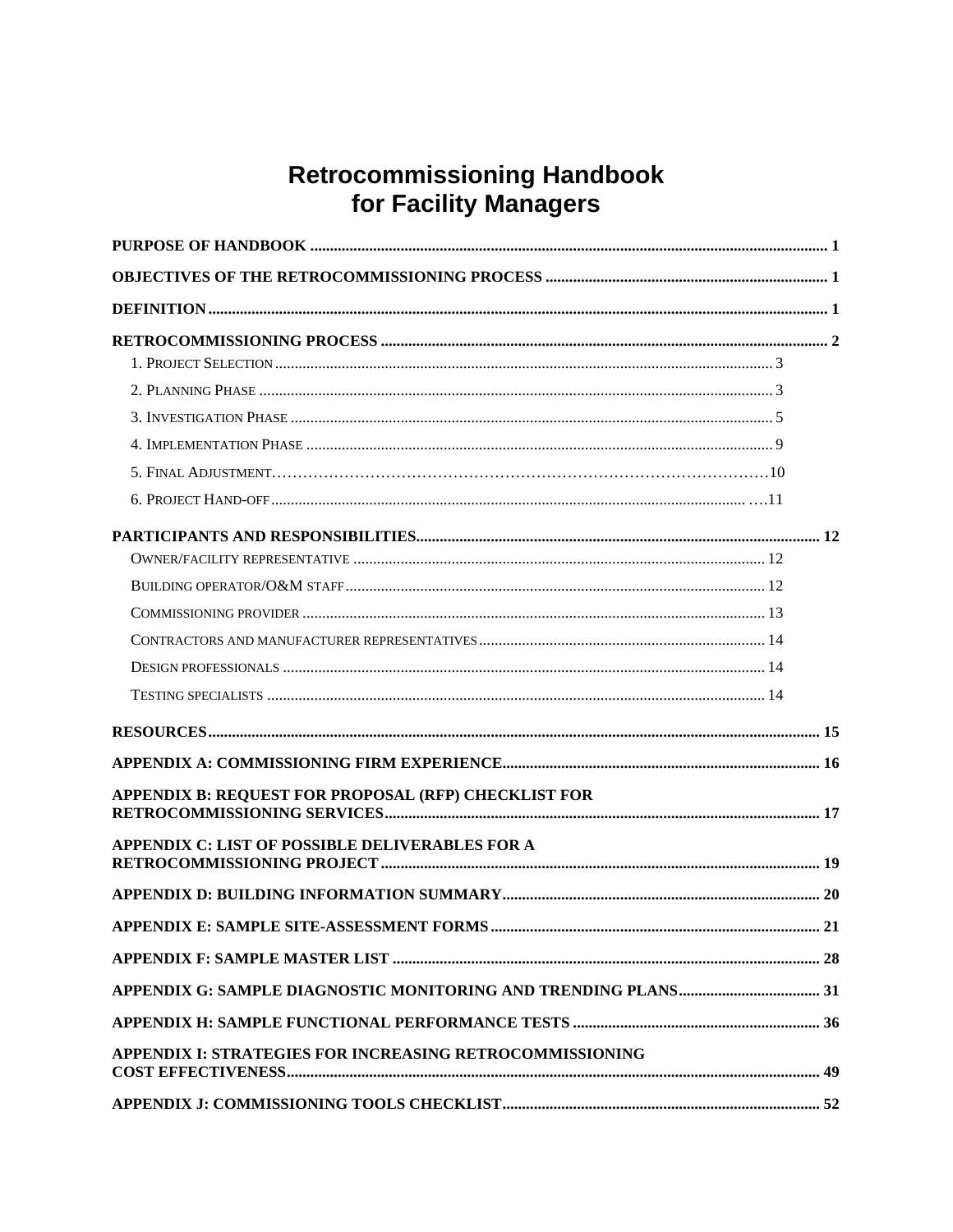# **Purpose of the Handbook**

The purpose of this handbook is to provide building owners and managers with basic information about the retrocommissioning process and help them receive maximum value from commissioning existing buildings. It discusses commissioning terminology, how to get started, the phases and steps in the retrocommissioning process, roles and responsibilities of the team members, costs, benefits, how to increase cost effectiveness and more. It is written specifically for facility managers of public buildings and those who are interested in obtaining cost-effective operation and maintenance (O&M) improvements that do not entail a large capital investment. This is not a detailed how-to manual for commissioning service providers, although it may give them useful insight in understanding the owner's and manager's role and expectations for the project.

# **Objectives of the Retrocommissioning Process**

Commissioning of existing buildings or "retrocommissioning," is a systematic process applied to existing buildings for identifying and implementing operational and maintenance improvements and for ensuring their continued performance over time. Retrocommissioning assures system functionality. It is an inclusive and systematic process that intends not only to optimize how equipment and systems operate, but also to optimize how the systems *function together*. Although retrocommissioning may include recommendations for capital improvements, the primary focus is on using O&M tune-up activities and diagnostic testing to optimize the building systems. Retrocommissioning is not a substitute for major repair work. Repairing major problems is a must before retrocommissioning can be fully completed.

The following have been identified by owners as the primary objectives for retro-commissioning a project:

Bring equipment to its proper operational state Reduce complaints Reduce energy and demand costs Increase equipment life Improve indoor air quality Increase tenant satisfaction Improve facility operation and maintenance Reduce staff time spent on emergency calls

# **Definition**

Existing-building commissioning, also known as retrocommissioning, is an event in the life of a building that applies a systematic investigation process for improving or optimizing a building's operation and maintenance. It may or may not emphasize bringing the building back to its original intended design. In fact, the original design documentation may no longer exist or be relevant. The goals and objectives for applying the process, as well as the level of rigor, may vary depending on the current needs of the owner, budget, and condition of the equipment. The retrocommissioning process most often focuses on dynamic energy-using systems with the goal of reducing energy waste, obtaining energy cost savings, and identifying and fixing existing problems.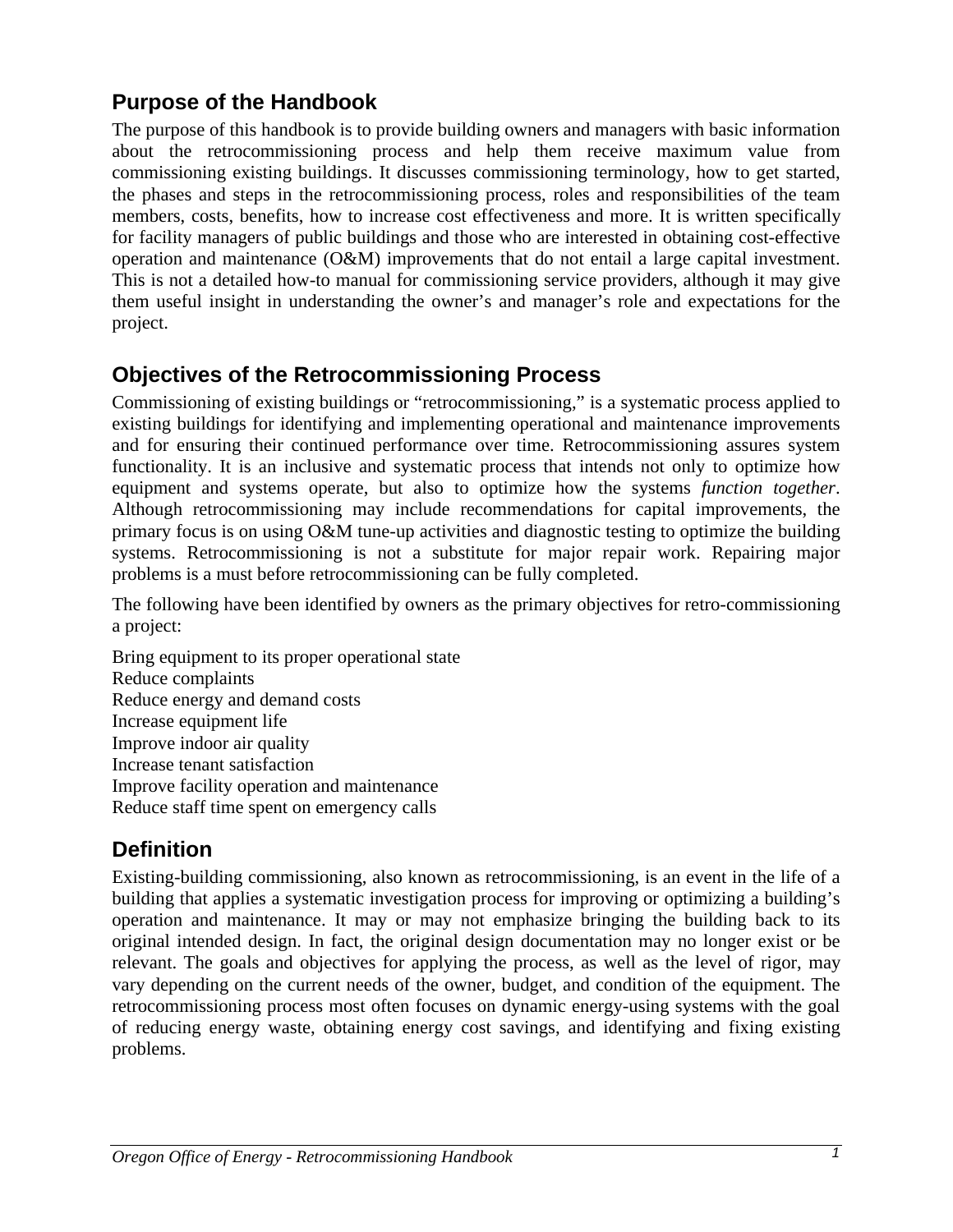## **Retrocommissioning Process**

## **Retrocommissioning Stages, Phases and Activities**

## **PRE-IMPLEMENTATION STAGE**

#### **1. Project Selection**

- (a) Select project
- (b) Muster support and gather information

### **2. Planning phase**

- (a) Develop project goals and scope
- (b) Develop team
- (c) Select and hire a commissioning provider

#### **3. Investigation phase**

- (a) Review facility documentation
- (b) Develop the commissioning plan and hold the scoping meeting
- (c) Perform a site assessment
- (d) Develop an initial list of findings
- (e) Develop and present an interim report
- (f) Develop the diagnostic monitoring and test plans
- (g) Implement diagnostic monitoring and test plans
- (h) Select the most cost-effective opportunities for implementation

## **IMPLEMENTATION STAGE**

#### **4. Implementation phase**

(a) Implement recommendations

## **POST-IMPLEMENTATION STAGE**

#### **5. Final adjustment**

- (a) Retest and remonitor
- (b) Update building documentation, including O&M manuals, if applicable
- (c) Train operators

#### **6. Project hand-off**

- (a) Final report
- (b) Follow-up tasks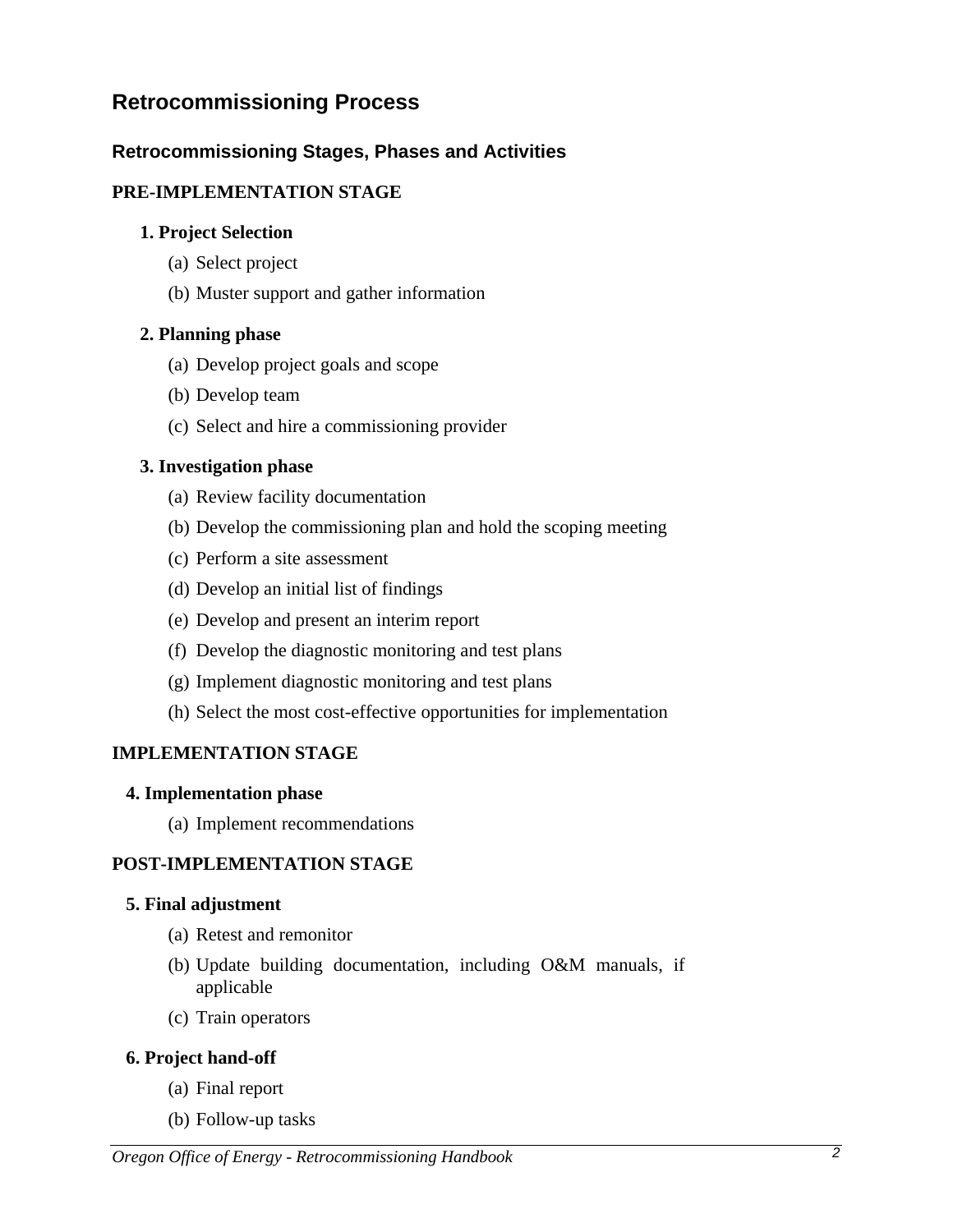## **1. PROJECT SELECTION**

## **a. Select project**

Some buildings or groups of buildings make better candidates for retrocommissioning than others. Owners of multiple buildings may want to develop a spreadsheet to better understand, compare, and prioritize their building stock according to which sites present the most opportunity for improvements. These buildings should be first in line for retrocommissioning. The most broken buildings may not be the most attractive, while newer buildings may offer the most savings or benefit for the least cost.

The following bullets provide some guidance for selecting buildings for retrocommissioning.

- An unjustified, high energy-use index
- Persistent failure of equipment and/or control system (Worn out, old equipment should be replaced before the commissioning begins)
- Tenant complaints
- Indoor Air Quality problems
- Any other reasons that warrant building retrocommissioning

#### **b. Muster support and gather information**

To make the project a success the building owner must secure management commitment and support for the project, secure support of motivated and available building staff, ensure tenant cooperation, allocate adequate time frame and budget. The collection of building documentation should begin almost immediately after the project has been approved for implementation.

The gathering of the building documentation should include:

General building description (See Appendix D) Drawings relevant to the systems scheduled for commissioning, especially control drawings Sequences of operation for all or most equipment Energy-efficient operating strategies for all or most equipment Equipment list with nameplate information for all or most equipment O&M manuals for all or most equipment TAB reports PM logs for all or most equipment Energy bill (electric and gas) information for at least 12 months along with a rate schedule

#### **2. PLANNING PHASE**

#### **a. Develop project goals and scope**

The retrocommissioning process begins by defining in writing the goals for the project and clearly communicating those goals to the team that is carrying out the work. Often the main goal for commissioning an existing facility is to obtain cost savings from improving the operation of the building's energy-using equipment, given the current operating requirements. Identifying and eliminating potential indoor air quality and comfort problems is also often high on the list of retrocommissioning objectives. The following example lists the objectives for an actual retrocommissioning project:

• Obtain and verify cost-effective energy savings. Verification will require limited performance monitoring of selected building systems.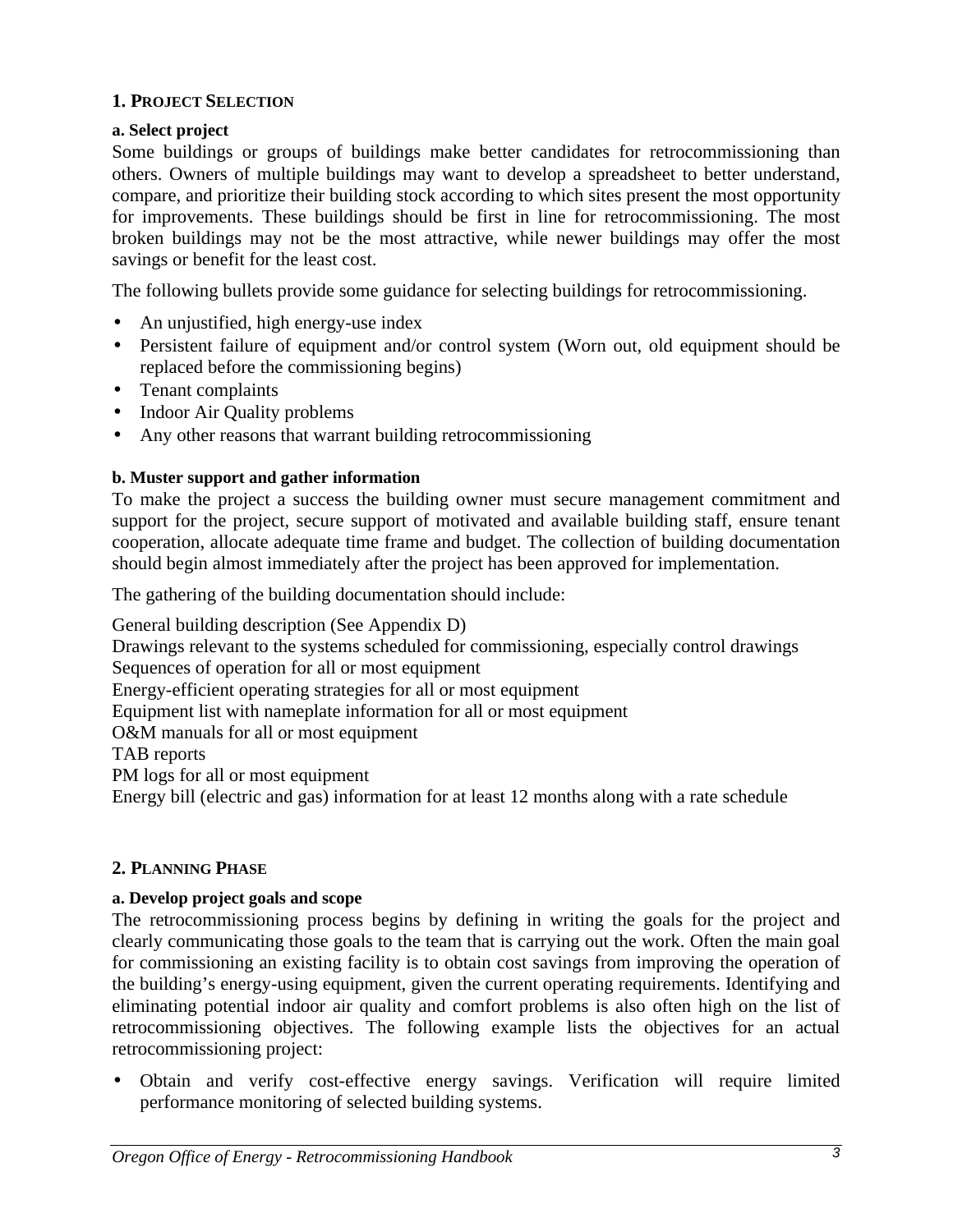- Identify and recommend improvements to operational strategies and maintenance procedures, focusing on those measures that sustain optimal energy performance and reduce operating costs.
- Identify HVAC-related health and safety issues as they present themselves during the normal course of the commissioning work.

## **b. Develop team**

A team will be responsible for achieving the goals defined for the project. This team will typically require two teams initially working together: a facilities team and a commissioning team. The teams can be small as long as needed skills and authority are represented on each. These two teams must join to become the project team. The facilities team must have the authority to obtain acceptable contractor services, if needed, and to interface with them. Since the facilities team and commissioning team must handle many functions, it is the owner's responsibility to bring the overall team together. The Commissioning Provider may have varying levels of involvement in this process depending on the level of trust and confidence established. Ultimately the project team should consist of only those people most critical to accomplishing the work.

For buildings with in-house staff, one of the most important team member(s) is the building operator assigned to work with the Commissioning provider. Ideally, the operator should have in-depth knowledge of the building control systems, understand how and why equipment and systems are currently operated and maintained, and have access to historical data.

The Commissioning provider must bring troubleshooting, problem solving, diagnostic monitoring, testing, and analysis expertise to identify problems with building systems that must be solved to meet project goals. The commissioning provider must also challenge the use of current equipment, practices, or methods that may be causing problems and identify useful and cost-effective solutions for the problems.

## **c. Select and hire a commissioning provider**

Currently, there is no certification process for commissioning providers. In absence of certification, it is necessary to determine if a provider has the experience needed to provide appropriate retrocommissioning services. Appendix A contains two forms for defining the required experience of a Commissioning provider. These sample forms can be customized to reflect the needs of a specific project.

The typical approach for seeking commissioning services includes:

Evaluating experience with buildings having problems similar to that under consideration

Requesting and contacting references

Evaluating ancillary skills such as diplomacy, negotiation, communications, meeting facilitation, listening, investigation, and reporting abilities

Considering the following factors:

Is commissioning a core business or a primary business component of the firm?

Are any work samples such as final commissioning reports available for review?

Are there any lists of Commissioning providers available from local utilities or state and local government organizations?

Is the firm a full member of the Building Commissioning Association (BCA)?

It is important that the skills of the Commissioning provider match the goals and scope of the project. For example, if improving indoor air quality (IAQ) is the primary objective for the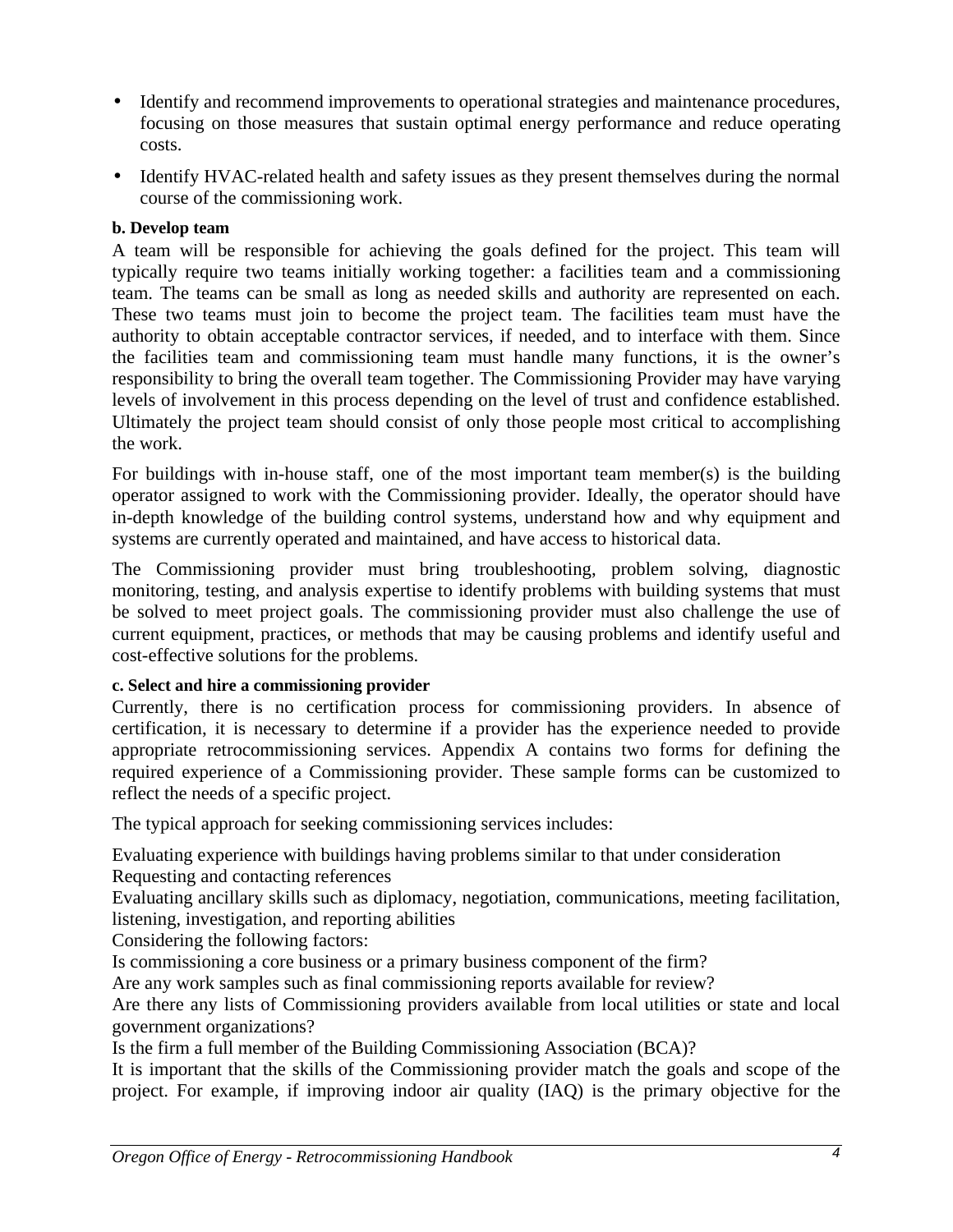retrocommissioning, then the individual hired for the job must be skilled at investigating and solving IAQ problems.

Initial identification of acceptable Commissioning providers may occur through a Request for Qualifications (RFQ) process. The RFQ allows evaluation of qualifications without detailed definition of the work to be accomplished. In this way, the desired work scope can be developed more fully while a group of qualified firms and their references are being established and contacted.

Large or complex projects often dictate the use of a Request for Proposal (RFP) from the group of potential providers. Appendix B contains a checklist of factors to consider when putting together an RFP.

As part of an RFP, the owner or manager should provide a list of expected products or deliverables resulting from the retrocommissioning process. The number and type of deliverables depends on the scope of the project. Appendix C lists several possible deliverables that may be required.

The primary deliverables include:

Retrocommissioning Plan Master List of Deficiencies Potential Improvements List of Recommended Capital Improvements for Further Investigation Final Report

If the project is large or complicated, a pre-proposal meeting, including a site visit to the facilities included in the scope of the project, may be necessary. This approach allows the selected group of Commissioning providers a chance to see the facility and ask critical questions they may have concerning the project. It also tends to "level the playing field" so that each party has the same information when developing their bids.

## **3. INVESTIGATION PHASE**

The primary tasks for the investigation phase are, understanding how and why building systems are currently operated and maintained, identifying deficiencies and potential improvements, and selecting the most cost effective "fixes" to implement. This phase of the project looks at all aspects of the current O&M program and practices as well as the management structures, policies, and user requirements that influence them. It may include interviewing management as well as building personnel, reviewing current O&M practices and service contracts, spot testing the equipment and controls, and trending or electronic data logging of pressures, temperatures, power, flows, and lighting levels and use.

The investigation phase is generally the most time consuming and expensive part of the retrocommissioning process. The investigation phase includes six steps:

#### **a. Review facility documentation**

Once the Commissioning provider has been hired the process of facility review should begin. The commissioning provider uses the documentation during the investigation phase of the project for developing the site assessment form and the diagnostic and functional test plans that may be required to verify equipment performance.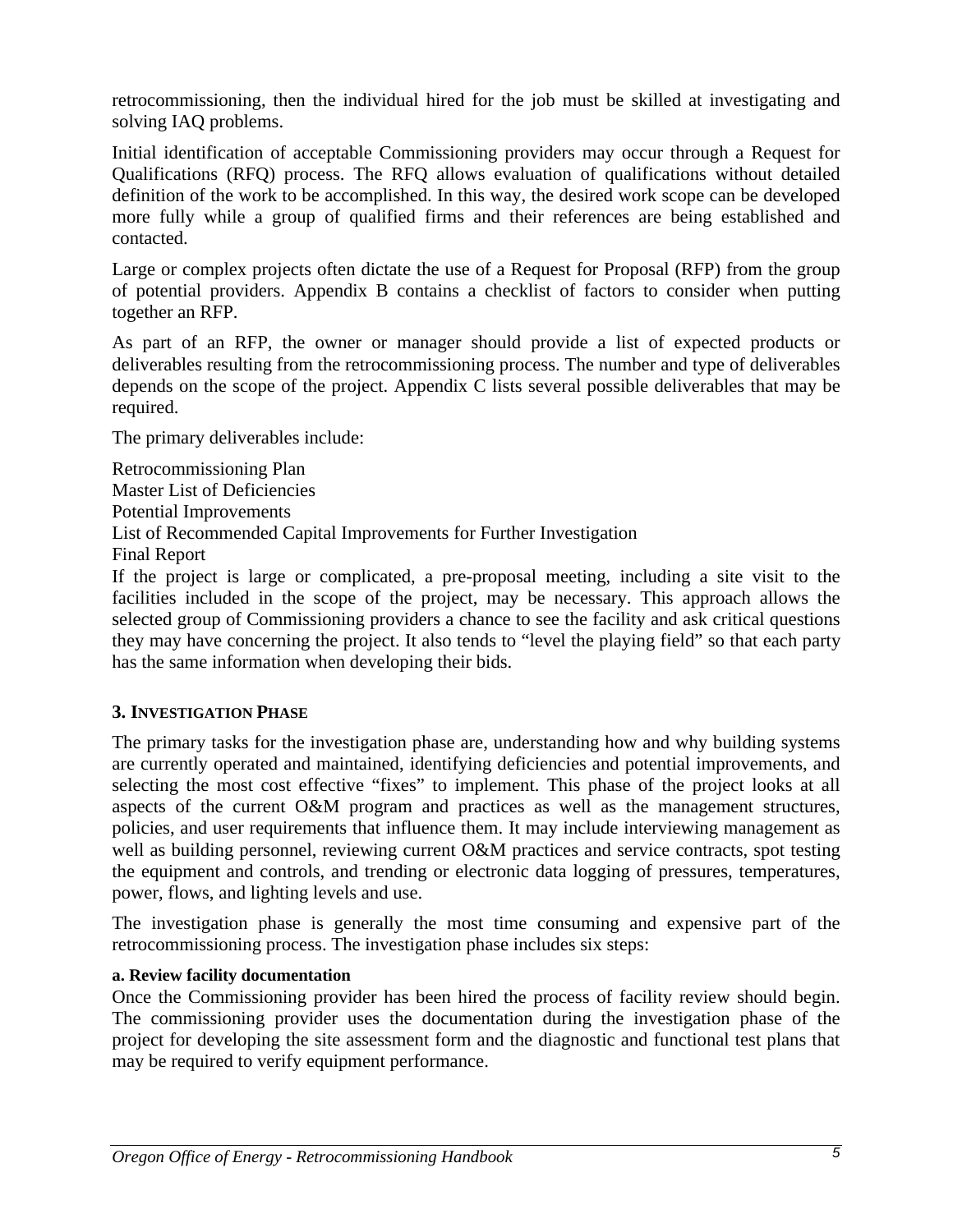## **b. Develop the commissioning plan and hold the scoping meeting**

After reviewing the building documentation and gaining a clear understanding of the project goals, the commissioning provider has the primary responsibility for developing the plan and seeking significant input and review from the owner and owner's staff. Including the building operating staff during plan development facilitates their desire to see the process succeed. The plan usually includes the following:

General building information and contact (name, address, telephone numbers, etc.).

Project goals Building description (brief) Project scope Roles and responsibilities Schedule (for primary tasks) Documentation Investigation scope and methods Implementation phase requirements Project hand off

The scheduling of project work should coincide with the project goals. For example, if there is an increased number of complaints regarding cooling, then the diagnostic testing should be scheduled during peak cooling conditions. The plan should be viewed as a flexible document that may include some schedule changes during the course of the project.

Generally, the Commissioning provider facilitates the scoping meeting with the plan as the primary focus. The scoping meeting brings all of the team members together to review, discuss, and agree to the retrocommissioning plan. The primary role of the owner or manager is to reiterate the objectives for the project and show support for the retrocommissioning plan. Each team member's responsibilities are discussed and the schedule is agreed to. The scoping meeting sometimes includes others who have vested interest in the project (such as a local utility) but are not directly responsible for performing work on the project.

## **c. Perform a site assessment**

The goal of the site assessment is to gain an in-depth understanding of how and why the building systems and equipment are currently operated and maintained and what building staff and occupants consider as the most significant problems. Most projects require the Commissioning provider to develop a formal site-assessment document that includes a detailed building staff interview regarding operating strategies and an in-depth site survey of equipment condition. Appendix E contains sample assessment forms. Assigning building operators who have an historical knowledge of the building and expertise in the control systems expedites this task. Due to their familiarity with the building and its systems, O&M staff may already have most of this information on hand. Filling out the assessment forms helps them organize this information and better target their retrocommissioning activities. The site assessment addresses the following major issues:

Overall building energy use and demand and areas of highest energy use and demand

Current design and operational intent and actual control sequences for each piece of equipment included in the project

Equipment nameplate information and maintenance issues (broken dampers, dirty coils, sensor calibration, etc.)

Current schedules (setpoint, time-of-day, holiday, lighting, etc.)

The most severe control and operational problems

Location of the most comfort problems or trouble spots in the building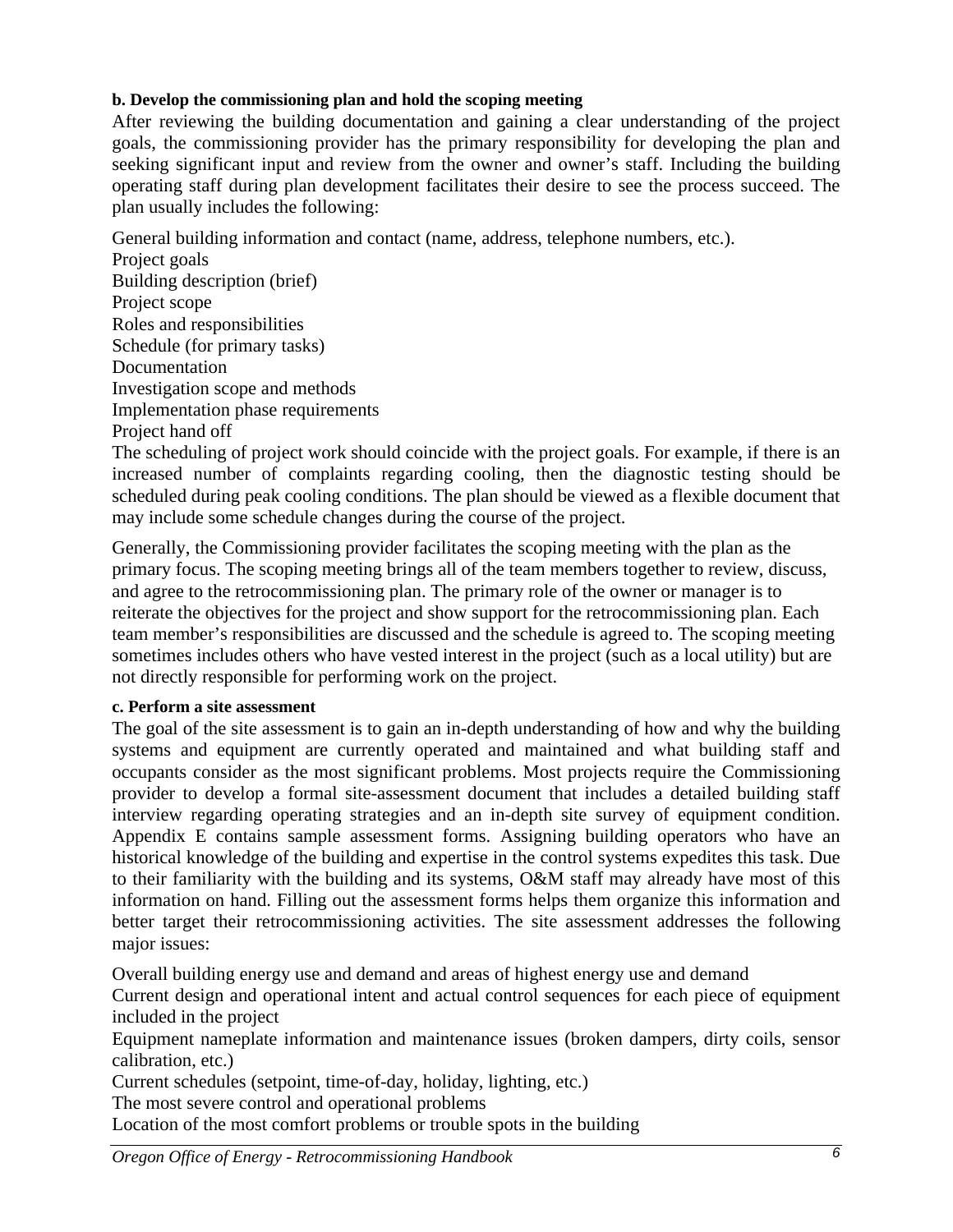## Current O&M practices

Depending on the scope of the project, the site assessment can take one to several days to complete. It is common for many problems and obvious corrections to reveal themselves during the site assessment. It may be cost effective to have the assigned building operator make minor adjustments and repairs as the site assessment progresses. These "field fixes" should be summarized on the Master List of Deficiencies and Improvements (the Master List is discussed below) and documented on the applicable site assessment form. Engineering calculations can often be applied later to determine the value of these adjustments and repairs.

The assessment is meant to uncover the best opportunities for optimizing the energy-using systems and improving O&M practices. It provides the starting point for evaluating the effectiveness of improvements and O&M activities. It also provides a basis for recommending where diagnostics and testing may be appropriate. Diagnostic testing helps to better pinpoint problem causes and verify that a problem does exist.

## **d. Develop an initial list of findings**

Concurrent with the site assessment, the Commissioning provider begins to develop a Master List of Deficiencies and Improvements. This Master List is one of the most significant deliverables from the retrocommissioning process and ultimately becomes an important decision making tool for the facility manager and building staff. Every finding from the investigation phase is summarized on the Master List, including those adjustments and repairs made during the course of the investigation process. At a minimum, the list should include the name of the system or piece of equipment, a description of the deficiency or problem, and a suggested solution. Appendix F contains a sample Master List.

To better understand the deficiencies and problems, the owner or manager may require the Commissioning provider to categorize them according to type or source. For example, problems may fall into four primary categories: maintenance, operation, design, or installation. Understanding where the more costly problems fall helps management to understand where organizational improvements may be needed. For example, several problems falling under the "installation" category may indicate a need for the owner to require commissioning for future new construction or new equipment installations. Such problems may also suggest taking a hard look at who is providing the installation service. If the majority of problems are maintenancerelated this may indicate a need for additional staff, more training, or a better managed service contract.

## **e. Develop and present an interim report**

During the site assessment, the commissioning provider begins to develop a master list of O&M improvements for possible implementation. The list includes the name of the system or piece of equipment involved a description of the issue or problem, and a suggested solution. The list of opportunities and recommendations generated during the initial site assessment is submitted to the Facility Manager and owner for review, prior to developing a monitoring and testing plan.

## **f. Develop the diagnostic monitoring and test plans**

The information gained from the site assessment may indicate that it will be necessary to obtain more complete and exact data on when and how systems are actually operating, since the assessment may only identify suspected areas for improvement. If more information is needed, the Commissioning provider develops the necessary diagnostic monitoring and test plans.

Diagnostic monitoring and testing allows the Commissioning provider to observe temperatures along with critical flows, pressures, speeds, currents of the system components under typical operating conditions. By analyzing this information, the Commissioning provider determines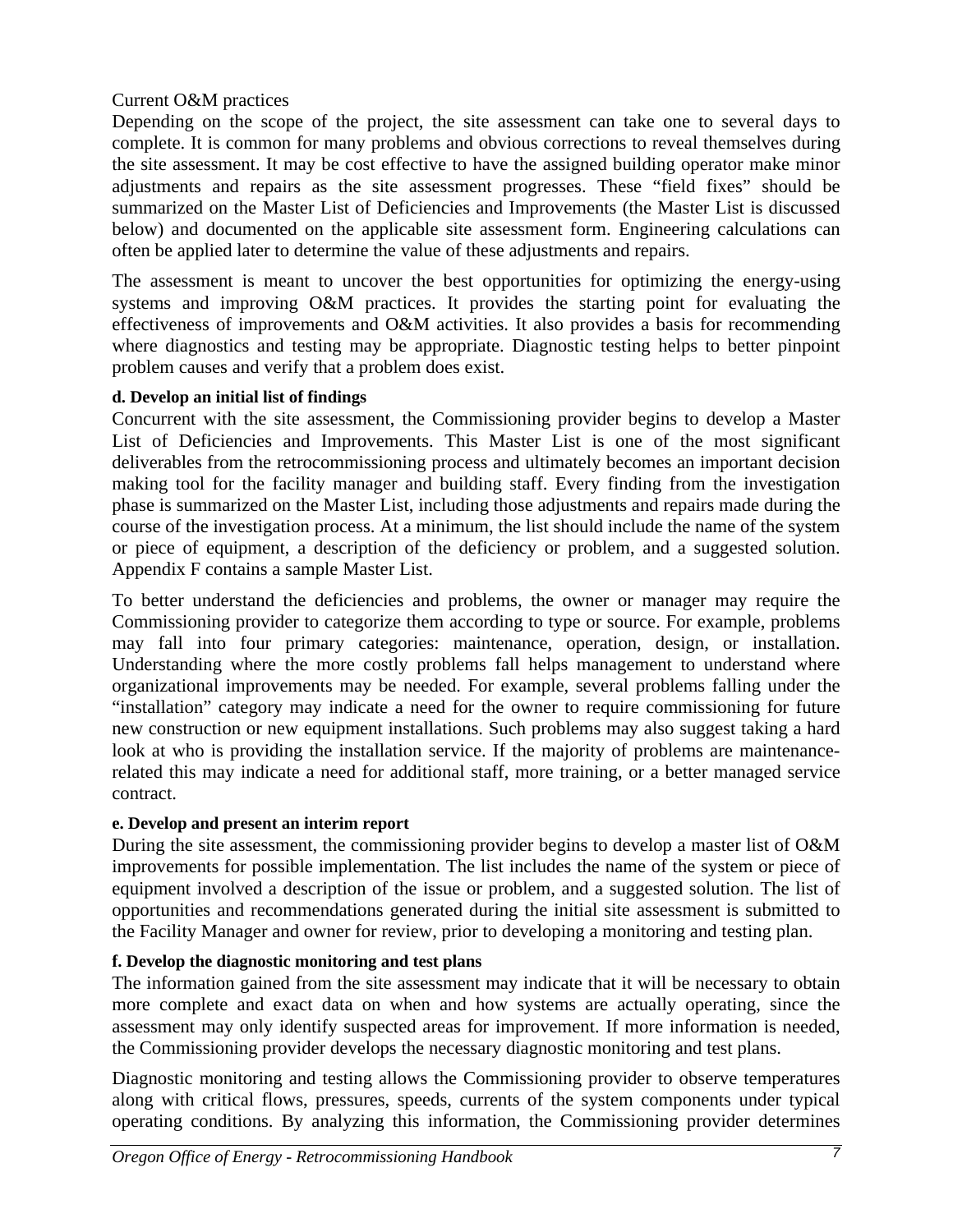whether the systems are operating correctly and in the most efficient manner. Three typical diagnostic methods are Energy Management Control System trend logging, stand-alone portable datalogging, and manual functional testing. Often, a combination of these methods is used. To get an idea of the level of rigor involved in these tests, see Appendix G, which contains a sample diagnostic monitoring plan and trend logging plan, and Appendix H, which contains sample functional test plans for a centrifugal chiller and a variable frequency drive.

### **g. Implement diagnostic monitoring and test plans**

The Commissioning provider and the owner's representative schedule the implementation of the diagnostic monitoring, testing, and the associated preparatory work. Preparing for monitoring and testing may include checking and calibrating control points such as temperature sensors. When possible, to reduce project costs, the facility staff should complete the calibration work under the direction of the Commissioning provider. In addition, if dataloggers are used, facility staff can usually assist in the installation and removal of the loggers. The trendlogging plan may be carried out by the facility staff, but may require assistance from the controls vendor, particularly on developing, formatting and downloading computer files for analysis by the Commissioning provider. Results from monitoring, via trend logs or dataloggers are provided in annotated graphical or columnar format for reporting purposes.

The Commissioning provider usually directs the functional tests. Facility staff, a control vendor, or other appropriate parties assist with the hands-on operation of the equipment being tested. The Commissioning provider documents manual testing and observed results on the test plan forms. The forms also describe the piece of equipment or system and the detailed test procedures.

After diagnostic monitoring and testing are completed, the findings are analyzed and checked against the site-assessment information. Any resulting changes, additional deficiencies, or potential improvements are summarized on the Master List.

#### **h. Select the most cost-effective opportunities for implementation**

Once the site assessment and diagnostic testing are complete and the Master List is filled out, owners decide which items on the list provide the most benefit and effectively meet the project objectives. For some projects, managers often want to implement the entire Master List but may need to prioritize the improvements according to cost effectiveness. For example, in some buildings it may be more cost-effective to implement plant-related control strategies before performing more labor-intensive fixes, such as fine tuning of an air-side economizer. To help with this decision making process, the Commissioning provider generally completes an analysis of the opportunities and makes recommendations for implementation based on which improvements are most cost effective. It's not unusual to expect a simple payback of 18 months or less for the recommended improvements that produce energy savings. The savings generated from these improvements can sometimes pay for other improvements that have less quantifiable benefits.

Many retrocommissioning improvements are straightforward and owners can confidently expect benefits from them. In such cases, the building management and staff may not need any savings verification to justify implementation. Other improvements such as those related to comfort, IAQ, and equipment malfunction may not have easily quantifiable benefits, but facility staff often want to implement them because they simply want their building to "work right." The building management and staff always make the final decision on which deficiencies and improvements to address first.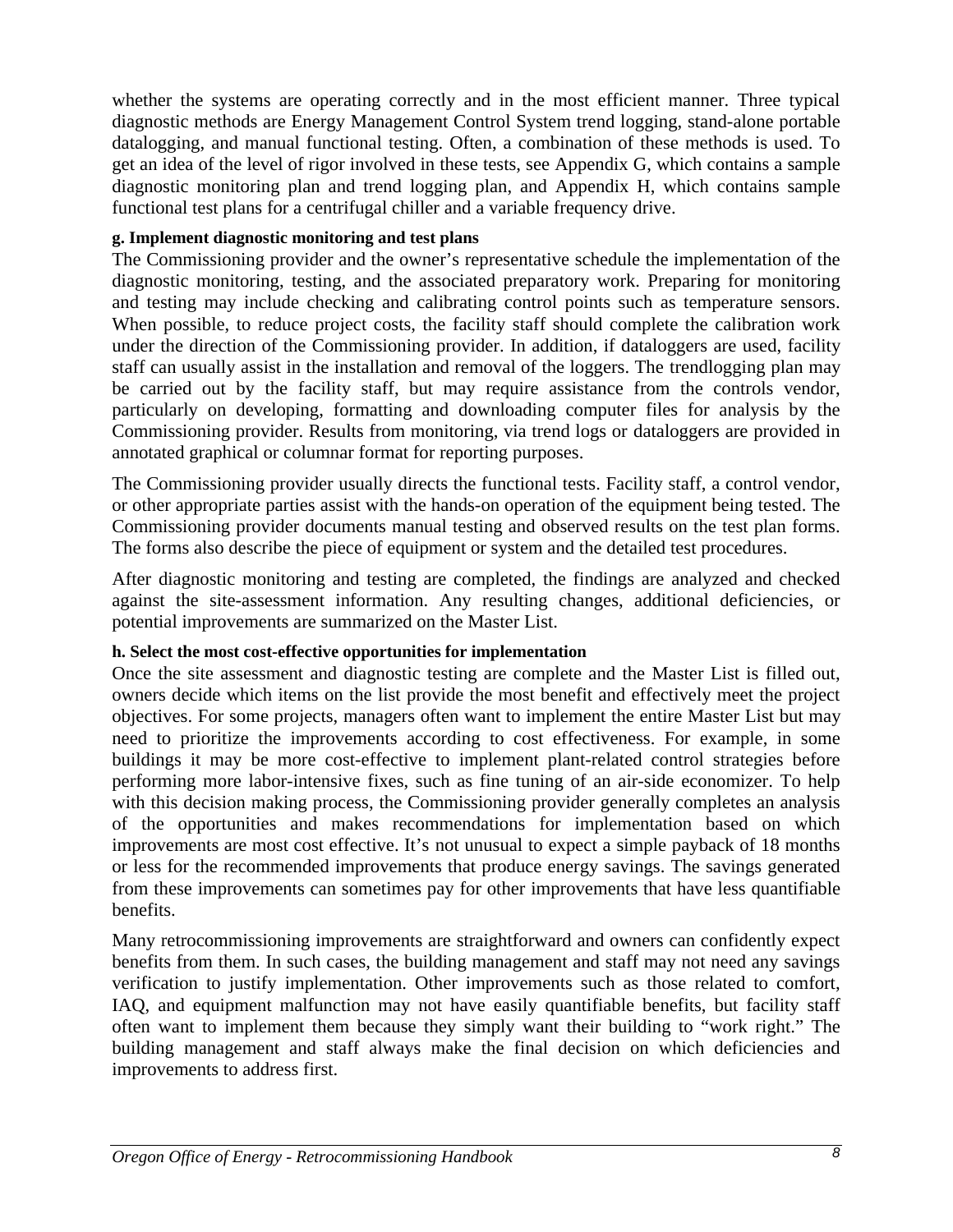## **Investigation phase deliverables**

The site assessment is often the primary, if not the only product, coming out of the project. Some projects only require completion of the investigation phase, making the assessment and Master List the primary deliverables. The assessment generally includes gathering information on the condition of equipment including equipment nameplate information as well as the operating strategies. Appendix E provides sample assessment forms for a pump. In many cases, it is not necessary to require the entire assessment as a deliverable. For example, if the building does not have an adequate current list of equipment with nameplate information, the maintenance or equipment condition part of the assessment becomes the main deliverable. Alternatively, if the building lacks written control strategies, the operating part of the assessment is valuable for developing this missing information in-house. However, if the assessment findings are the most important product, then the Master List alone adequately fulfills this requirement and the site assessment may be dropped from the deliverable list.

The following lists typical deliverables for the investigative phase:

- Short-term diagnostic monitoring and functional test plans
- The Master List of deficiencies and potential improvements (Master List)
- Completed site-assessment forms (optional)
- Completed functional tests
- List of repairs, adjustments, and other improvements made during investigation
- List of selected improvements for immediate implementation including costs and ROIs (estimates of return on investment)

## **4. IMPLEMENTATION PHASE**

During the investigation phase, several of the simple, obvious, and less expensive repairs and improvements are usually completed. During the implementation phase, the more complicated and expensive ones are completed. This section discusses implementing recommendations and verifying the results, along with some important issues to consider during these activities.

## **a. Implement recommendations**

A primary goal for most retrocommissioning projects is to actually implement the major costeffective improvements so that results can be realized. Although the investigation phase provides important information and products, unless improvements are actually put in place, the retrocommissioning process remains incomplete. Depending on their availability and expertise, the implementation process may be carried out by in-house O&M staff. However, in some cases the implementation may require outside help. For example, hiring a controls contractor may be necessary if in-house staff lacks the expertise, access, or time required to make control strategy changes at the program level.

Retaining the Commissioning provider through the implementation phase, whether the implementation work is done in-house or outsourced, is a choice worth considering. Because the Commissioning provider has an intimate knowledge of the building systems and needed improvements, having the Commissioning provider develop an Implementation Plan and supervise the implementation may ultimately save time and reduce costs. In addition, it is necessary (and highly recommended) that some functional retesting be performed after implementation. Retesting is discussed in more detail below. Through the retesting process, the Commissioning provider ensures that the improvements are working as expected and that they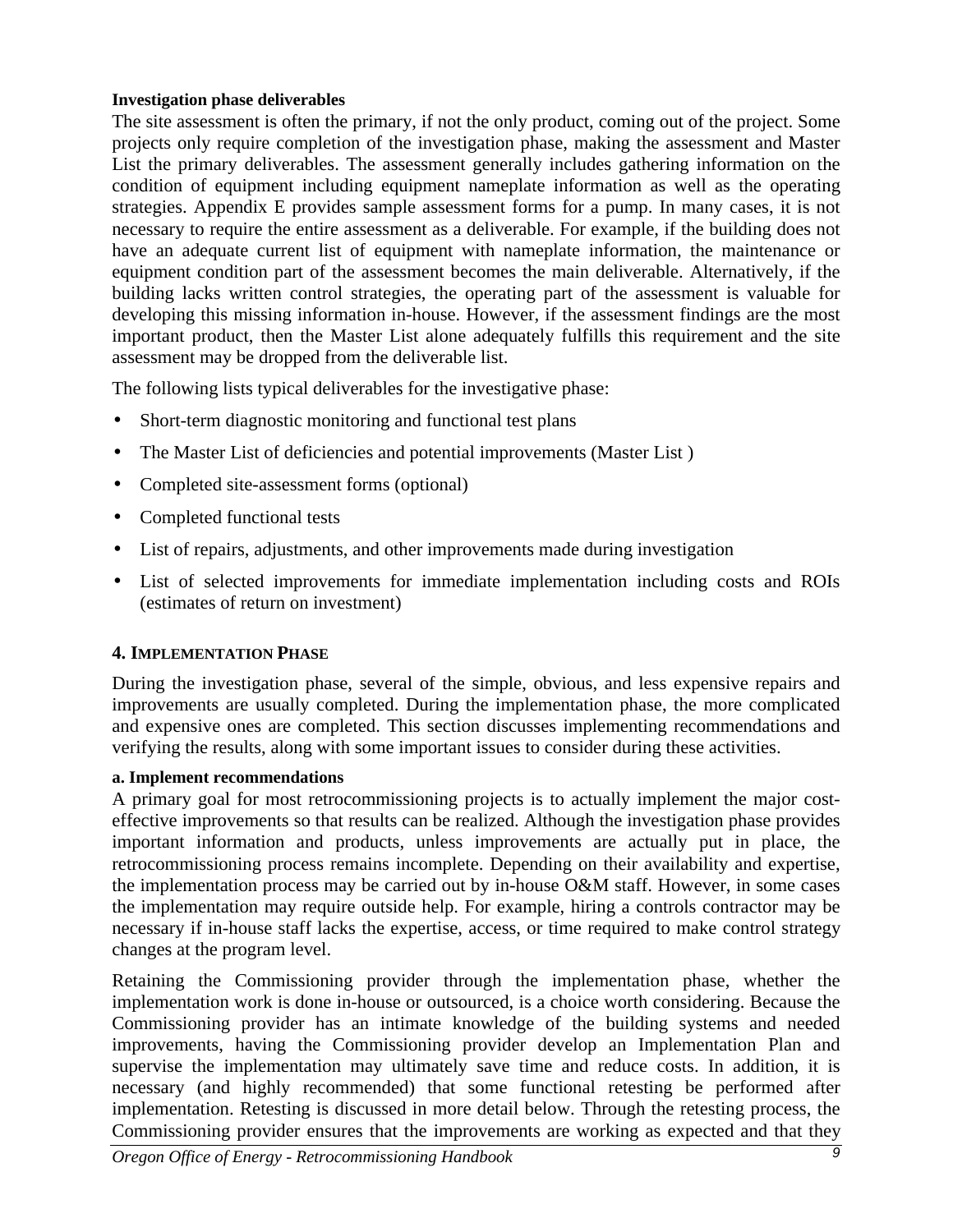positively affect other systems and equipment as well as the building occupants. It is not unusual for the retesting to uncover related or hidden problems that could lead to more benefits.

## **5. FINAL ADJUSTMENT**

## **a. Retest and remonitor**

Once an improvement or "fix" is completed, retesting to confirm that the effected equipment is operating properly can be done with EMCS trending, manual testing, or datalogging. In some cases, it may be necessary to use a combination of these methods. For example, retesting might involve manual tests of the function of repaired items such as damper motors or valves to verify that they stroke properly, followed by EMCS trending or datalogging to determine that they are modulating to maintain the desired setpoint at the appropriate times.

It is often desirable and enlightening to reinstall several if not all the dataloggers (or re-initiate the original EMCS trends) and remonitor operations to obtain several days of postimplementation data. The data is then compared to the original data (pre-implementation data) in order to confirm that the combination of improvements are integrated and have the desired overall positive effect for the building. This technique can also be used to benchmark the final performance of the improvements. This benchmarking information can then be used to establish criteria or parameters for tracking whether or not the improvements are performing properly throughout the life of the equipment or systems.

Retesting and remonitoring may also reveal the need for further improvements. Often fixing one deficiency uncovers other opportunities, leading to more savings or improved comfort. At this point it is also important to use any of the applicable port-test and monitoring data to check and adjust the original energy savings estimates to make them as accurate as possible.

## **b. Update building documentation**

The following tasks should be completed by the commissioning provider as appropriate to the project:

- One line drawing schematics of each system investigated.
- Finalize the O&M plan outline, including the examination of and enhancement of current maintenance or service contract procedures.
- Develop a list of required O&M documentation and a systems operations manual, including full written sequences of operation for equipment that still may be missing documentation of its sequences.
- Develop an energy-efficiency plan.
- Develop guidelines for implementing a preventative maintenance plan.
- Develop a comprehensive training plan or recommendations for appropriate building staff to attend training in general O&M concepts and for specific equipment and systems. This will include both building operators and facility managers or owners.
- Develop guidelines and recommendations for incorporating an energy accounting and tracking system. Include benchmarks for whole building energy use and primary plant equipment efficiency tracking.
- Develop a list of operational strategies for the owner to incorporate in the future.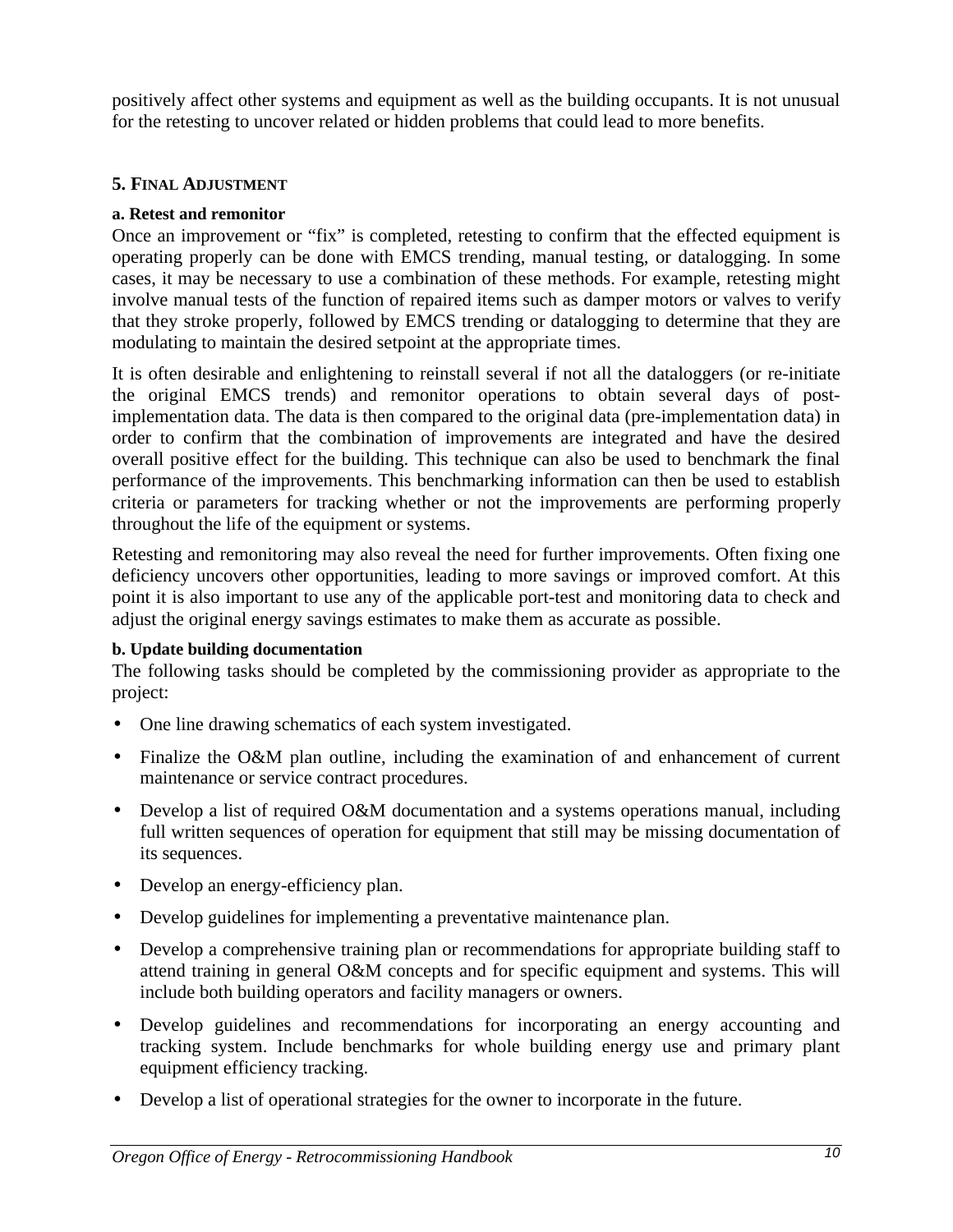• Develop an operations assessment program and systems tune-up and recommissioning schedule.

## **c. Train operators**

The commissioning provider, either provides the training himself or, ensures that contractor/manufacturer provides adequate training to accomplish high proficiency of the operating staff. Besides that, the training may also address the other areas of the building operation that are of particular concern to the Owner.

## **6. PROJECT HAND-OFF**

#### **a. Final report**

The commissioning provider prepares a final report. The owner may specify what information the report should include. Ideally, the final report contains the following:

- Executive summary
- Project background
- The retrocommissioning plan
- The "Master List" of improvements with a description of which improvements were implemented
- A cost/savings analysis for the estimates of savings and the actual improvement costs for each improvement implemented
- List of capital improvements recommended for further investigation
- The completed operations initial site assessment forms
- The EMCS trending plan and logger diagnostic / monitoring plan and annotated results
- All completed functional tests and results
- Recommended frequency for recommissioning by equipment type with reference to tests conducted during initial commissioning.
- Complete documentation of revised or new strategies adopted to optimize systems operation along with the rationale that lead to selection of these strategies.
- A Systems Manual that includes:
	- $\triangleright$  A brief "design" narrative of all systems investigated (brief description of the system, it purpose and general operation), with corrected and created sequences of operation.
	- $\triangleright$  A description of and rationale for all energy-saving features and strategies with operating instructions and caveats about their function and maintenance relative to energy use.
	- $\triangleright$  Recommendations for recalibration frequency of sensors and actuators by type and use.
	- $\triangleright$  Specific recommendations regarding seasonal operational issues that affect energy use.
	- $\triangleright$  A list of all user adjustable setpoints and reset schedules with a discussion of the purpose of each and the range of reasonable adjustments with energy implications. Include a schedule frequency to review the various setpoints and reset schedules to ensure they are at current relevant and efficient values.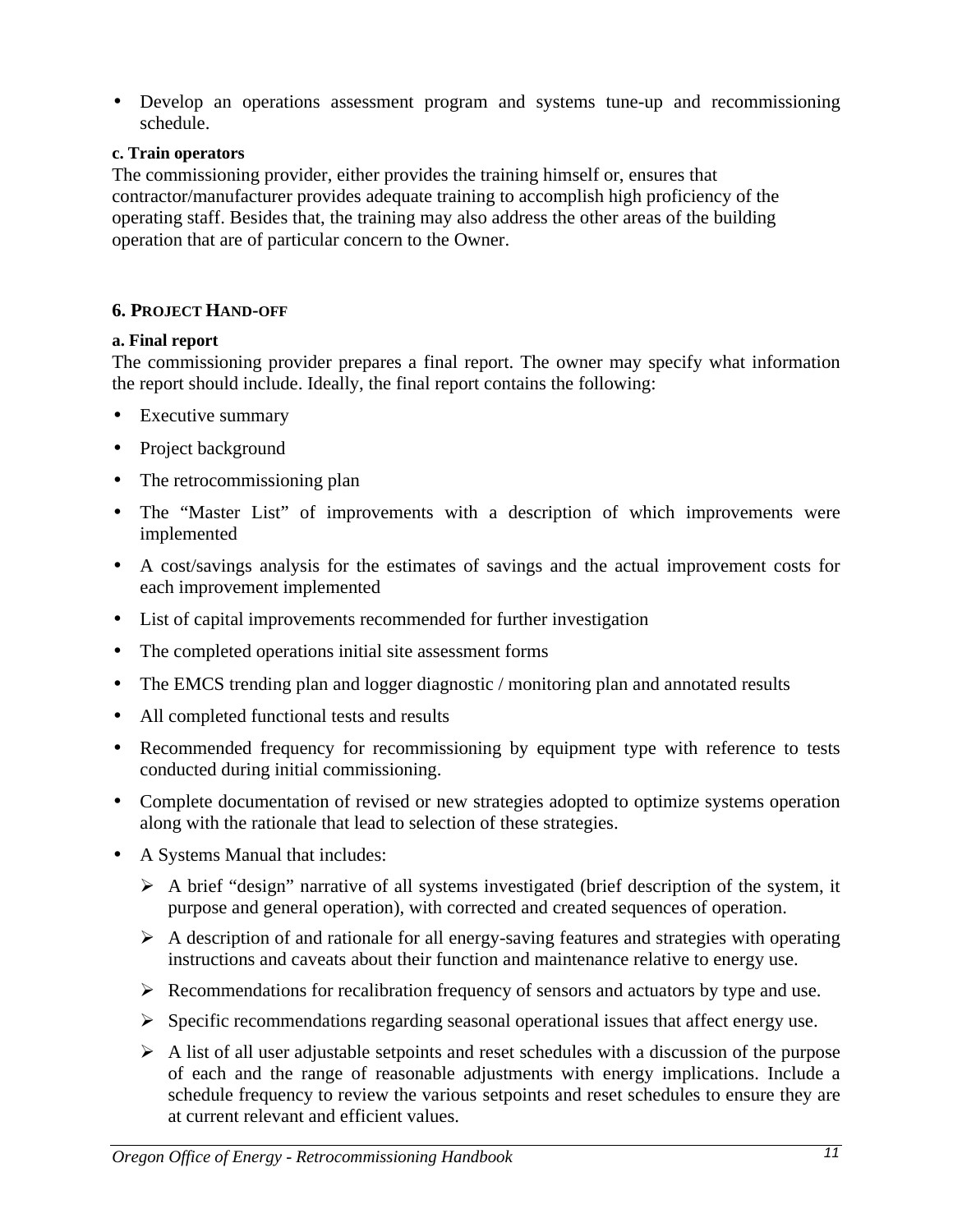$\triangleright$  A list of time of day schedules and a schedule frequency to review them for relevance and efficiency.

## **b. Other tasks**

If necessary, the commissioning provider schedules and performs deferred testing (seasonal testing). If the owner intends to recommission the facility in the future, the commissioning provider develops a recommissioning plan and schedule.

## **Participants and Responsibilities**

Retrocommissioning is a team effort. Depending on the project scope, however, the retrocommissioning team may simply consist of the commissioning provider and a designated member of the operating staff. Budget considerations and the characteristics of the project may dictate the number of team members and their responsibilities. For cost-effectiveness, the retrocommissioning team should be streamlined to fit the complexity of the project. The owner should consult with the commissioning provider about the makeup of the team. The commissioning provider can review the scope of work and advise the owner on how to consolidate roles and tasks to best meet the needs of the project.

### **OWNER/FACILITY REPRESENTATIVE**

The most significant role of the building owner or owner's representative is to support the commissioning provider's efforts to accomplish the work. Other responsibilities may include:

- Determining the project's budget, schedule, and operating requirements
- Determining the objectives of the project and communicating them to the team members
- Hiring the Commissioning provider and other members of the project team
- Assigning appropriate in-house staff to the project
- Defining the building protocols (see discussion in section above titled Planning Phase)
- Defining the lines of communication between the team members
- Working with the Commissioning provider to establish the commissioning plan and how to best leverage existing resources to streamline the project and reduce costs
- Supporting the Commissioning provider by facilitating communication between the Commissioning provider and other project team members as needed
- Informing the building occupants of the intended retrocommissioning work as needed
- Requiring and reviewing progress reports and meeting notes
- Attending training sessions and commissioning meetings when appropriate

#### **BUILDING OPERATOR/O&M STAFF**

Assign building operators to assist with (or at least observe) as much of the retrocommissioning as possible to improve their understanding of the equipment and control strategies. This will enable them to retest or recommission systems periodically as part of their ongoing O&M program. Appendix I contains strategies for O&M staff may use for increasing cost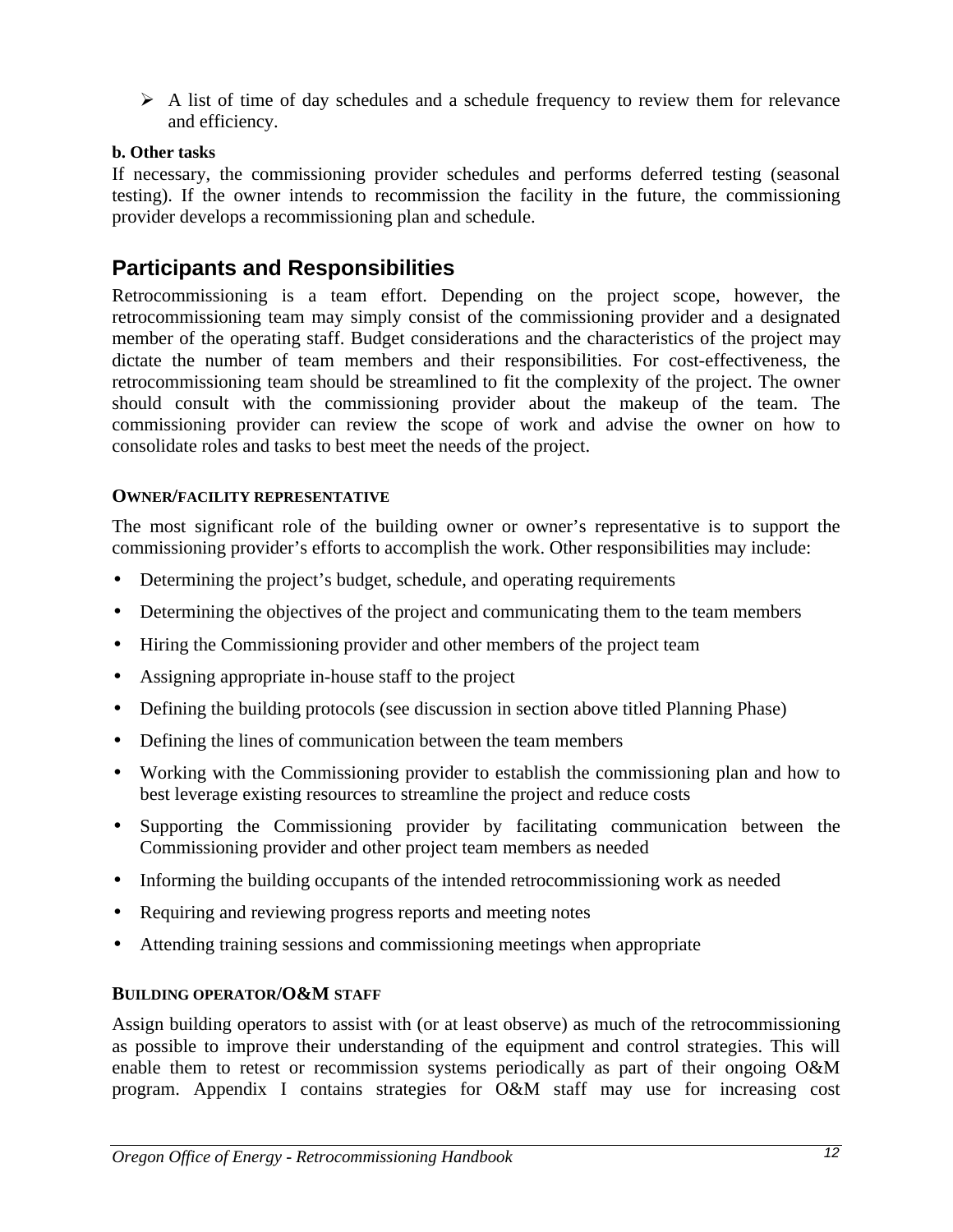effectiveness. The following list includes tasks that building operators are typically responsible for, depending on their skill level:

- Gathering and updating building documentation
- Providing detailed input into the initial assessment and investigation process
- Performing appropriate preventive maintenance and commissioning-generated checklist tasks prior to any diagnostic or functional testing
- Installing and removing short-term diagnostic monitoring equipment
- Gathering trending information from the EMCS as required
- Assisting with the performance of manual functional testing as needed
- Attending project meetings and training as required

## **COMMISSIONING PROVIDER**

The commissioning provider's tasks and responsibilities depend on the scope of the project, the budget, and the skill of the building O&M staff. Typical retrocommissioning responsibilities include:

- Identifying what documentation, drawings, data, and other information will be required
- Developing a building-specific commissioning plan
- Developing agendas and facilitating all commissioning meetings
- Submitting progress reports and commissioning meeting notes to the project and facility manager as determined by the owner
- Performing detailed on-site assessment of the present maintenance practices and operating strategies noting all possible deficiencies and improvements
- Understanding the warranties and service contracts that are in place and how they can be leveraged on the project
- Developing monitoring and testing plans
- Performing short-term diagnostic monitoring, using EMCS trend logging where appropriate
- Developing, overseeing, and documentation of functional test procedures as needed
- Developing "Master Lists" of deficiencies and improvements
- Recommending system or energy-efficient capital improvements for further investigation
- Prioritizing the most cost-effective improvements for implementation for existing systems
- Supervising implementation of the selected improvements
- Performing post-installation monitoring and testing activities as needed
- Calculating the estimated energy savings based on the before-and-after short-term energy measurements
- Assisting in operators training, as needed
- Submitting a final report and all specified deliverables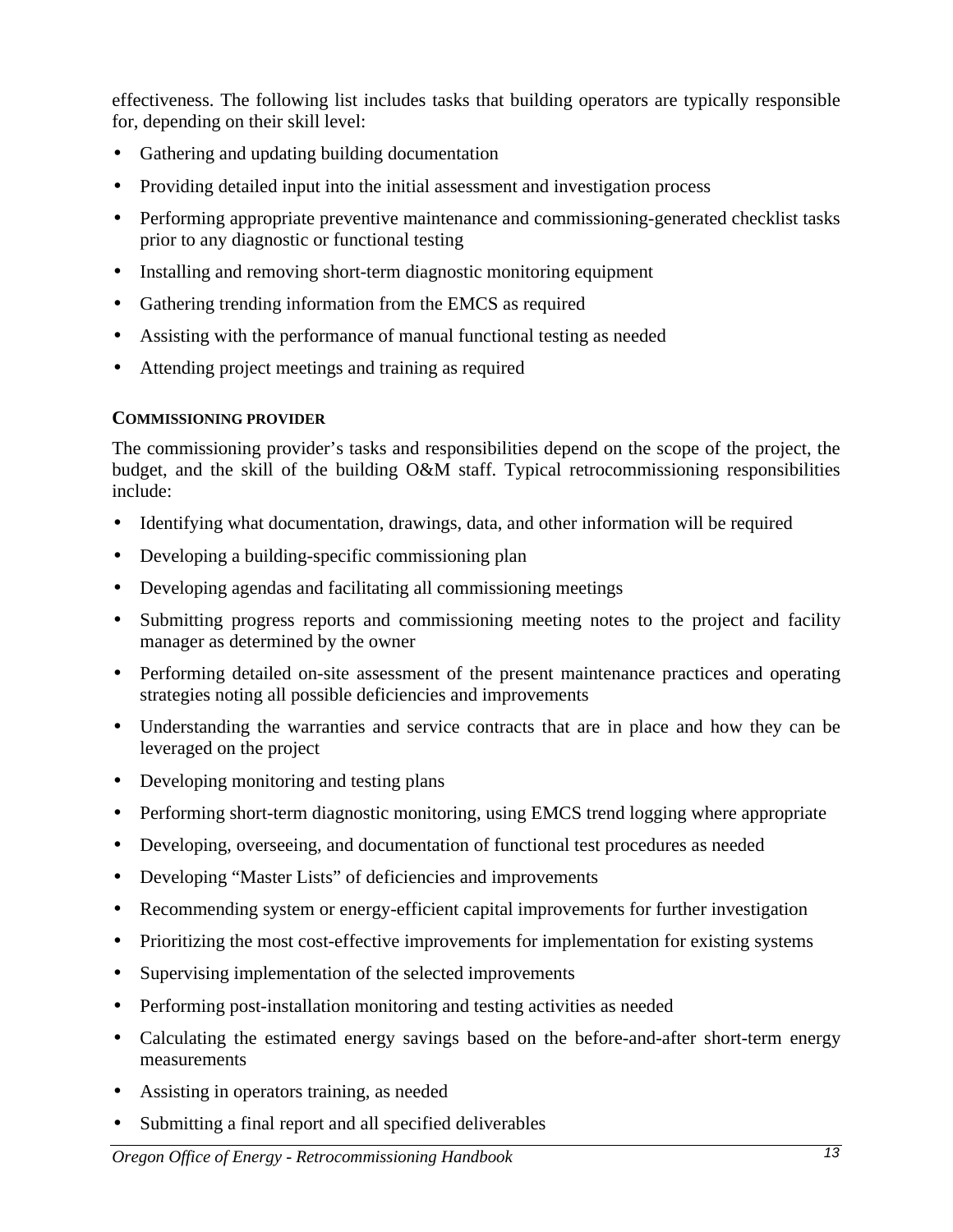#### **CONTRACTORS AND MANUFACTURER REPRESENTATIVES**

Installing contractors, maintenance service contractors, controls contractors, and manufacturer representatives can be important contributors to the commissioning of existing equipment, especially when equipment is relatively new, still under warranty, or under contract for service by a manufacturer's representative or a particular service contractor. In some cases, one firm may have installed the system as a manufacturer's representative and hold the service contract for the system. This is often true for control systems and large plant equipment such as chillers and boilers.

If equipment is still under warranty or under a service contract, it is important that the responsible company or individual be brought on the team early in the process. Contractor or manufacturer responsibilities mainly consist of performing the hands-on testing of the system that they have installed or serviced, especially if a warranty will be void if anyone else manipulates the equipment. They may also be responsible for fixing any deficiencies that are found during the retrocommissioning process. Compensation for these parties depends on the extent of the service contract or warranty coverage.

Some owners do not have full or even part-time building operators, or may have building operators with minimal skills or time. These owners often use service contracts to cover most of their HVAC, controls, and electrical systems. In such cases, the service contractor may take on retrocommissioning tasks that building operators would usually perform. The contractor may be requested to perform certain scheduled preventive maintenance tasks to coincide with the needs of the commissioning project, as well as assist in performing the hands-on testing, diagnostics, and adjusting and calibrating of equipment. Controls contractors may contribute by assisting with trend logs and EMCS programming tasks.

The controls contractor may be an essential player on the commissioning team because he or she is often the most familiar with the building's control sequences and programming. Control technician expertise with the system can expedite the incorporation and testing of new or improved control strategies for the building. Although enlisting the time of a control technician may be expensive; limiting their assistance can reduce the overall cost-effectiveness of the project.

## **DESIGN PROFESSIONALS**

Depending on the age of the equipment and systems involved, and whether there is a new installation occurring during the retrocommissioning process, design professionals may or may not be involved in the project. Design professionals are rarely involved in a pure retrocommissioning process unless the Commissioning provider needs additional expertise regarding design issues that are uncovered during the investigation process. In such cases, the design engineer (perhaps the engineer who designed the original installation) may be brought on the team as a consultant to help resolve the issues. When commissioning a new installation is part of the project, the responsible designer for the new equipment and system should be part of the commissioning effort.

## **TESTING SPECIALISTS**

Testing specialists may need to join the retrocommissioning team depending on the needs of the project. Special equipment such as variable-volume fume hoods may require special testing expertise. Although the Commissioning provider typically writes the test procedures, the testing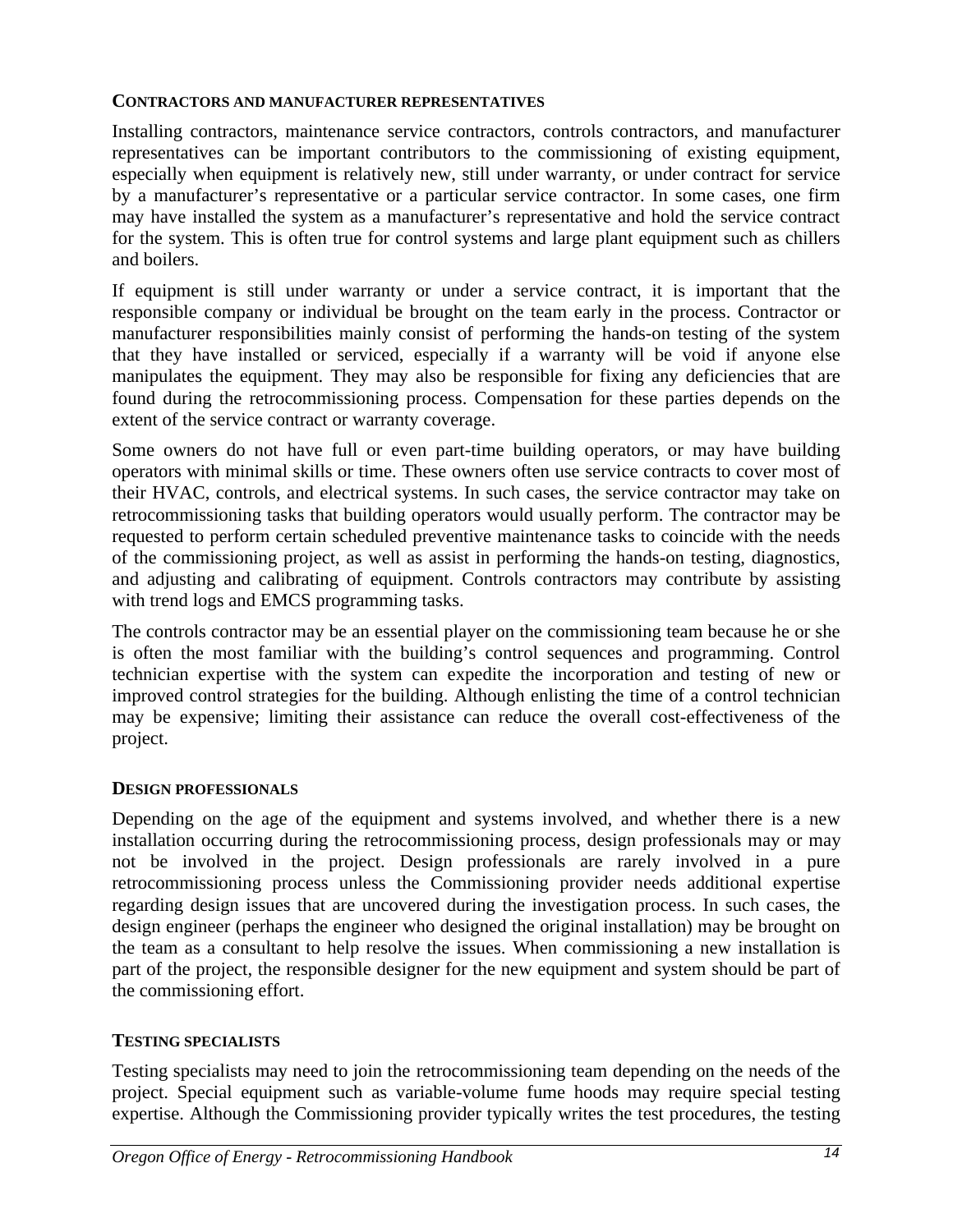may be carried out by others who are experts in their field. Testing, adjusting, and balancing (TAB) professionals may be asked to verify water or air flows using special equipment if the retrocommissioning identifies possible air or water balance problems. Some Commissioning providers are also test engineers and are fully equipped to perform almost any type of test required. However, this is unusual. Most Commissioning providers are skilled at performing fundamental HVAC functional tests and calibration exercises, but rely on other professionals or test experts for more complicated testing. Appendix J contains a typical list of commissioning tools.

## **Resources**

*ASHRAE Professional Development Seminar, An Integrated Approach to Building Commissionin*g, 1998.

*Building Commissioning, the Key to Quality Assurance*, U.S. Department of Energy, 1998.

Energy Information Administration (EIA) 1995. *Commercial Buildings Energy Consumption and Expenditures 1992*. DOE/EIA-0318(92). Washington, D.C.

Herzog, P., *Energy-Efficient Operation of Commercial Buildings: Redefining the Energy Manager's Job*, McGraw-Hill, 1996.

Sharp, T. R., *Energy Benchmarking in Commercial Office Buildings*, Proceedings of the ACEEE 1996 Summer Study on Energy Efficiency in Buildings (4): 321-329, 1996.

## **WEB SITES CONTAINING COMMISSIONING INFORMATION**

Building Commissioning Association http://www.bcxa.org

Oregon Office of Energy www.energy.state.or.us/bus/comm/bldgcx.htm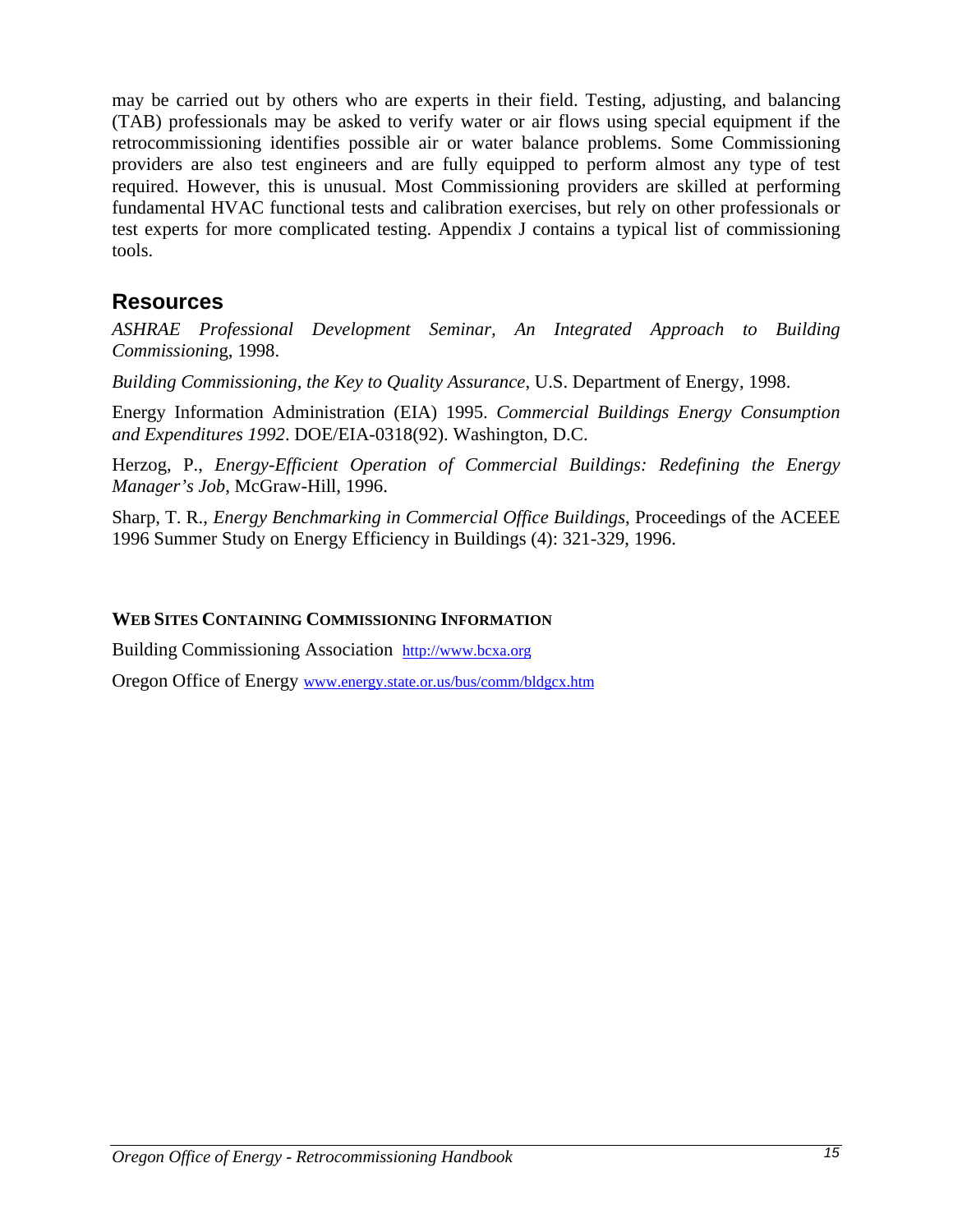# **Appendix A: Commissioning Firm Experience**

## FILL OUT A SEPARATE FORM FOR EACH FIRM ON THE TEAM

| Company Name   |                                                                                       |   |                                                                                             | <b>Contact Person</b> |    | Title                                                                                             |
|----------------|---------------------------------------------------------------------------------------|---|---------------------------------------------------------------------------------------------|-----------------------|----|---------------------------------------------------------------------------------------------------|
| <b>Address</b> |                                                                                       |   | City                                                                                        | State/Prov            |    | Zip/Postal Code                                                                                   |
| Telephone      |                                                                                       |   | Fax                                                                                         |                       |    | E-Mail                                                                                            |
|                | <b>Description of Business</b>                                                        |   |                                                                                             |                       |    |                                                                                                   |
|                | <b>Commissioning Activities</b>                                                       |   |                                                                                             |                       |    |                                                                                                   |
|                | Percentage of overall business devoted to commissioning services                      |   |                                                                                             |                       |    | $\%$                                                                                              |
|                | How long has the firm offered commissioning services                                  |   |                                                                                             |                       |    | years                                                                                             |
|                | Average number of commissioning projects performed each year:                         |   |                                                                                             |                       |    | projects                                                                                          |
|                | Is the firm a full member of BCA?                                                     |   |                                                                                             |                       |    |                                                                                                   |
|                |                                                                                       |   |                                                                                             |                       |    | Systems or technologies for which firm has provided commissioning services (check all that apply) |
| ⊔              | Pkg. or split HVAC                                                                    | ❏ | Daylighting                                                                                 |                       | u  | Commercial refrigeration                                                                          |
| ⊔              | Chiller system                                                                        | u | Electrical, general                                                                         |                       | ❏  | Telecommunications                                                                                |
| ⊔              | Boiler system                                                                         | ⊔ | Electrical, emerg. power                                                                    |                       | ⊔  | <b>Thermal Energy Storage</b>                                                                     |
| u              | Energy Mgmt. Sys.                                                                     | ⊔ | Envelope                                                                                    |                       | O. | Labs & Clean Rooms                                                                                |
| ⊔              | Variable Frequency Drives                                                             | □ | Fire/Life Safety                                                                            |                       | ❏  |                                                                                                   |
|                | <b>Lighting Controls</b>                                                              | □ | Plumbing                                                                                    |                       |    |                                                                                                   |
|                | Number of registered engineers on staff who have directed commissioning projects:     |   |                                                                                             |                       |    |                                                                                                   |
|                |                                                                                       |   |                                                                                             |                       |    |                                                                                                   |
|                | The firm has provided commissioning services in the following: (check all that apply) |   |                                                                                             |                       |    |                                                                                                   |
|                | <b>Building Sector</b>                                                                |   | New Construction Existing Building Equipment<br><b>Major Renovation Tune-up Replacement</b> |                       |    |                                                                                                   |
|                | Office or retail                                                                      |   | ❏                                                                                           | $\Box$                |    | $\Box$                                                                                            |
|                | Grocery                                                                               |   | ❏                                                                                           | $\Box$                |    | $\Box$                                                                                            |
|                | Hospitals                                                                             |   | ப                                                                                           | ❏                     |    | $\Box$                                                                                            |
|                | Laboratories                                                                          |   | ப                                                                                           | ❏                     |    | $\Box$                                                                                            |
|                | Schools or universities<br>Industrial / Manufacturing                                 |   | ❏<br>$\Box$                                                                                 | ❏<br>❏                |    | $\Box$<br>$\Box$                                                                                  |
|                | purpose-prisons, $\Box$<br>Special                                                    |   |                                                                                             | ❏                     |    | $\Box$                                                                                            |
|                | museums, libraries, etc.                                                              |   |                                                                                             |                       |    |                                                                                                   |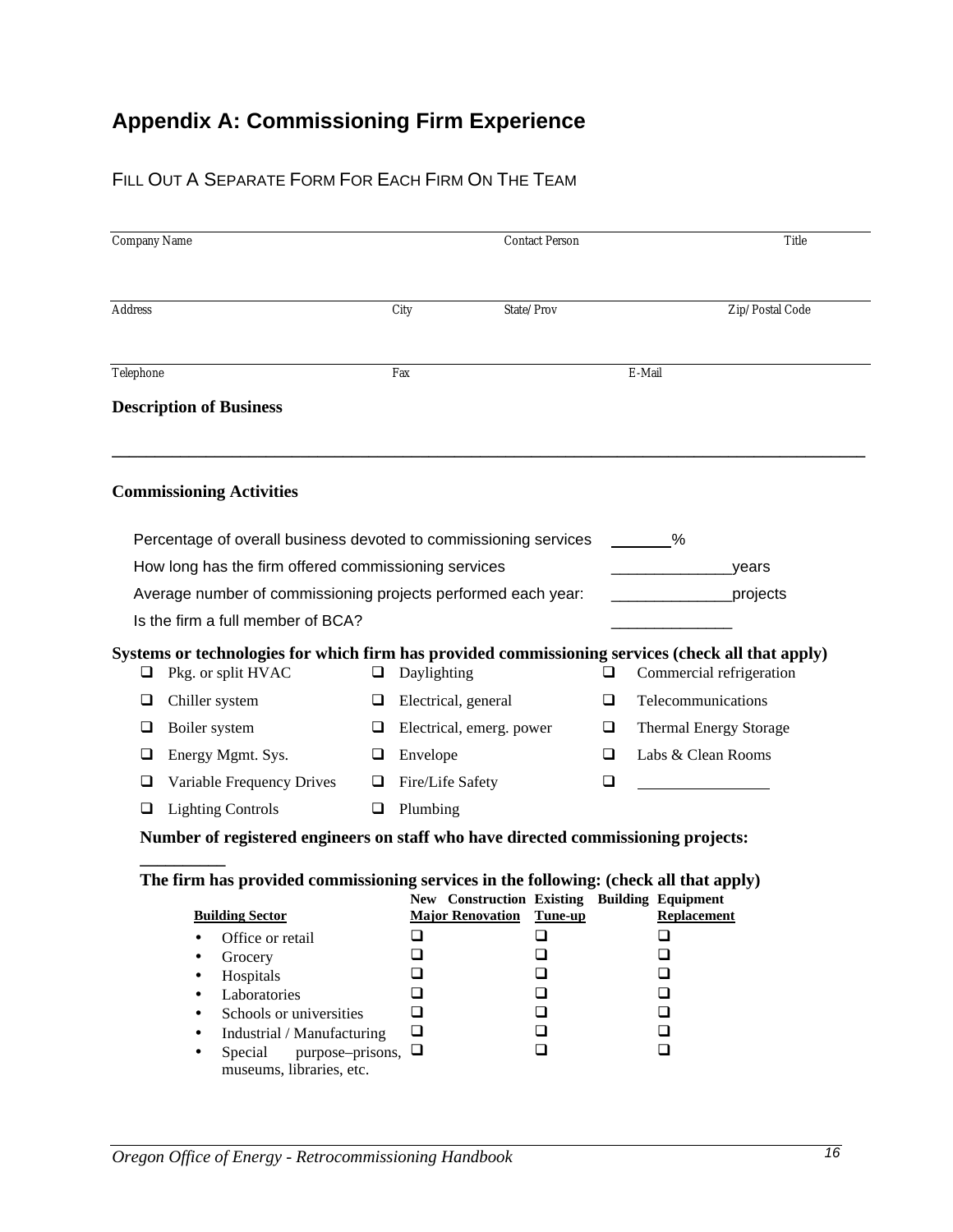# **COMMISSIONING TASK EXPERIENCE LISTING ON SIMILAR PROJECTS**

## FILL OUT A SEPARATE FORM FOR EACH FIRM ON THE TEAM

| KEY: |                 | Design Review: Reviewed design and provided comment during design phase | Data/Trending: | Used dataloggers or EMS trend logs for testing              |
|------|-----------------|-------------------------------------------------------------------------|----------------|-------------------------------------------------------------|
|      |                 | Cx Plan: Wrote the commissioning plan                                   | Training:      | Developed or approved staff training                        |
|      | Specifications: | Wrote commissioning specifications for construction team                |                | Review O&Ms: Reviewed completed O&M manuals                 |
|      |                 | Funct. T. Plans: Wrote functional test procedures                       |                | CP in firm: Commissioning provider was part of the firm     |
|      | Witnessed FT:   | Witnessed and documented functional tests                               | Supervised CP: | Supervised commissioning provider subconsultant to the firm |
|      |                 | Hands-on Tests: Performed functional tests (hands-on)                   | Worked w/CP:   | Worked with a commissioning provider hired by others        |

|                                                                        |                                                                                                |                                                                                           |                                                                                              |               | (Enter "X" if by own firm, "S" if by subconsultant) |                |                 |              |                |                |          |             |            |                   |             |
|------------------------------------------------------------------------|------------------------------------------------------------------------------------------------|-------------------------------------------------------------------------------------------|----------------------------------------------------------------------------------------------|---------------|-----------------------------------------------------|----------------|-----------------|--------------|----------------|----------------|----------|-------------|------------|-------------------|-------------|
|                                                                        |                                                                                                |                                                                                           |                                                                                              |               | <b>Commissioning Tasks Performed</b>                |                |                 |              |                |                |          |             |            | <b>Management</b> |             |
| Project<br>Name,<br>Date<br><b>Bldg Size &amp; Type</b><br>(New/Exist) | $\boldsymbol{\&}$<br><b>City</b><br><b>State</b><br>Owner<br>Contact<br><b>Title and Phone</b> | Name & Role of Persons(s)<br>Assigned to Project by Firm<br>(identify any subconsultants) | <b>Commissioned</b><br><b>Systems</b><br>if<br>(Identify<br>tested<br>by<br>subsconsultants) | Design Review | $Cx$ Plan                                           | Specifications | Funct. T. Plans | Witnessed FT | Hands-on Tests | Data/Trendings | Training | Review O&Ms | CP in firm | Supervised CP     | Worked w/CP |
|                                                                        |                                                                                                |                                                                                           |                                                                                              |               |                                                     |                |                 |              |                |                |          |             |            |                   |             |
|                                                                        |                                                                                                |                                                                                           |                                                                                              |               |                                                     |                |                 |              |                |                |          |             |            |                   |             |
|                                                                        |                                                                                                |                                                                                           |                                                                                              |               |                                                     |                |                 |              |                |                |          |             |            |                   |             |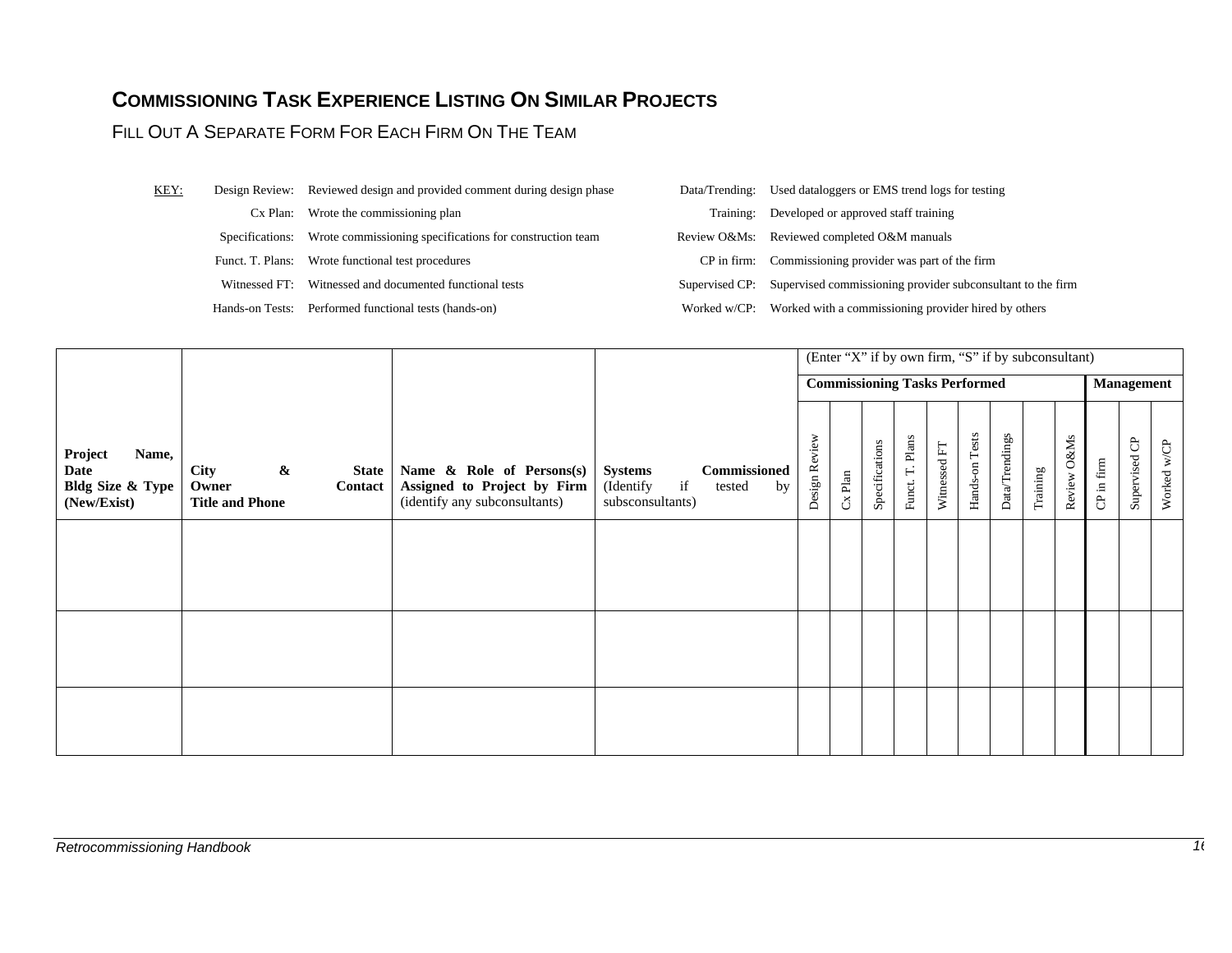## **Appendix B: Request for Proposal (RFP) Checklist for Retrocommissioning Services**

The checklist contained in this appendix is a guide for individuals tasked with developing an RFP for commissioning services for existing buildings. It is not a comprehensive checklist for developing an entire RFP from start to finish, but includes items specific to retrocommissioning that will help obtain a *realistic* proposal.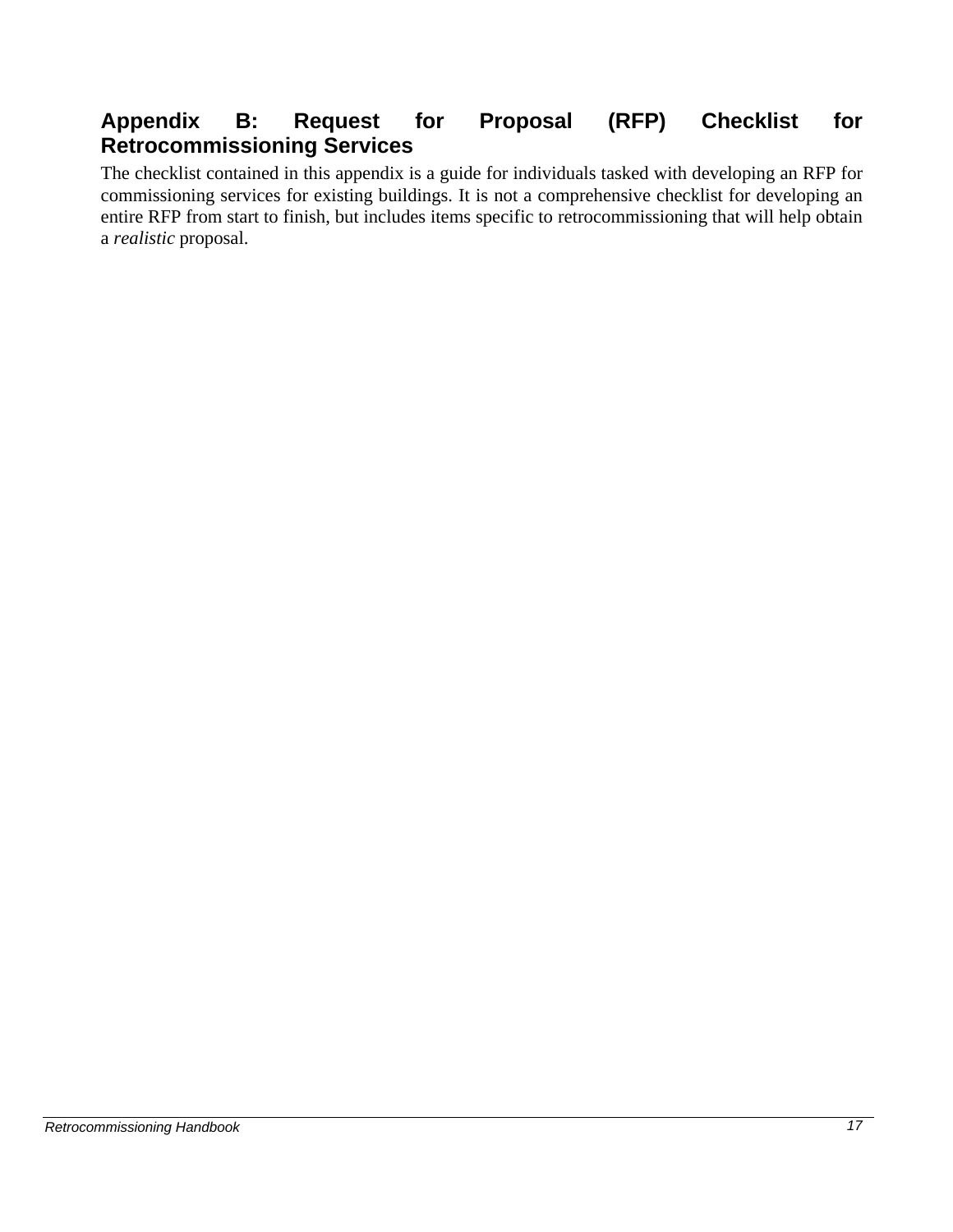## **¸ RFP Checklist for Retrocommissioning Services**

- $\Box$  Include clear objectives and assign priority to each has (energy, comfort, building control, etc.)
- $\Box$  Provide information about the building. At minimum include:
	- A brief building description
	- Square footage
	- A general HVAC description (central plant as well as distribution systems for both heating and cooling); controls system description
	- A list of major equipment, including number and age of each type
	- A brief renovation, retrofit, and equipment replacement history
	- A building use description
- $\Box$  Provide as much information on the trending capabilities of the EMCS as possible. Ideally, a complete points list should be provided. This increases the bidders' ability to more accurately budget the data acquisition tasks. Also, state whether the system can be accessed remotely (by modem).
- $\Box$  Provide a list of available up-to-date building documentation.
- $\Box$  Include as complete a scope of work as possible. State the type of commissioning expected (existing-building, new equipment, or combined new and existing systems). If it is unclear what the scope of work can realistically include, allow step one of the project to address developing a detailed scope of work. Or, hire an experienced commissioning consultant to help develop the scope of work for inclusion in the RFP. The scope of work should include a list of equipment needing commissioning. Also, clearly state for each phase of the project (planning, investigation, implementation, and integration) what the in-house building staff's and/or service contractor's responsibilities include and what the commissioning provider responsibilities include. (For guidance, refer to Appendix I.)
- $\Box$  If the preferred data acquisition methods are known (datalogging, trending, functional testing) state them, otherwise specifically ask that the bidder detail their approach on these issues.
- $\Box$  Indicate what is expected for each of the retrocommissioning phases (planning, investigation, implementation, and hand-off). It is especially important for the bidders to know whether the contract proceeds through the implementation phase or ends with the investigation phase (detailed site assessment).
- $\Box$  Request the Commissioning Provider's general approach and a skeletal commissioning plan for the project.
- $\Box$  List the specific support that the Commissioning Provider can expect from the facility staff and service contractors (particularly the controls vendor) and give the skill level of each of the facility staff. State how much testing and investigation can be done by facility staff.
- $\Box$  When requiring savings calculations/estimates, state the desired method for completing the work (qualitative ranking of measures for implementation using expert judgment, cost estimates and engineering calculations of savings, costs from actual bids and bin or computer simulations of savings).
- $\Box$  Any cost or energy savings calculations or estimates required of the Commissioning Provider prior to implementation and after post-verification should be clearly stated with the desired method.
- $\Box$  List the required Commissioning Provider qualifications and qualifications for any subcontractors.
- $\Box$  Request work examples from previous projects (final report, Master List of Findings etc.)
- $\Box$  List the RFP selection criteria.
- $\Box$  Give a cost range for the project.
- □ Provide a list of required deliverables (see section titled "Selecting a Commissioning Provider").
- $\Box$  Other RFP checklist items:
- q \_\_\_\_\_\_\_\_\_\_\_\_\_\_\_\_\_\_\_\_\_\_\_\_\_\_\_\_\_\_\_\_\_\_\_\_\_\_\_\_\_\_\_\_\_\_\_\_\_\_\_\_\_\_\_\_\_\_\_\_\_\_\_\_\_\_\_\_\_\_\_\_\_\_\_\_\_\_\_\_\_\_\_\_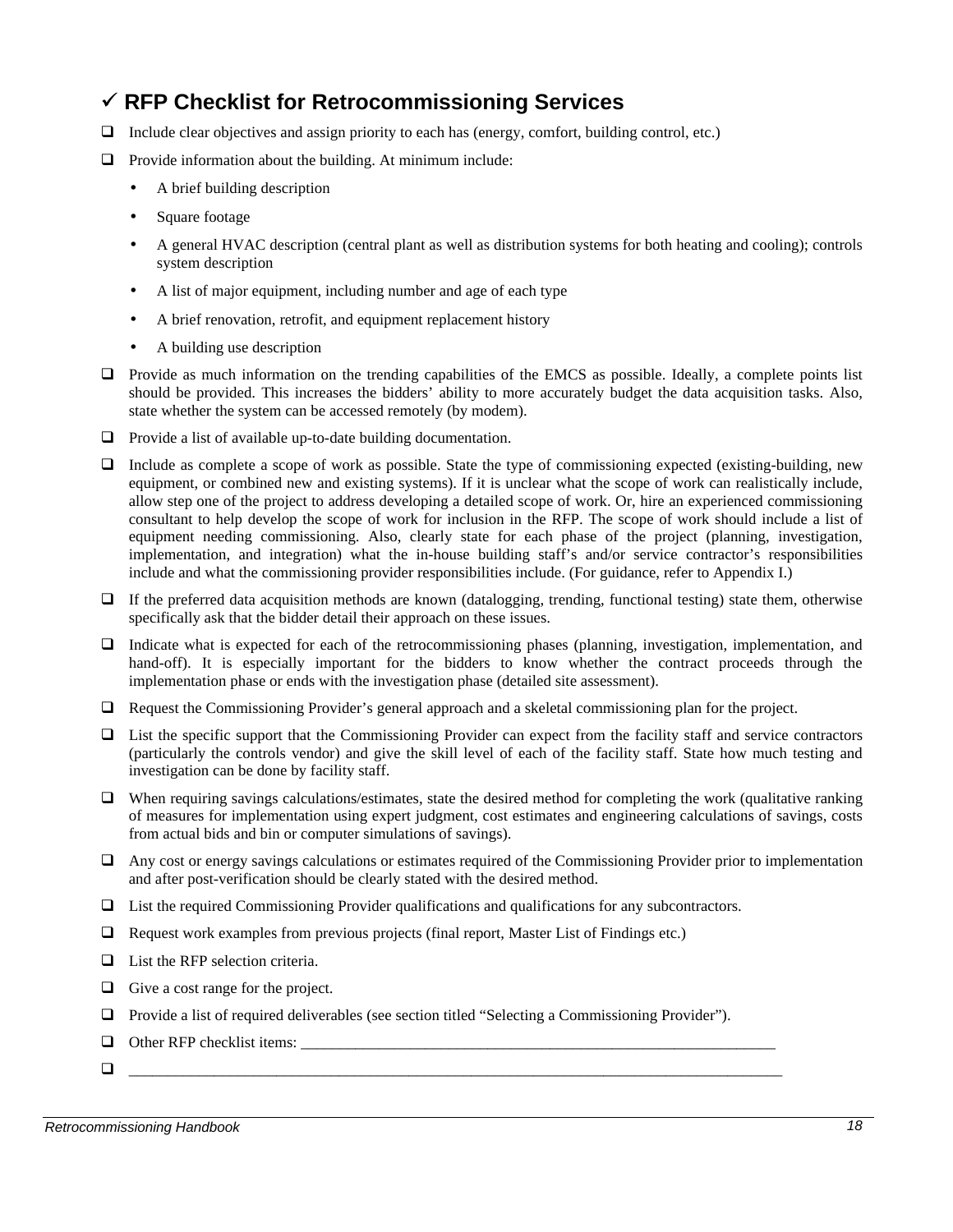# **Appendix C: List of Possible Deliverables for a Retrocommissioning Project**

| <b>Phase</b>             | <b>Activities</b>                                                                                               | Primary products/deliverables <sup>a</sup>                                                             |  |  |  |  |
|--------------------------|-----------------------------------------------------------------------------------------------------------------|--------------------------------------------------------------------------------------------------------|--|--|--|--|
| <b>Project Selection</b> | 1.<br>Selecting project                                                                                         |                                                                                                        |  |  |  |  |
|                          | 2.<br>Mustering support and gathering<br>facility documentation                                                 |                                                                                                        |  |  |  |  |
| Planning                 | Developing and communicating<br>1.<br>objectives                                                                |                                                                                                        |  |  |  |  |
|                          | 2.<br>Choosing<br>team<br>and<br>hiring<br>commissioning provider                                               |                                                                                                        |  |  |  |  |
| Investigation            | Reviewing and updating building<br>1.<br>documentation and historical utility<br>data                           | Retrocommissioning project plan<br>(including project objectives and<br>scope)                         |  |  |  |  |
|                          | 2.<br>Developing<br>retrocommissioning<br>project plan and holding scoping<br>meeting                           | Scoping meeting minutes Short-<br>$\bullet$<br>term diagnostic monitoring and<br>functional test plans |  |  |  |  |
|                          | 3.<br>Performing site assessment                                                                                | Master List of deficiencies and<br>$\bullet$                                                           |  |  |  |  |
|                          | Master<br>4.<br>Developing<br>List<br>οf<br>deficiencies (repairs) and potential<br>improvements                | potential improvements (known as<br>the Master List)                                                   |  |  |  |  |
|                          | 5.<br>Developing short-term diagnostic                                                                          | Completed assessment forms and<br>$\bullet$<br>diagnostic test results                                 |  |  |  |  |
|                          | monitoring plans                                                                                                | List of selected improvements for<br>$\bullet$                                                         |  |  |  |  |
|                          | Performing<br>functional<br>6.<br>testing,<br>diagnostics and trending                                          | immediate implementation                                                                               |  |  |  |  |
|                          | 7.<br>Selecting<br>most<br>cost-effective<br>opportunities for implementation                                   |                                                                                                        |  |  |  |  |
| Implementation           | 1.<br>Implementing improvements                                                                                 | Completed<br>repairs<br>and<br>$\bullet$<br>improvements (noted on revisions<br>to Master List)        |  |  |  |  |
| <b>Final Adjustment</b>  | Retesting and remonitoring<br>1.                                                                                | Final estimated cost and energy<br>$\bullet$                                                           |  |  |  |  |
|                          | 2.<br>Updating building documentation,<br>if applicable                                                         | savings calculations for energy-<br>efficiency<br>and<br>cost-saving<br>improvements                   |  |  |  |  |
|                          | 3.<br>Training operators                                                                                        | Revised or upgraded building<br>٠<br>documentation (if required as part<br>of project                  |  |  |  |  |
|                          |                                                                                                                 | Training videos or text materials<br>٠                                                                 |  |  |  |  |
| Handoff                  | Completing final report<br>1.                                                                                   | Final report<br>٠                                                                                      |  |  |  |  |
|                          | 2.<br>Maintaining<br>investment<br>by<br>developing recommissioning plan,<br>training, and performance tracking | Recommended<br>capital<br>$\bullet$<br>future<br>improvements<br>for<br>investigation                  |  |  |  |  |
|                          | Holding project closeout meeting<br>3.                                                                          | Recommissioning<br>plan<br>$\bullet$<br>or<br>schedule                                                 |  |  |  |  |

<sup>a</sup> All phases should include progress reports and minutes from meetings.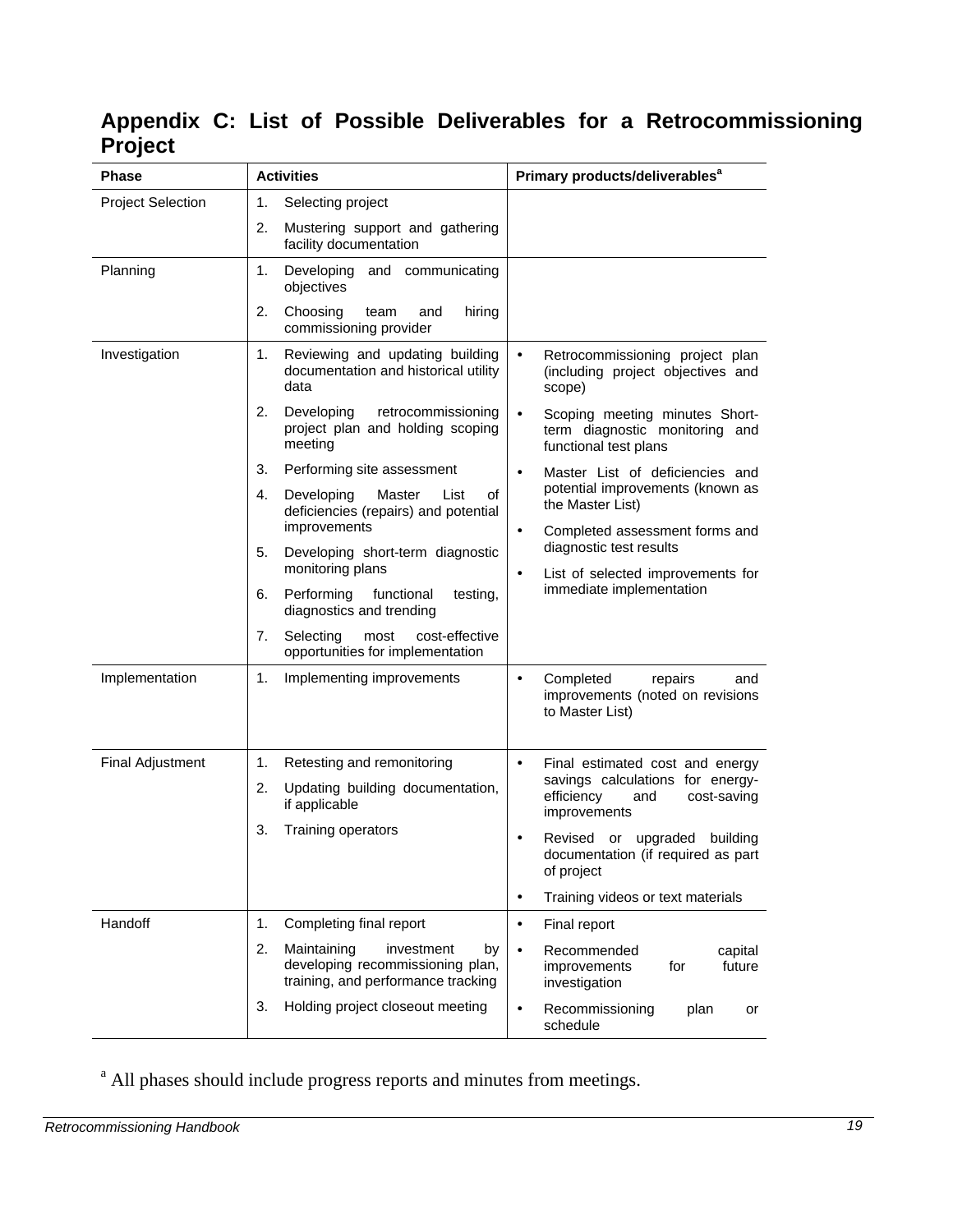# **Appendix D: Building Information Summary**

Appendix D contains a list of typical building characteristics that can be placed in a spreadsheet or a database for comparing multiple buildings. This is useful for owners with multiple facilities who are interested in gaining a preliminary understanding of their building stock regarding retrocommissioning opportunities.

## **BUILDING IDENTIFICATION (NAME OR NUMBER)**

#### **General Information**

- $\checkmark$  Building Type (e.g., Office, Warehouse, Hospital)
- $\checkmark$  Number of Occupants
- $\checkmark$  Size (Gross Square Feet)
- $\checkmark$  Year of Construction
- $\checkmark$  Year of Last Renovation

#### **Building Equipment**

- $\checkmark$  Central Heating Plant (Boilers)
- $\checkmark$  Central Cooling Plant (Chillers)
- $\checkmark$  Packaged Units
- $\checkmark$  District Heating
- $\checkmark$  District Cooling
- $\checkmark$  Computer Energy Management System
- $\checkmark$  Age of Primary Heating Equipment
- $\checkmark$  Age of Primary Cooling Equipment

#### **Energy Data**

- $\checkmark$  Annual Hours of Operation
- $\checkmark$  kWh per year
- $\checkmark$  Annual Electric Use in kWh per Square Foot
- $\checkmark$  Peak Demand for Last 12 Months
- $\checkmark$  Natural Gas ccf per Year
- $\checkmark$  Annual Gas Use in BTU per Square Foot
- $\checkmark$  BTU per Square Foot per Year all Fuels
- $\checkmark$  District Heating (lbs. of Steam per Year)
- $\checkmark$  District Cooling (TN Hours per Year)
- $\checkmark$  Average annual BTU per Square Foot for region or city for similar type buildings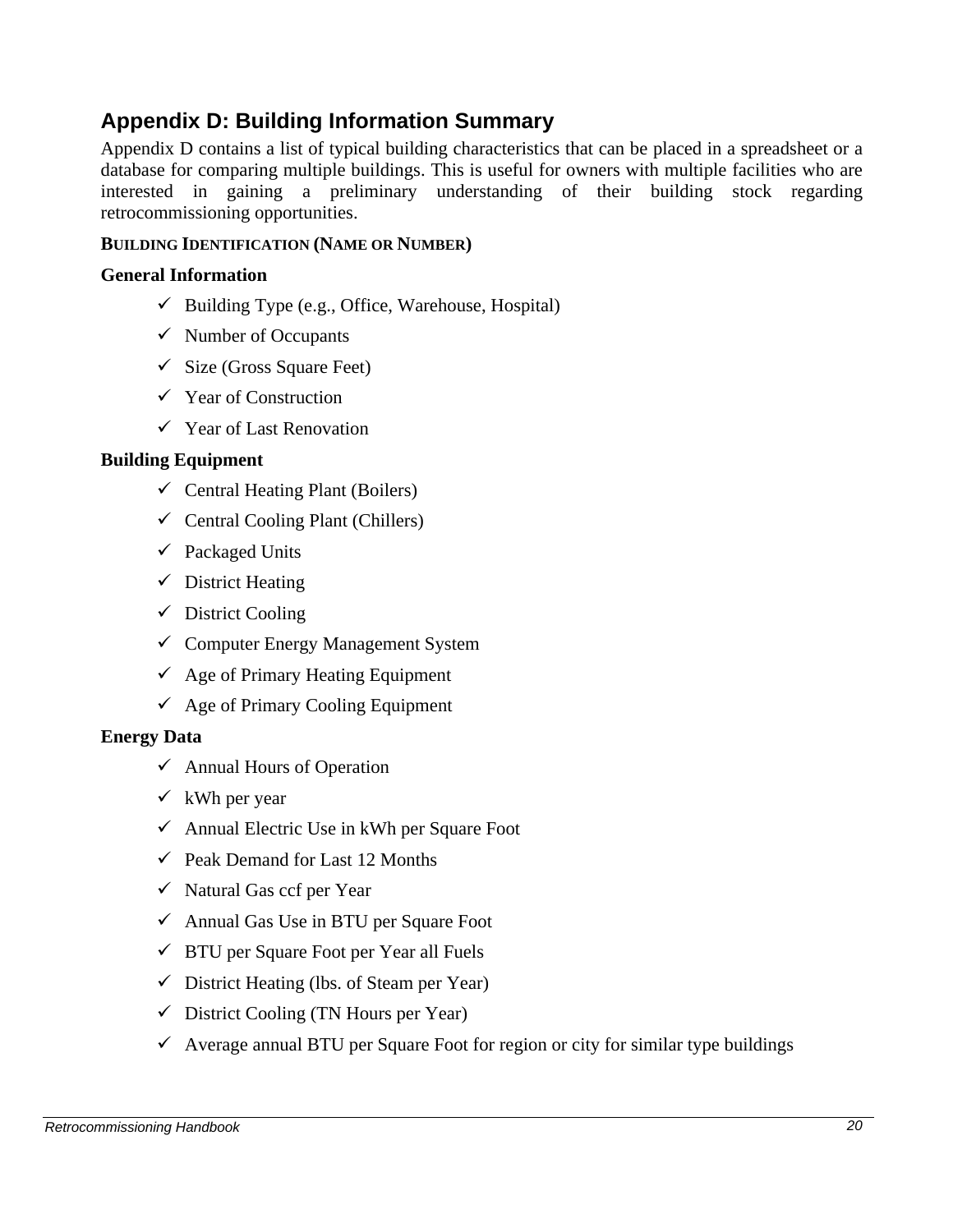## **Appendix E: Sample Site-Assessment Forms**

Assessment forms help guide the interview process with building staff which occurs during the investigation phase of the project. Site assessment forms are developed for each piece of equipment and system that is selected for retrocommissioning. The forms may address either operation or maintenance issues or both depending on the scope of the project. The siteassessment is an *information gathering exercise*. Minor repairs and simple improvements may be implemented during the assessment, however the major problem solving and improvement recommendations generally occur at the end of the investigation phase, after all the information and data are analyzed.

## **Sample Site-Assessment Form (Interview)**

## **General O&M Questions**

| Has your heating system always met load?                    | $\square$ Yes | $\square$ No |
|-------------------------------------------------------------|---------------|--------------|
| Under what conditions has your heating system not met load? |               |              |
|                                                             |               |              |
| What was the solution to this problem:                      |               |              |
|                                                             |               |              |
| Has your cooling system always met load?                    | $\Box$ Yes    | $\square$ No |
| Under what conditions has your cooling system not met load? |               |              |
|                                                             |               |              |
| What was the solution to this problem:                      |               |              |
|                                                             |               |              |
| Do you feel you have any HVAC equipment that is undersized? | $\Box$ Yes    | $\square$ No |
| If yes, explain:                                            |               |              |
|                                                             |               |              |
| How do you compensate for the undersizing?                  |               |              |
|                                                             |               |              |
| Do you feel you have any HVAC equipment that is oversized?  | $\Box$ Yes    | $\square$ No |
| If yes, explain:                                            |               |              |
|                                                             |               |              |
| How do you compensate for the oversizing?                   |               |              |

How do you compensate for the oversizing?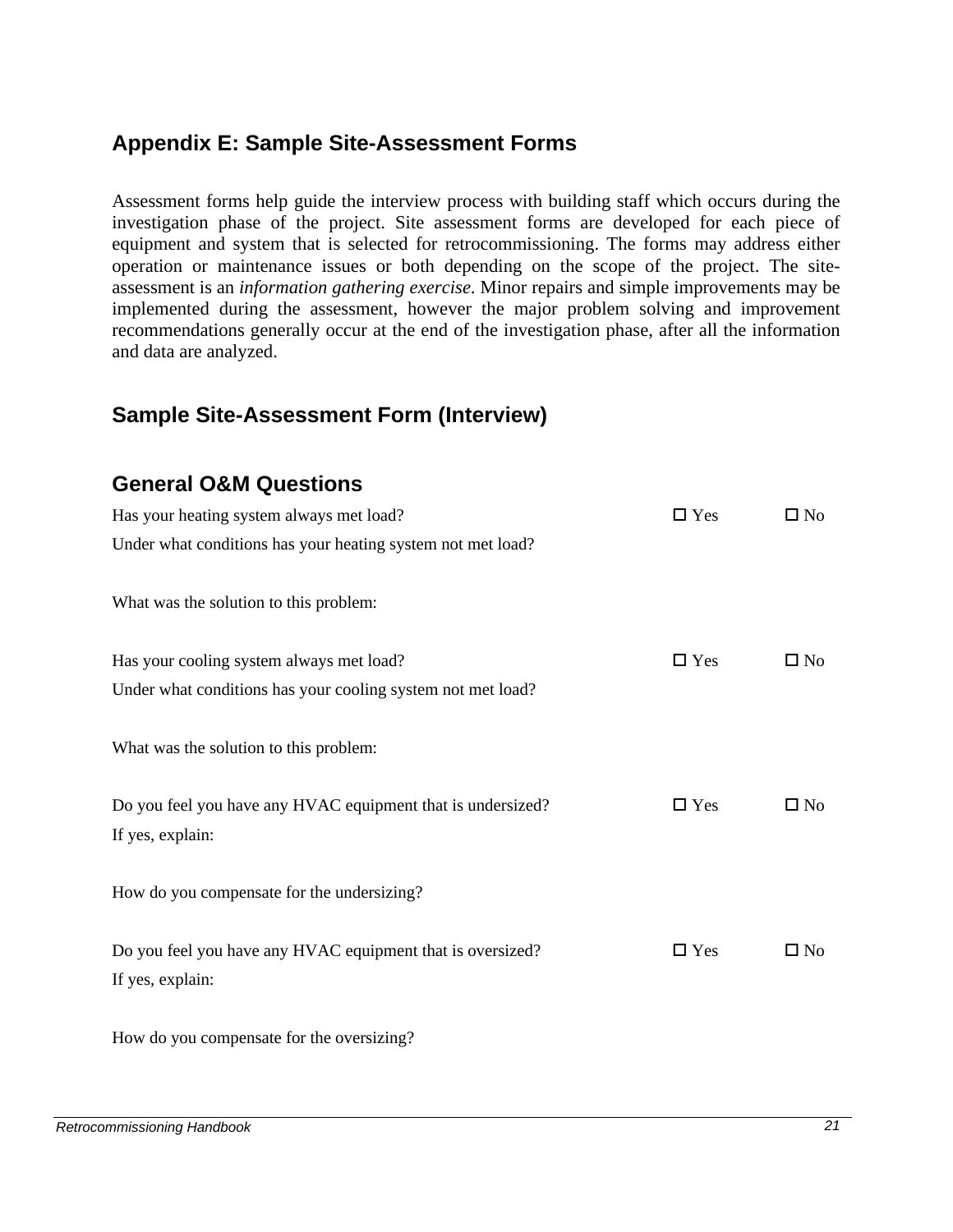Is the building mechanical equipment (fans, pumps, etc.) scheduled to start up simultaneously or is the start-up staged?

What HVAC adjustments do you make to unoccupied areas or spaces (turn off HVAC, adjust thermostat to minimum heating and cooling, close off diffuser, etc.)?

| $\Box$ Yes | $\square$ No |
|------------|--------------|
|            |              |
|            |              |
| $\Box$ Yes | $\square$ No |
|            |              |
| $\Box$ Yes | $\Box$ No    |
|            |              |

From what areas in the building do you receive the most complaints (explain nature of complaints)?

What is your worst building problem and how do you deal with it?

## **Comments and Notes:**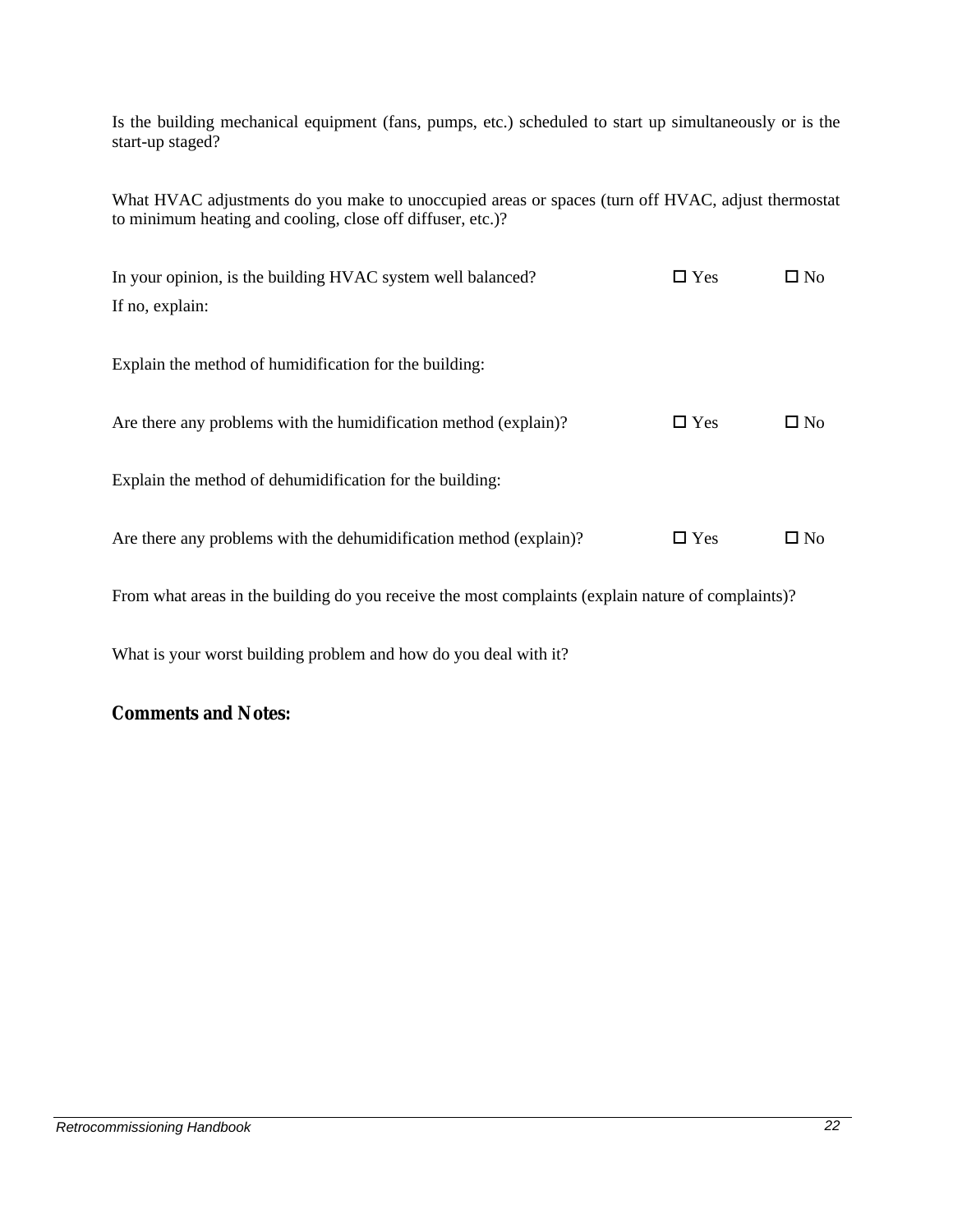## **Sample Site Assessment Form for Domestic Hot Water**

| Heater<br>ID | <b>Area Served</b> | Temperature<br><b>Setting</b> | <b>Reason for Setting</b> |
|--------------|--------------------|-------------------------------|---------------------------|
|              |                    |                               |                           |
|              |                    |                               |                           |
|              |                    |                               |                           |
|              |                    |                               |                           |
|              |                    |                               |                           |
|              |                    |                               |                           |
|              |                    |                               |                           |
|              |                    |                               |                           |

What is the temperature setpoint for each of the building's hot water heaters?

- Explain method of domestic hot water control? <u>[</u>[11] [21] [21] [21] [21] **Explain method of domestic hot water control? [21] [21] [21] <b>EXPLAINER**
- If hot water is preheated, explain method? \_\_\_\_\_\_\_\_\_\_\_\_\_\_\_\_\_\_\_\_\_\_\_\_\_\_\_\_\_\_\_\_\_\_\_
- Do the recirculating pumps run continuously?

**Notes, Comments, and Observations:**

**Summarize deficiencies and possible improvements on Master List**

 $\overline{a}$  $\overline{a}$  $\overline{a}$ 

 $\overline{a}$  $\overline{a}$  $\overline{a}$  $\overline{a}$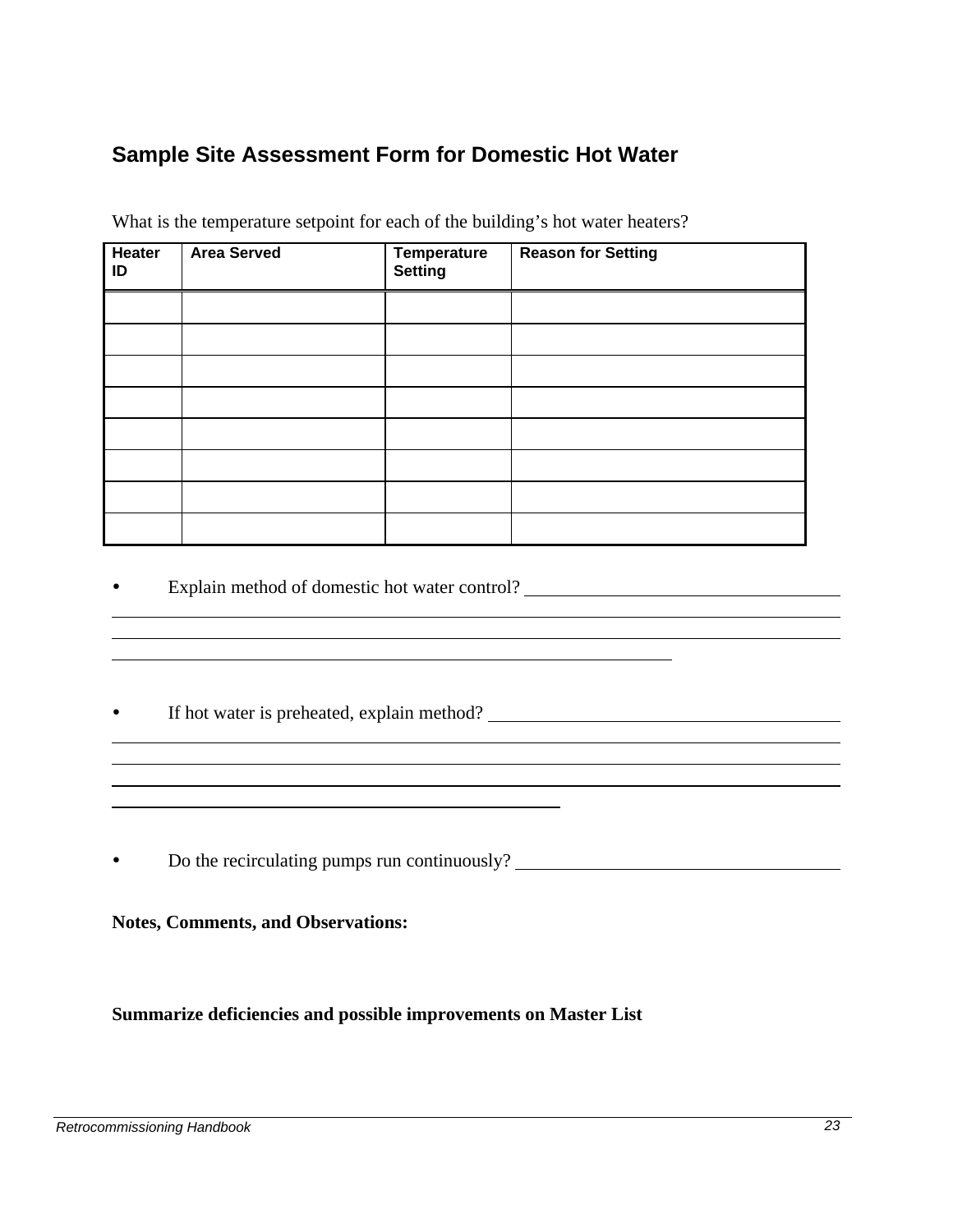# **Sample Pump Assessment Form**

# **Pump Control Questions:**

Circle or explain what function the pump serves:

| <b>Condenser Water Chilled Water</b><br><b>Secondary Chilled Water Heating</b><br><b>Secondary Heating Water</b>                          | Water |
|-------------------------------------------------------------------------------------------------------------------------------------------|-------|
|                                                                                                                                           |       |
|                                                                                                                                           |       |
| <b>Pump ID#:</b><br><u> 1989 - Johann John Stone, markin sanadi a shekara 1989 - An tsara 1989 - An tsara 1989 - An tsara 1989 - An t</u> |       |
|                                                                                                                                           |       |
| What causes the pump to cycle?                                                                                                            |       |
| How is capacity controlled (VFD, etc.)?                                                                                                   |       |
| (If a VFD is used attach VFD Assessment Form to the appropriate Pump Form)                                                                |       |
| If applicable, what is the differential pressure control point?                                                                           |       |
| If there is a lead/lag strategy, explain:                                                                                                 |       |
| If pumps are staged, explain:                                                                                                             |       |
|                                                                                                                                           |       |

## **Notes, Comments, and Observations:**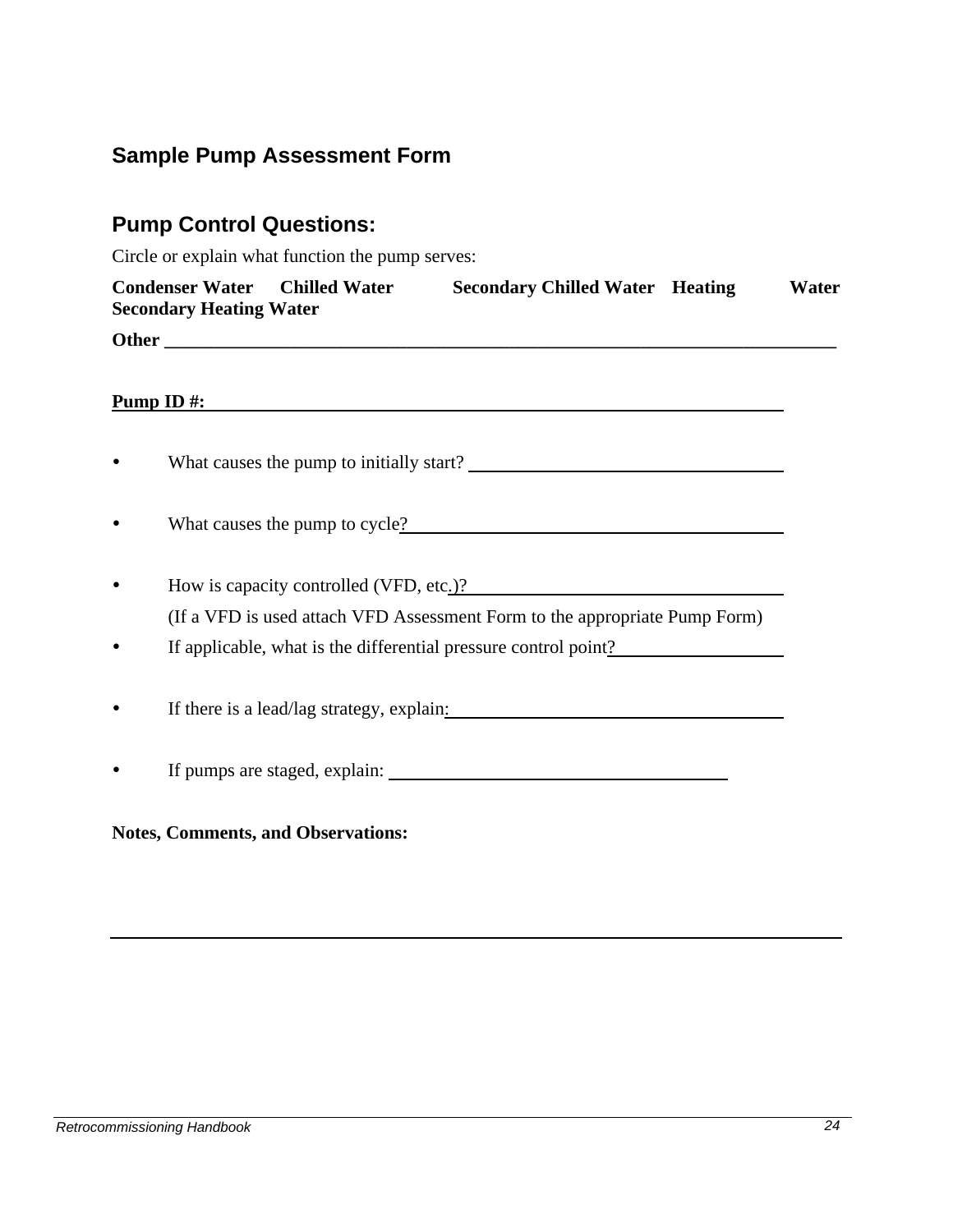# **(Summarize deficiencies and possible improvements on Master List) Pump Assessment Forms Cont.:**

## **Pump Nameplate Information**

**Use N/A for not applicable and N/O for not obtainable or available.**

| <b>Pump Function:</b>                          |            |            |            |            |
|------------------------------------------------|------------|------------|------------|------------|
| (Heating<br>water,<br>condenser, etc.)         |            |            |            |            |
|                                                |            |            |            |            |
| Pump<br>ID<br>$\overline{or}$<br><b>Number</b> |            |            |            |            |
| Pump<br>Manufacturer                           |            |            |            |            |
| <b>Model Number</b>                            |            |            |            |            |
| <b>Serial Number</b>                           |            |            |            |            |
| Age                                            |            |            |            |            |
| <b>Impeller size</b>                           |            |            |            |            |
| <b>Head pressure</b>                           |            |            |            |            |
| <b>Suction Pressure</b>                        |            |            |            |            |
| <b>Discharge</b><br><b>Pressure</b>            |            |            |            |            |
| <b>GPM</b>                                     |            |            |            |            |
| <b>Motor</b><br><b>Manufacturer</b>            |            |            |            |            |
| <b>Motor Model #</b>                           |            |            |            |            |
| <b>Phase</b>                                   |            |            |            |            |
| Volts phase to<br>phase                        | Nameplate: | Nameplate: | Nameplate: | Nameplate: |
|                                                | Measured:  | Measured:  | Measured:  | Measured:  |
| Volts phase<br>to<br>ground                    | Measured:  | Measured:  | Measured:  | Measured:  |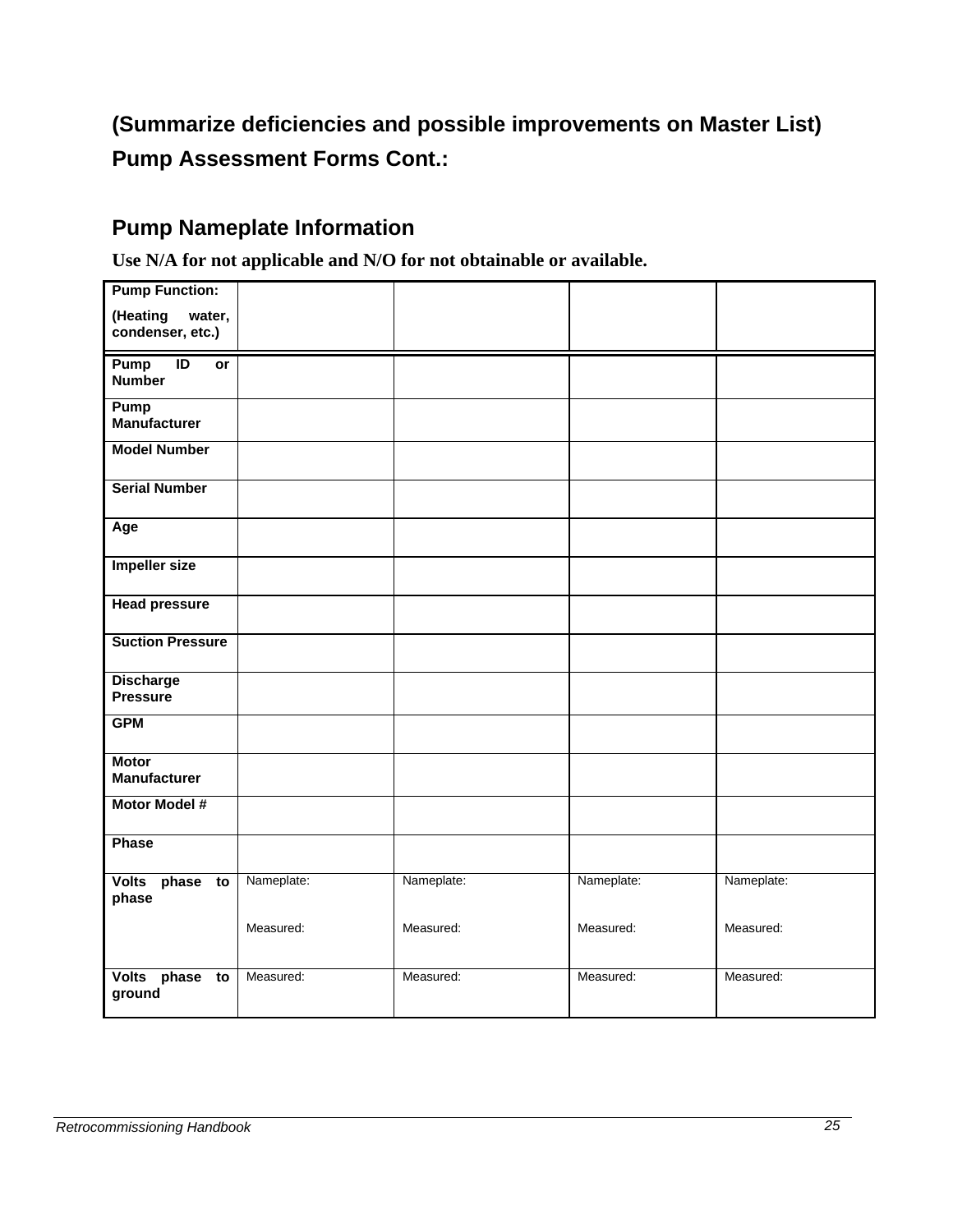| <b>Pump Function:</b><br>(Heating<br>water,<br>condenser, etc.) |            |            |            |            |
|-----------------------------------------------------------------|------------|------------|------------|------------|
| RLA each phase                                                  | Nameplate: | Nameplate: | Nameplate: | Nameplate: |
|                                                                 | Measured:  | Measured:  | Measured:  | Measured:  |
| kW                                                              | Measured:  | Measured:  | Measured:  | Measured:  |
| <b>Power Factor</b>                                             | Measured:  | Measured:  | Measured:  | Measured:  |
| <b>HP</b>                                                       |            |            |            |            |
| <b>RPM</b>                                                      |            |            |            |            |

**Notes, Comments, and Observations:**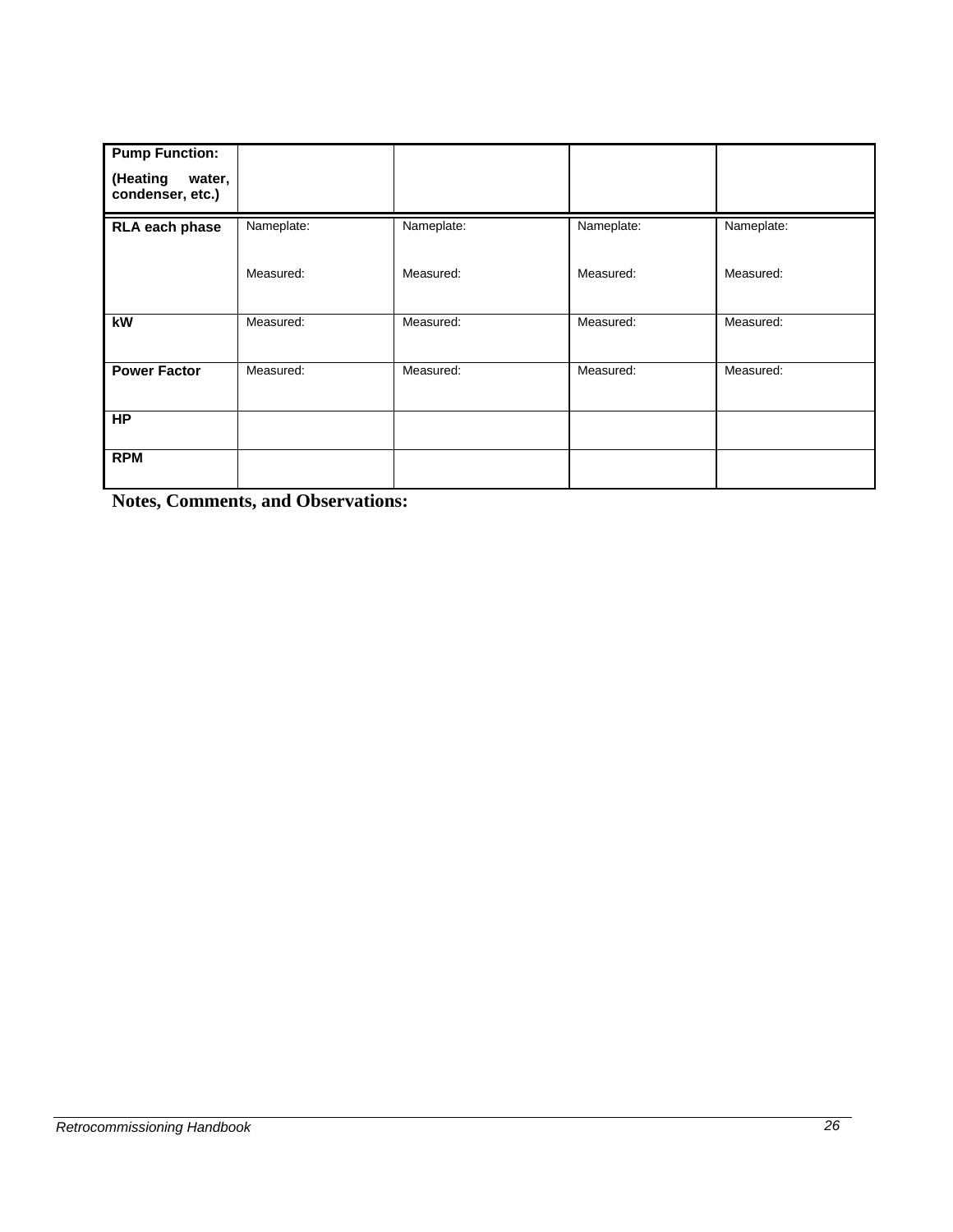## **Pump Assessment Forms Cont.:**

## **Pump Maintenance Checklist**

**Check if okay; enter comment number if deficient. Document comments by number in form provided below checklist. Use N/A for not applicable and N/O for not obtainable or available.**

| <b>Pump ID</b>                                                                                  |            |            |            |            |
|-------------------------------------------------------------------------------------------------|------------|------------|------------|------------|
| General condition good (clean and<br>appear well maintained)                                    |            |            |            |            |
| No unusual noise or vibration                                                                   |            |            |            |            |
| No water leaks                                                                                  |            |            |            |            |
| Thermometers on supply and return.                                                              |            |            |            |            |
| installed<br>Pressure<br>gauges<br>across<br>pumps and functioning (if so, record<br>pressures) | Suction:   | Suction:   | Suction:   | Suction:   |
|                                                                                                 | Discharge: | Discharge: | Discharge: | Discharge: |
| Pump rotation correct                                                                           |            |            |            |            |
| Properly balanced                                                                               |            |            |            |            |
| Strainers in place and clean? State<br>when strainers were last cleaned                         |            |            |            |            |
| Piping properly insulated                                                                       |            |            |            |            |
| Piping generally in good condition                                                              |            |            |            |            |
| Valves in good condition - no leaks                                                             |            |            |            |            |
| Water<br>place<br>treatment<br>and<br>in<br>operating                                           |            |            |            |            |

| Number   Comment |
|------------------|
|                  |
|                  |
|                  |
|                  |
|                  |

## **Summarize all deficiencies and possible improvements on the Master List.**

i.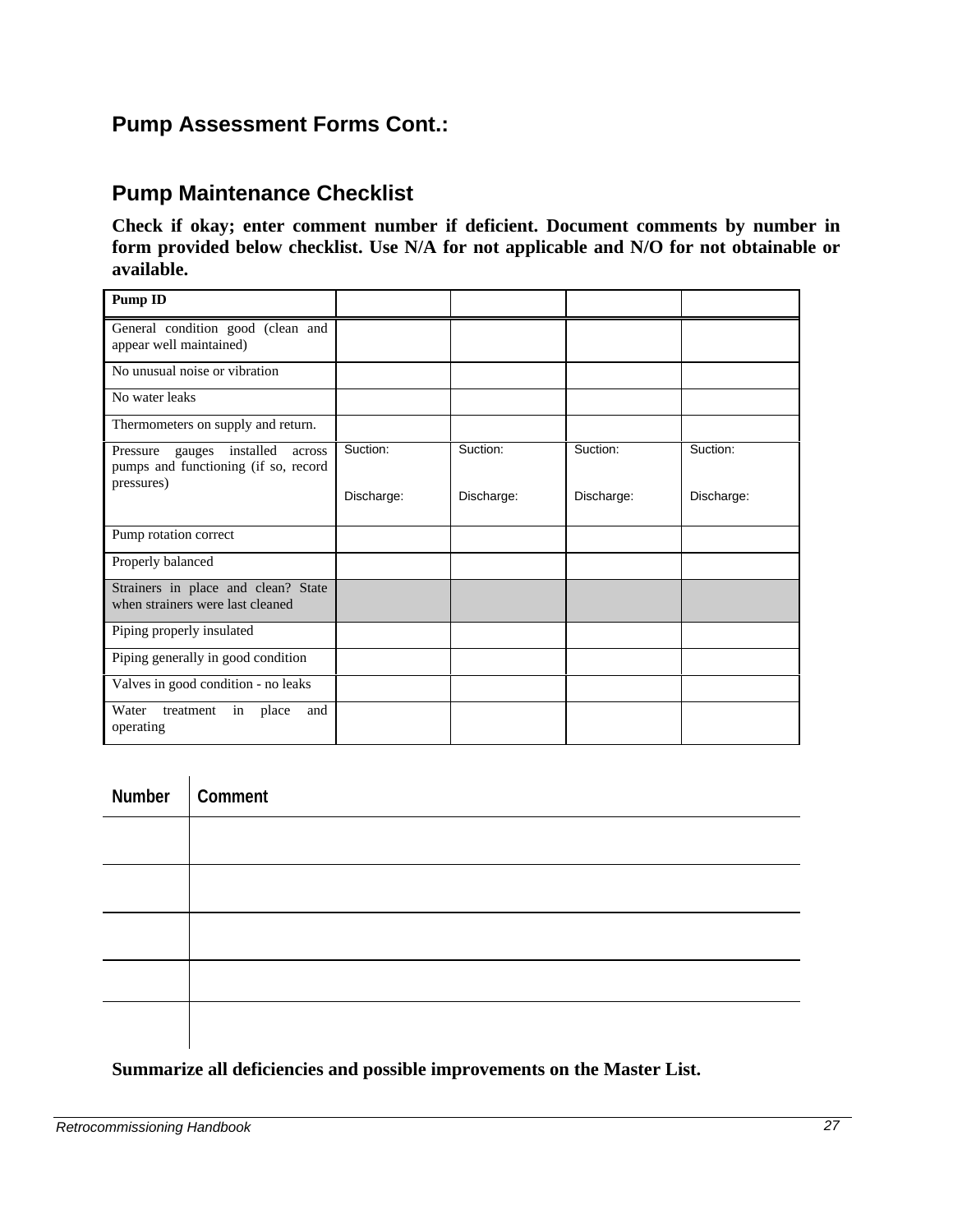# **Appendix F: Sample Master List**

This list summarizes the findings from the investigation phase of the project and is a primary product or deliverable resulting from the retrocommissioning process. The following Master List was created for an actual project and is offered here only as an example. The equipment and systems listed and the related findings would differ for other buildings. Under "Type," O=operation, M=Maintenance, and D=design.

# **Sample: Master List of Deficiencies and Potential Improvements**

| Item<br>#               | <b>Equipment</b><br>or<br><b>System ID</b> | <b>Description of Finding</b>                                                                                       | <b>Recommended Improvement</b>                                                                                                                                                             | Type     | <b>Status</b>                                                         |
|-------------------------|--------------------------------------------|---------------------------------------------------------------------------------------------------------------------|--------------------------------------------------------------------------------------------------------------------------------------------------------------------------------------------|----------|-----------------------------------------------------------------------|
| $\mathbf{1}$            | All<br>Plant<br>Equipment                  | Manual start up and shut<br>down of boilers, chillers,<br>Automatic<br>pumps.<br>scheduling<br>not<br>incorporated. | Include and implement automatic<br>scheduling for plant equipment<br>using optimum start, incorporate<br>setup and set back strategies.                                                    | $\Omega$ | Done. Testing for clg<br>equip. deferred until clg<br>season.         |
| $\overline{2}$          | <b>Boiler Control</b>                      | Control strategy for loss<br>of boiler not programmed.                                                              | Add<br>programming<br>allow<br>to<br>automatic start up of 2nd boiler on<br>loss of 1st boiler.                                                                                            | $\Omega$ | Done.                                                                 |
| 3                       | Chillers 1 and 2                           | interface<br>Lacks<br>with<br>$EMCS - (see also #2).$                                                               | At minimum, allow EMCS to<br>enable and disable the chiller and<br>add monitoring points for water<br>temperatures and run status.                                                         | $\Omega$ | Done. Retest deferred<br>until clg. season.                           |
| $\overline{\mathbf{4}}$ | Chillers 1 and 2                           | Chilled<br>water<br>reset<br>capability not used.                                                                   | At minimum, allow the chiller's<br>integral controls to reset chilled<br>temperature.<br>water<br>(See<br>manufacturer's instructions.)                                                    | $\Omega$ | Reset installed through<br>EMCS system.                               |
| 5                       | Chillers 1 and 2                           | Energy tracking                                                                                                     | Add points to EMCS to allow<br>energy and demand tracking for<br>both chillers.                                                                                                            | O/M      | Done.                                                                 |
| 6                       | Chillers 1 and 2                           | Chillers do not operate in<br>parallel<br>original<br>per<br>design intent.                                         | Have design engineer and chiller<br>mfg. review present chilled water<br>system. Request a proposal for<br>design changes necessary to allow<br>chillers to stage as a lead/lag<br>system. | D        | Design referral.<br>Design<br>review<br>in<br>process.                |
| $\overline{7}$          | Chiller 1 and 2                            | High demand on start up.                                                                                            | Consider employing<br>soft<br>start<br>through<br><b>EMCS</b><br><b>or</b><br>integral<br>controls.                                                                                        | $\Omega$ | Soft start added<br>to<br>chiller start up.                           |
| 8                       | <b>EMCS</b>                                | Trending not installed.                                                                                             | Add trending capabilities to EMCS<br>building<br>improve<br>to<br>staff<br>troubleshooting abilities.                                                                                      | O/M      | Done.                                                                 |
| 9                       | Heat/Cool<br>Change<br>over                | Manual<br>change<br>over<br>between<br>heating<br>and<br>cooling.                                                   | Add points needed to incorporate<br>automatic change over strategy.                                                                                                                        | $\Omega$ | Done.                                                                 |
| 10                      | Chilled<br>Water<br>Pump, P-1              | Pump<br>is<br>possibly<br>oversized.<br>Piping<br>possible<br>is<br>undersized.                                     | Investigate sizing of the pump.<br>Check amps against nameplate<br>during full load conditions. Review<br>piping.                                                                          | D        | Pump review<br>done.<br>Piping design referral.<br>Review in process. |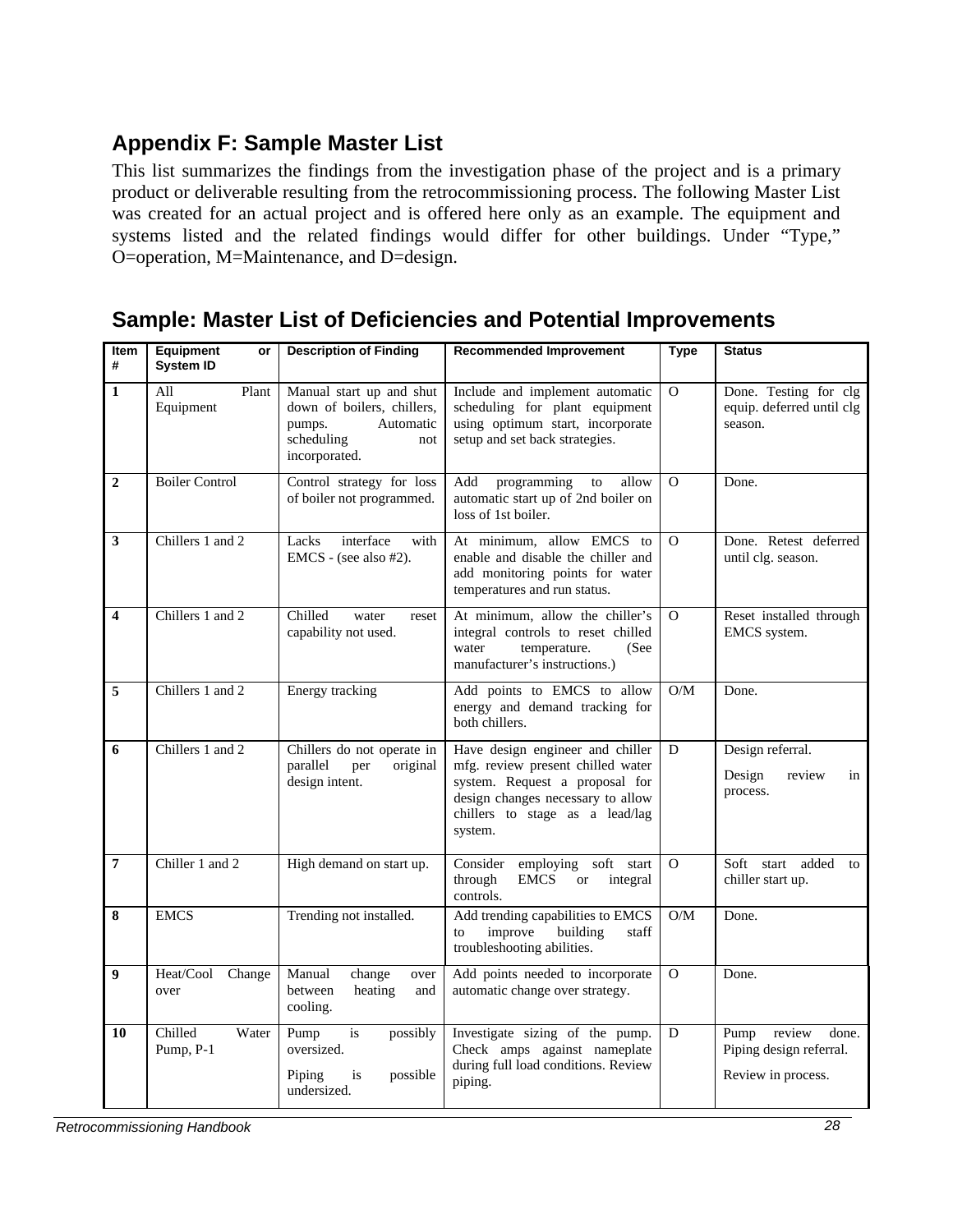## **Sample: Master List of Deficiencies and Potential Improvements (con't)**

| Item<br># | Equipment<br>or<br><b>System ID</b> | <b>Description of Finding</b>                                                                                                               | <b>Recommended Improvement</b>                                                                                                                                                                                                                        | <b>Type</b>  | <b>Status</b>                                                                                        |
|-----------|-------------------------------------|---------------------------------------------------------------------------------------------------------------------------------------------|-------------------------------------------------------------------------------------------------------------------------------------------------------------------------------------------------------------------------------------------------------|--------------|------------------------------------------------------------------------------------------------------|
| 11        | Condensate<br>Pump<br>inside AC-1   | Pump located inside of AC-<br>1 may cause high discharge<br>air temperatures.                                                               | Investigate<br>possible<br>relocated<br>pump or venting it to mech. room.<br>(Does the pump run continuously?)<br>Ref. 11/14/96 meeting fax.                                                                                                          | M            | Insulated for temporary<br>solution.                                                                 |
| 12        | Cooling<br>Tower<br>Fans            | Diagnostics show tower<br>cycles on primary fan only.<br>Pony motor not working.                                                            | Troubleshoot CT to determine<br>staging problem. Repair so pony<br>motor cycles as 1st stage.                                                                                                                                                         | M/O          | Done.                                                                                                |
| 13        | Cooling<br>Tower<br>Control         | Integral chiller control for<br>staging cooling tower fans<br>not used.<br>Temperature bulb for sump<br>may be poorly located.              | Investigate<br>using<br>chiller<br>the<br>capability of staging the cooling<br>tower fans based on condenser<br>differential refrigerant pressure. If<br>present strategy is kept, relocate<br>temperature bulb lower in pan and<br>closer to outlet. | $\mathbf{O}$ | Delta P Strategy not<br>appropriate.<br>Staging<br>from sump temp. better<br>method. Bulb relocated. |
| 14        | Cooling Tower 3-<br>way Valve       | to functional<br>According<br>tests, the<br>valve doesn't<br>modulate<br>maintain<br>to<br>condenser<br>water<br>temperature, as it should. | Troubleshoot problem and repair<br>so valve modulates as designed.                                                                                                                                                                                    | D/M/O        | Repaired. This will be<br>rechecked as part of the<br>design review and PM<br>recommissioning.       |
| 15        | <b>Heating System</b>               | Data shows heating water<br>supply<br>temperatures<br>between 80 and 90°F.                                                                  | Investigate.<br>Normally<br>heating<br>water temps are between 140 and<br>$180°$ F                                                                                                                                                                    | $\Omega$     | Resolved<br>with<br>new<br>reset schedule.                                                           |
| 16        | Plant<br>Instrumentation            | Pressure and temp gauges<br>missing from plant piping.                                                                                      | Install pressure and temperature<br>gauges on chiller, boiler, and<br>pumps as needed to facilitate<br>maintenance and troubleshooting.                                                                                                               | M            | As time and budget<br>permits<br>for<br>building<br>staff.                                           |
| 17        | East Primary Air<br>Unit<br>$AC-1$  | Data shows inconsistent<br>control of supply and mixed<br>air. Steam valve erratic<br>during temps below 35 deg.<br>F.                      | Correct through EMCS.                                                                                                                                                                                                                                 | $\Omega$     | Done.                                                                                                |
| 18        | West Primary Air<br>Unit AC-12      | Data shows erratic control<br>of supply air and no drop in<br>supply air temp<br>when<br>chillers were on.                                  | Remonitor<br>Investigate.<br>during<br>second round of diagnostics by<br>measuring mixed air temp also.                                                                                                                                               | $\Omega$     | Retest in clg season.                                                                                |
| 19        | Unit)                               | cold<br>and<br>deck<br>hot<br>temperatures resulting in<br>poor control of space<br>temperatures.                                           | AC-13 (Multizone   Data shows wide swings in   Improve control through EMCS.<br>Investigate damper and valve<br>functions.                                                                                                                            | O/M          | Done. Retest<br>shows<br>correction successful.                                                      |
| 20        | AC-13 (Multizone<br>Unit)           | Data<br>shows<br>poor<br>economizer control.                                                                                                | Improve<br>economizer<br>control<br>through EMCS. Investigate damper<br>function. Consider enthalpy control<br>using EMCS.                                                                                                                            | O/M          | Same as 18.                                                                                          |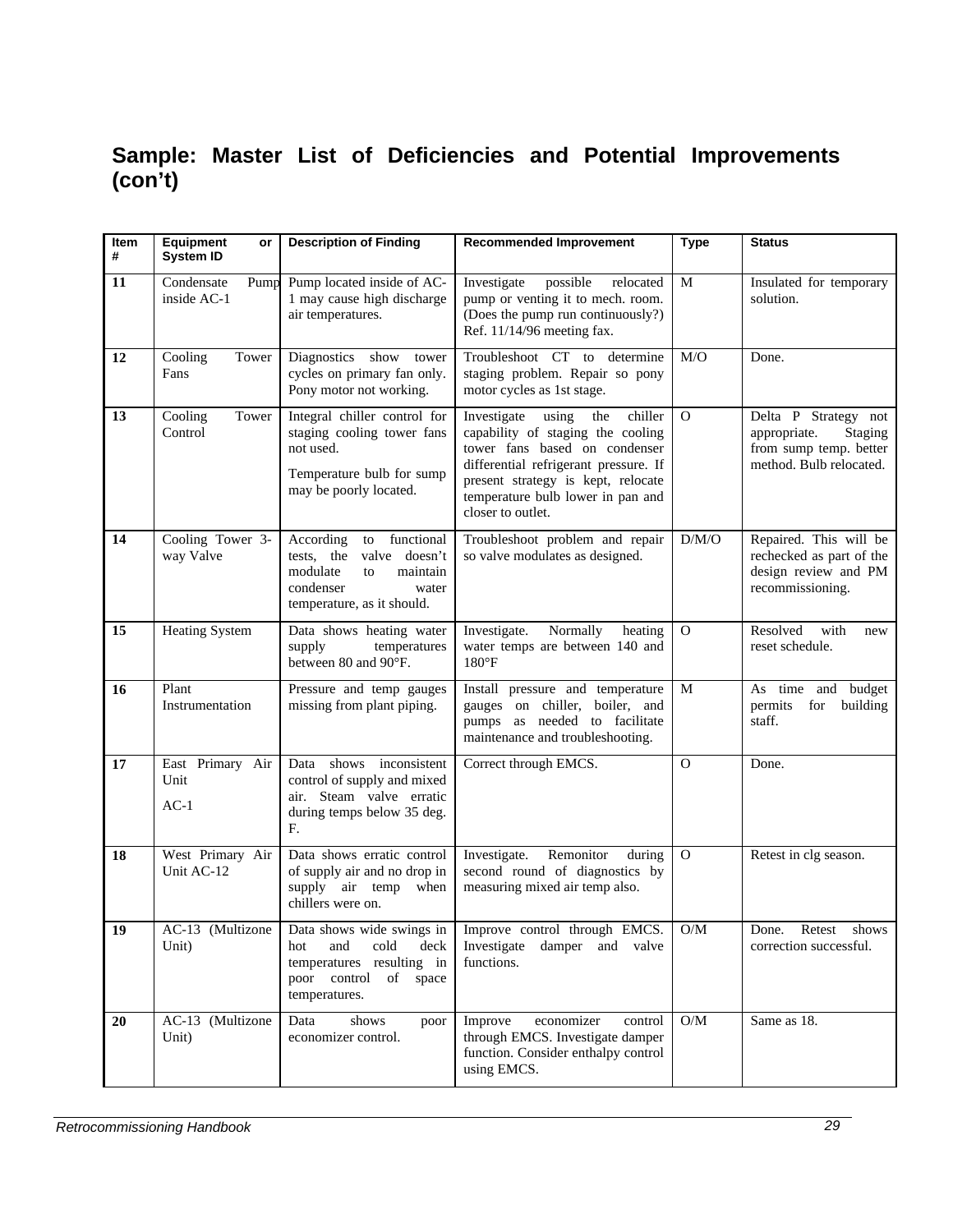# **Sample: Master List of Deficiencies and Potential Improvements (con't)**

| <b>Item</b><br># | *Equipment<br>or<br><b>System ID</b>                            | <b>Description of Finding</b>                                                                                                                                                                                         | <b>Recommended Improvement</b>                                                                                                                                                                                   | <b>Type</b> | <b>Status</b>                                                                                                   |
|------------------|-----------------------------------------------------------------|-----------------------------------------------------------------------------------------------------------------------------------------------------------------------------------------------------------------------|------------------------------------------------------------------------------------------------------------------------------------------------------------------------------------------------------------------|-------------|-----------------------------------------------------------------------------------------------------------------|
| 21               | All Air Handlers:                                               | TOD scheduling not used.                                                                                                                                                                                              | Include<br>and implement TOD<br>scheduling. Stagger start time at<br>occupied target and following<br>power loss.                                                                                                | $\Omega$    | Scheduled from plant<br>equip. through EMCS.                                                                    |
| 22               | Air Handler AC-1s<br><b>OSA</b> Preheater                       | Preheat<br>coil<br>is<br>not<br>functioning<br>properly.<br>Present<br>averaging<br>bulb<br>sensor (input for controlling<br>the steam valve) was found<br>to have 70% of its sensing<br>element outside of the unit. | Relocate averaging bulb sensing<br>element to read temperature of air<br>stream. Ensure freeze protection<br>operates to shut OSA damper when<br>OSA conditions dictate. Check<br>control strategy through EMCS. | M/O         | Done.<br>Averaging<br>bulb<br>relocated.                                                                        |
| 23               | Air Handler AC-11<br>through 18                                 | <b>OSA</b><br>dampers<br>not<br>controlled<br>to<br>take<br>advantage of economizer<br>capability                                                                                                                     | Program system and add humidity<br>sensors (outside and inside) to<br>employ<br>enthalpy<br>control<br>for<br>economizing. At minimum use dry<br>bulb control.                                                   | $\Omega$    | Done. 11, 13, 15, 18<br>fine tuned.                                                                             |
| 24               | AC-15 and 18                                                    | Data shows AC-15 OSA<br>damper always closed and<br>AC-18 opening partially<br>some of the time.                                                                                                                      | Improve economizer control with<br>EMCS program and investigate<br>damper function. (See also above<br>$#22$ ).                                                                                                  | O/M         | Same. Done.                                                                                                     |
| 25               | Air Handlers AC-<br>4.5 and 10                                  | No air side economizing.                                                                                                                                                                                              | Add actuators to OSA and RA<br>dampers along with EMCS points<br>and program to take advantage of<br>economizer function.                                                                                        | O/D         | 10 are done. Others<br>dependent on<br>$AC-1$ .<br>Design<br>review<br>in<br>progress.                          |
| 26               | <b>VAV</b><br>Operation<br>and Control for<br>west conf. space. | <b>VAV</b><br>boxes are secured<br>open and the VFD is<br>circumvented. Test need for<br>duct heaters.                                                                                                                | Consider reinstituting the VAV<br>system using the VFD. Repair<br>reheat if they are needed.                                                                                                                     | M/O         | Done. VFD working.<br>Reheats not needed.                                                                       |
| 27               | OSA Temperature<br>Sensor                                       | Calibration issue.                                                                                                                                                                                                    | calibration<br>Check<br>of<br><b>OSA</b><br>temperature sensor, relocate, and<br>properly shield if needed.                                                                                                      | M/O         | Relocated to roof using<br>weather resistant type<br>sensor and shielding.<br>Done.                             |
| 28               | <b>EMCS</b>                                                     | Facility staff did not receive<br>adequate<br>training<br>on<br>EMCS.                                                                                                                                                 | Provide 40 hours of training to<br>facility<br>staff<br>using<br>original<br>specification. Train building staff<br>to present data in graphical format.                                                         | $\Omega$    | 40 hours of training<br>specified and complete.                                                                 |
| 29               | Domestic<br>Hot<br>Water                                        | High<br>water<br>temperature<br>(140).                                                                                                                                                                                | Lower domestic hot water to $110^{\circ}$ F<br>for restrooms and $120^{\circ}F$<br>for<br>showers. Kitchen needs for hot<br>water have priority over this<br>strategy.                                           | $\Omega$    | Presently, higher temp<br>needed for kitchen.<br>Point of use<br>water<br>heater to be installed in<br>kitchen. |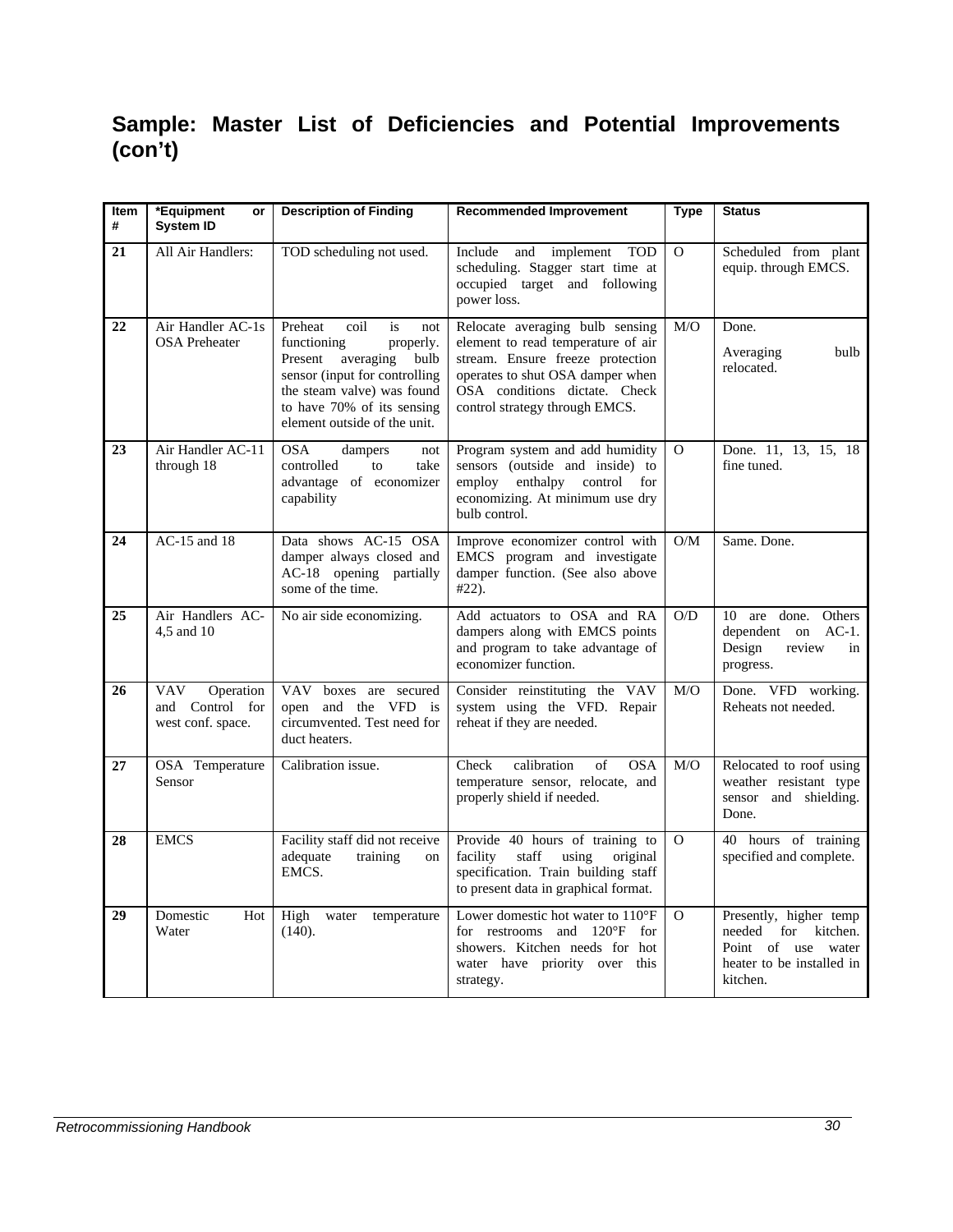## **Appendix G: Sample Diagnostic Monitoring and Trending Plans**

These plans are developed by the commissioning provider. Building staff may assist in their implementation, depending on the scope of work. The examples provided are intended to give the reader a sense of the level of rigor involved in the retrocommissioning process.

## • **Datalogger Plan**

Appendix G contains two pages of a sample datalogger plan for a typical commercial office building. The datalogger plan lists all of the dataloggers for the project, their location and what information they are recording.

## • **EMCS Trending Plan**

Appendix G also contains a sample EMCS trending plan for implementation by either building staff or the controls contractor.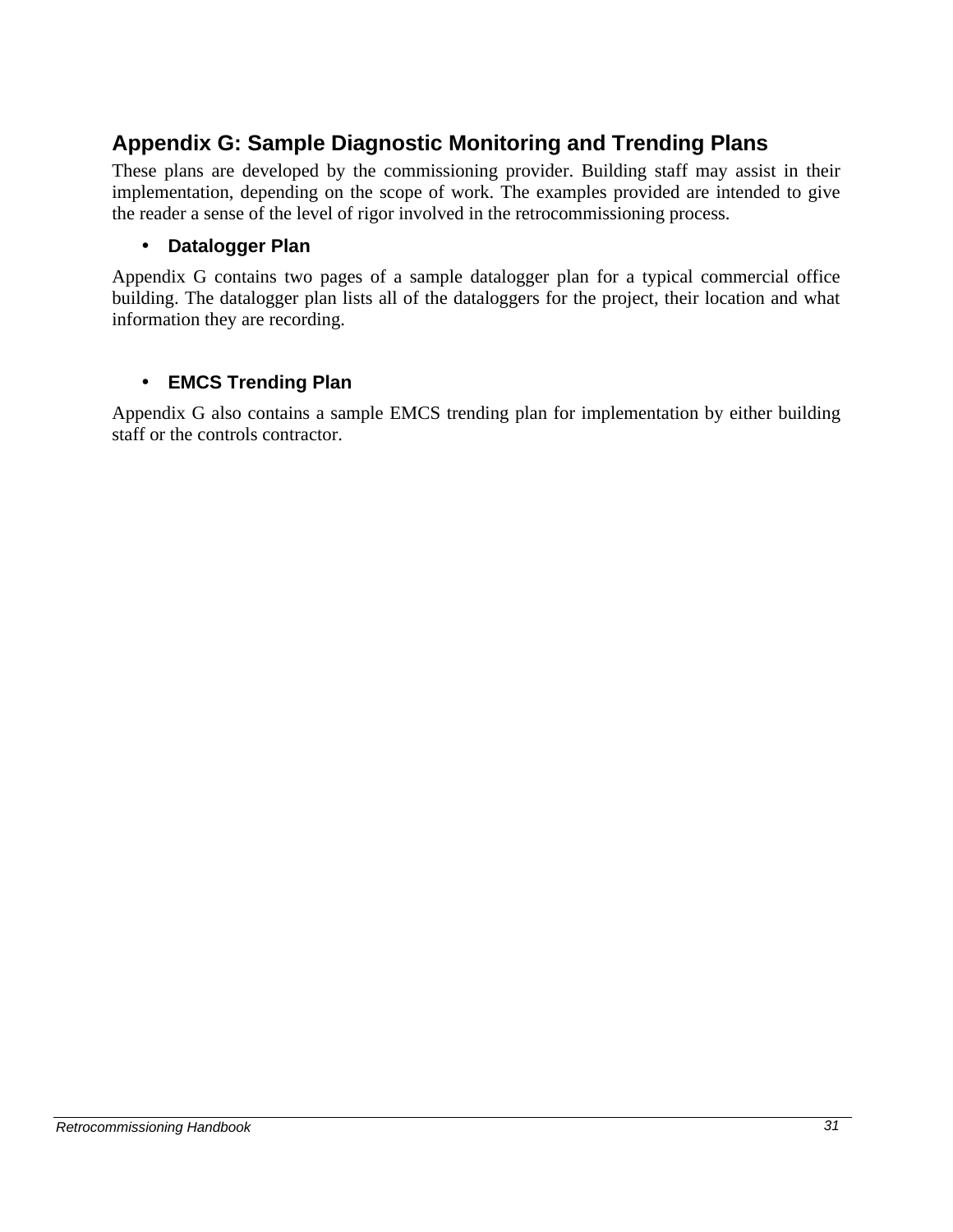# **Datalogger Plan for Short-Term Diagnostic Monitoring**

| <b>Run-Time Parameters:</b>                                                                                                                                                                                                    |
|--------------------------------------------------------------------------------------------------------------------------------------------------------------------------------------------------------------------------------|
|                                                                                                                                                                                                                                |
| Start Time                                                                                                                                                                                                                     |
|                                                                                                                                                                                                                                |
| Stop Time                                                                                                                                                                                                                      |
| Duration has been as a series of the series of the series of the series of the series of the series of the series of the series of the series of the series of the series of the series of the series of the series of the ser |
|                                                                                                                                                                                                                                |
|                                                                                                                                                                                                                                |
|                                                                                                                                                                                                                                |
| Total Points                                                                                                                                                                                                                   |
|                                                                                                                                                                                                                                |

Each logger has four separate modules. Each module can be programmed separately to gather data on temperature, pressure, or current. Below are the first two pages of the logger plan for Building One.

## **Logger 1:**

| Equipment<br><b>Name</b> | <b>Point Name</b>           | <b>Measurement</b> | <b>Type</b><br>module  | <b>Units</b>   | Min.           | Max.           |
|--------------------------|-----------------------------|--------------------|------------------------|----------------|----------------|----------------|
| Chiller - 1              | Chill.<br>Leaving<br>Water  | Water              | Temp.                  | $\mathrm{^oF}$ | 32             | 212            |
| Chiller - 1              | Chill.<br>Entering<br>Water | Water              | Temp.                  | $\mathrm{^oF}$ | 32             | 212            |
| Chiller - 1              | Chil. Pump -1               | Current            | 400<br>mV<br><b>AC</b> | Amps           | $\overline{0}$ | $\overline{0}$ |
| Chiller - 1              | Cond. Pump -1               | Current            | mV<br>400<br>AC        | Amps           | $\overline{0}$ | 0              |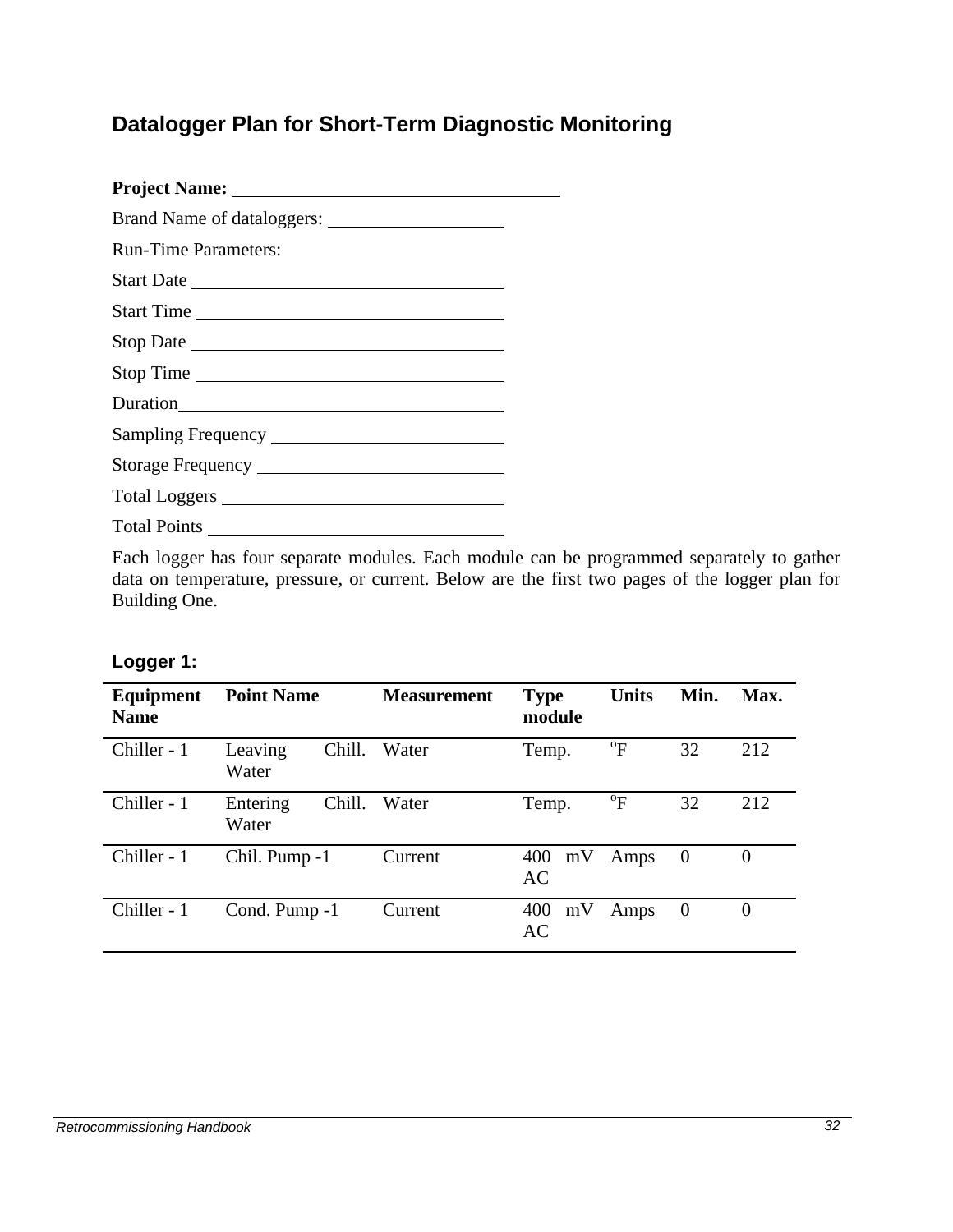# **Logger 2:**

| Equipment<br><b>Name</b> | <b>Point Name</b>           | <b>Measurement</b> | <b>Type</b><br>module | <b>Units</b>   | Min.     | Max.     |
|--------------------------|-----------------------------|--------------------|-----------------------|----------------|----------|----------|
| Chiller - 2              | Chill.<br>Leaving<br>Water  | Water              | Temp.                 | $\mathrm{^0F}$ | 32       | 212      |
| Chiller - 2              | Chill.<br>Entering<br>Water | Water              | Temp.                 | $\mathrm{^0F}$ | 32       | 212      |
| Chiller - 2              | Chil. Pump -2               | Current            | mV<br>400<br>AC       | Amps           | $\theta$ | $\theta$ |
| Chiller - 2              | Cond. Pump -2               | Current            | 400<br>mV<br>AC       | Amps           | $\theta$ | $\theta$ |

# **Logger 3:**

| <b>Equipment</b><br><b>Name</b> | <b>Point Name</b> | <b>Measurement</b> | <b>Type</b><br>module | <b>Units</b>     | Min. | Max. |
|---------------------------------|-------------------|--------------------|-----------------------|------------------|------|------|
| $AC-13$                         | <b>Hot Deck</b>   | Temperature        | Temp.                 | $\mathrm{^oF}$   | 32   | 212  |
| $AC-13$                         | Cold Deck         | Temperature        | Temp.                 | $\mathrm{^oF}$   | 32   | 212  |
| $AC-13$                         | Mixed Air         | Temperature        | Temp.                 | $\mathrm{^oF}$   | 32   | 212  |
| $AC-13$                         | Return Air        | Temperature        | Temp.                 | $\mathrm{^{o}F}$ | 32   | 212  |

# **Logger 4**

| Equipment<br><b>Name</b> | <b>Point Name</b> |     | <b>Measurement</b> | <b>Type</b><br>module | <b>Units</b>              | Min.     | Max. |
|--------------------------|-------------------|-----|--------------------|-----------------------|---------------------------|----------|------|
| Cooling<br>Tower         | Primary<br>Motor  | Fan | Current            | mV<br>400<br>AC       | Amps                      | $\theta$ |      |
| Cooling<br>Tower         | Pony Motor        |     | Current            | mV<br>400<br>AC       | Amps                      | O        |      |
| Cooling<br>Tower         | Sump              |     | Water              | Temp.                 | $\mathrm{P}^{\mathrm{o}}$ | 32       | 212  |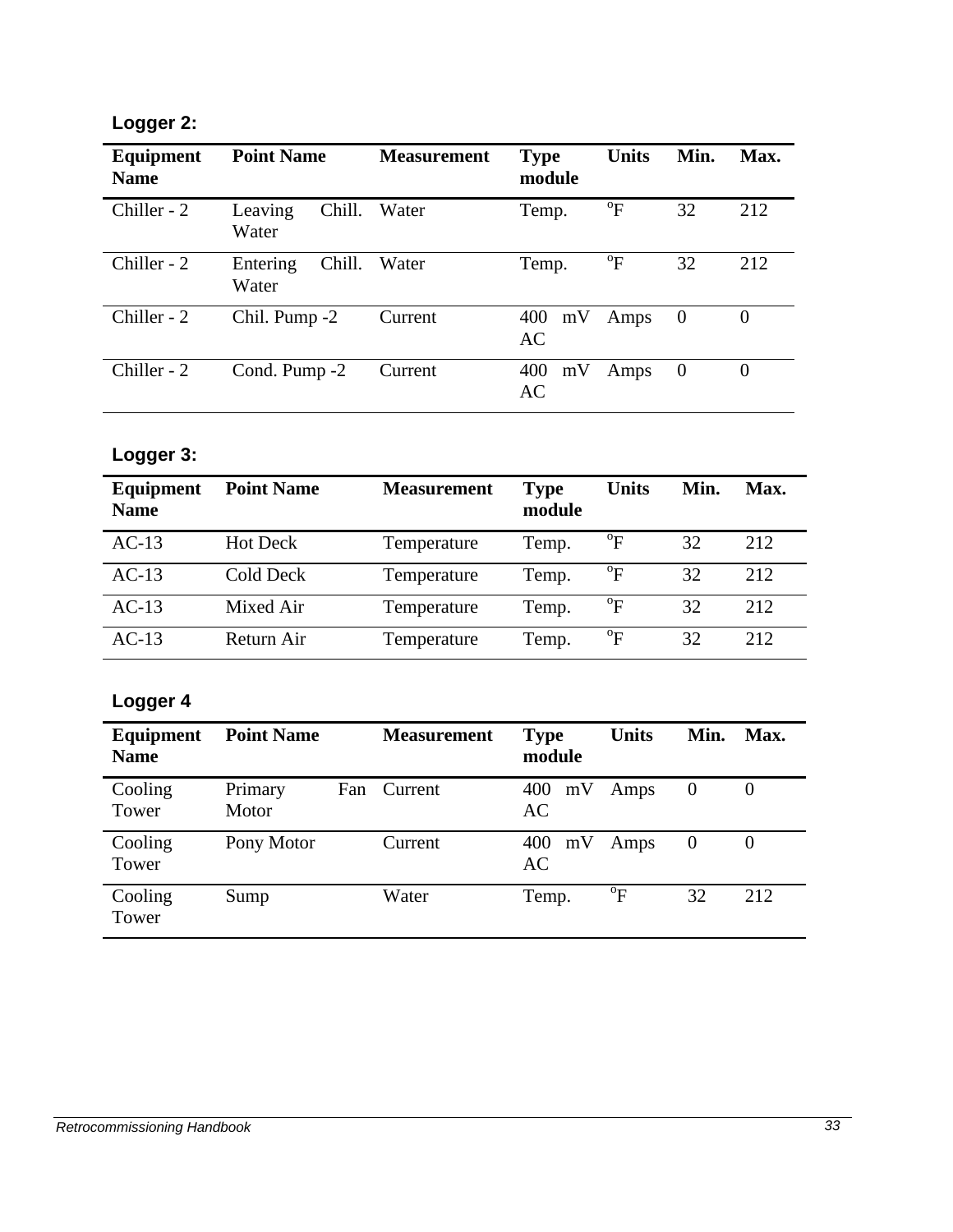# **Logger 5:**

| Equipment<br><b>Name</b> | <b>Point Name</b>                    | <b>Measurement</b>   | <b>Type</b><br>module | <b>Units</b>              | Min. | Max. |
|--------------------------|--------------------------------------|----------------------|-----------------------|---------------------------|------|------|
| Ambient<br>Outside       | <b>Outside Air Temp. Temperature</b> |                      | Temp.                 | $\mathrm{P}_{\mathrm{F}}$ | 32   | 2.12 |
| Ambient<br>Outside       | <b>Outside Humidity</b>              | Relative<br>Humidity | Humidity              | RH                        |      | 100  |

# **Logger 6**

| Equipment<br><b>Name</b> | <b>Point Name</b>       | <b>Measurement</b> | <b>Type</b><br>module | <b>Units</b> | Min.             | Max.     |
|--------------------------|-------------------------|--------------------|-----------------------|--------------|------------------|----------|
| Boiler -1                | Pump                    | Current            | 400<br>mV<br>AC       | Amps         | $\boldsymbol{0}$ | $\Omega$ |
| Boiler -2                | Pump                    | Current            | 400<br>mV<br>AC       | Amps         | $\theta$         | $\Omega$ |
| Boiler-1                 | <b>Forced Draft Fan</b> | Current            | 400<br>mV<br>AC       | Amps         | $\overline{0}$   | $\Omega$ |
| Boiler -2                | <b>Forced Draft Fan</b> | Current            | 400<br>mV<br>AC       | Amps         | $\overline{0}$   | $\theta$ |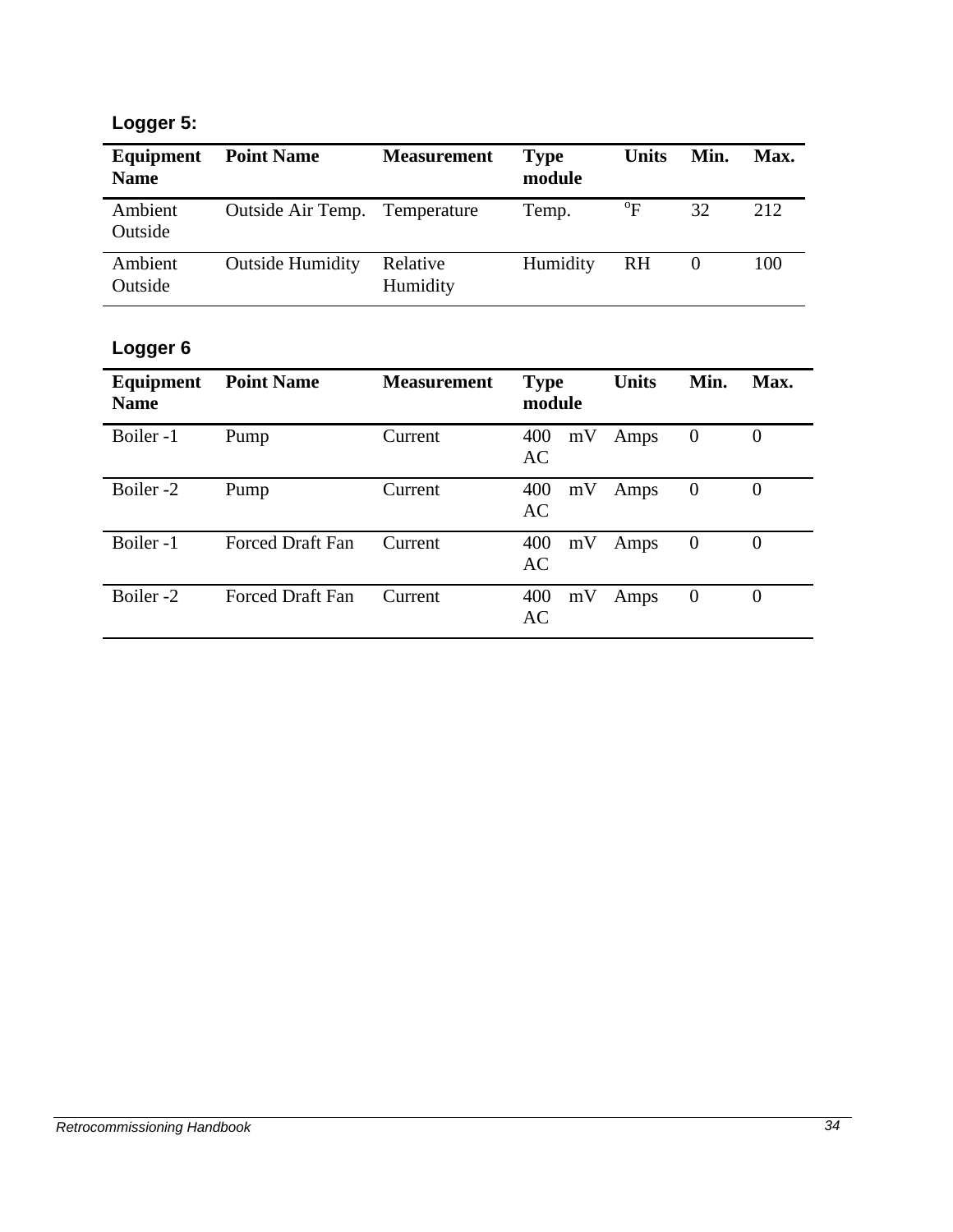# **Sample EMCS Trending Plan**

Building staff is responsible for entering and initiating the trends using the building's energy management control system (EMCS) per this plan. Calibration of critical sensors should be completed no more than two weeks prior to initiating trends. Trending and the short-term datalogging are done simultaneously. The trend data are then compared to the data gathered by the portable dataloggers to determine whether the EMCS is working correctly. Trend data are also used to augment the short-term diagnostics for verifying sequences of operation and schedules. This trend plan will be used during both pre-implementation of the improvements and during post-implementation. Any changes to the plan for post-implementation are noted in *italics.* The following outlines the trend plan for Office Building One.

# **Plant Equipment**

| <b>Description of Trend Point</b>                                                            | Number of Points Per<br><b>Trend</b> |  |  |
|----------------------------------------------------------------------------------------------|--------------------------------------|--|--|
| Outside air temperature                                                                      | (1)                                  |  |  |
| Outlet or leaving water temperature from the<br>tower for both chillers (cond. water return) | (2)                                  |  |  |
| Chilled water supply temp from both chillers                                                 | (2)                                  |  |  |
| Hot water converter for secondary loop - entering<br>and leaving water temperatures for each | (4)                                  |  |  |
| Hot water converter steam valve position for each                                            | (2)                                  |  |  |
| <b>Sub-Total</b>                                                                             | 11                                   |  |  |

## **Air Handlers**

| Name             | Tag<br><b>Number</b> | <b>Description of Trend Point</b>          | <b>Number of Points</b><br><b>Per Trend</b> |
|------------------|----------------------|--------------------------------------------|---------------------------------------------|
| East AC          |                      | Mixed air temp                             | (1)                                         |
| East AC          | 1                    | Supply air temp                            | (1)                                         |
| East AC          |                      | Preheat valve position                     | (1)                                         |
| East AC          | 6                    | Supply air temp                            | (1)                                         |
| West AC          | 13                   | Hot deck and cold deck temp<br>(multizone) | (1)                                         |
| West AC          | 15                   | Supply air temp                            | (1)                                         |
| West AC          | 15                   | Chilled water valve position               | (1)                                         |
| <b>Sub-Total</b> |                      |                                            | (7)                                         |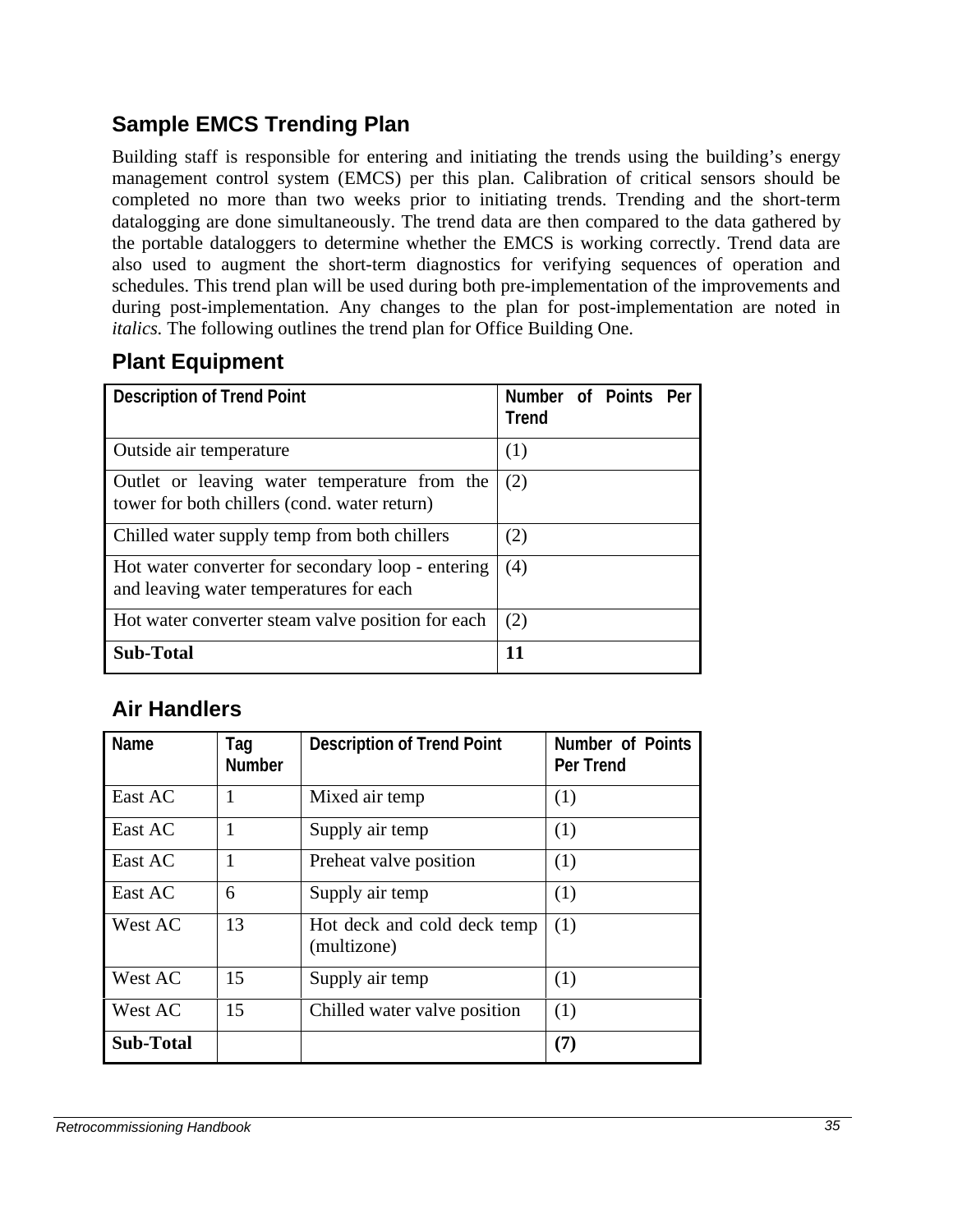## **Appendix H: Sample Functional Performance Tests**

Appendix H contains a sample functional test for a centrifugal chiller and a variable frequency drive (VFD) on a pump. These tests are developed by the commissioning provider and can be more or less detailed and comprehensive depending on budgets and project objectives. Facility staff may assist with the hands-on operation of the equipment tested.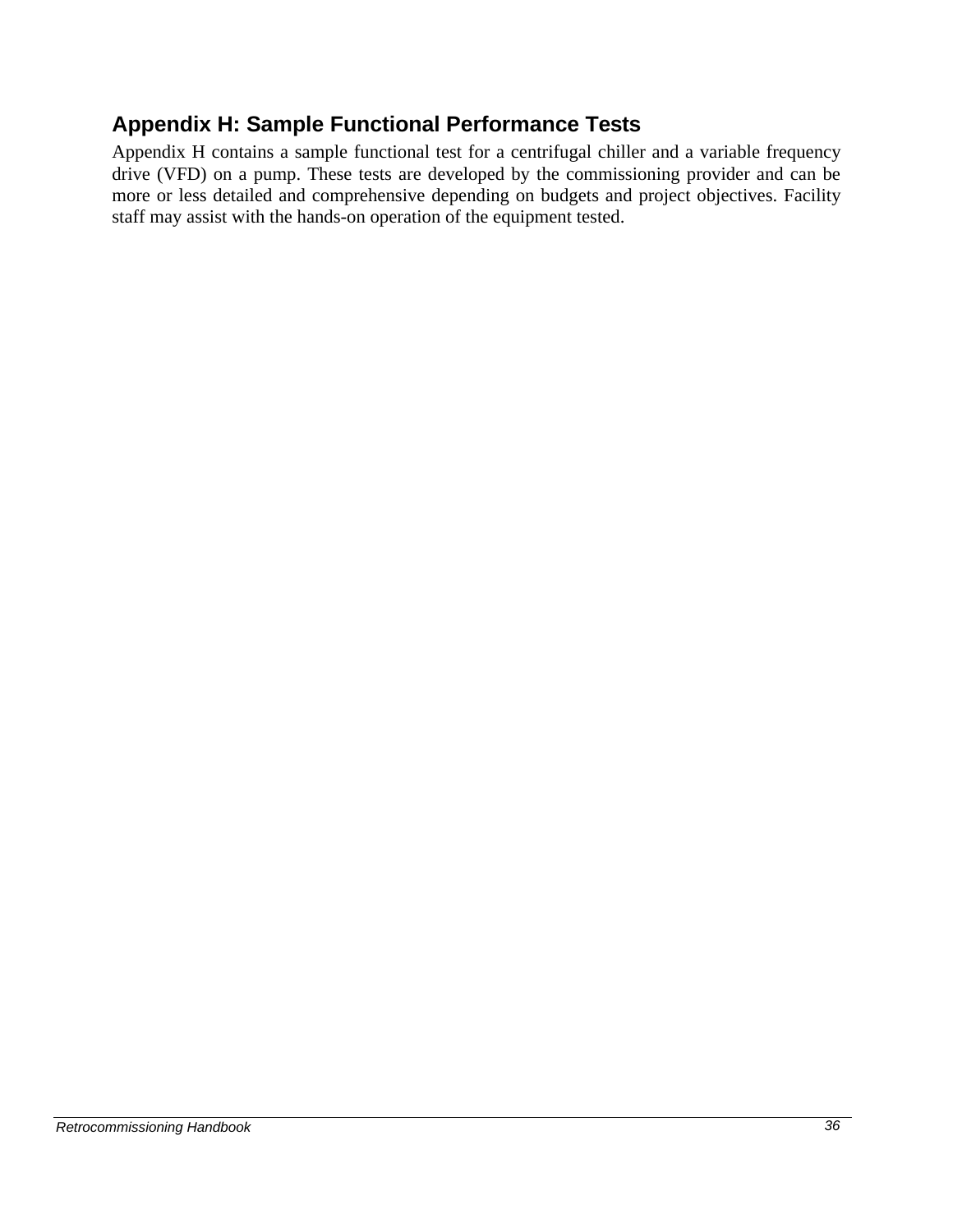## **Sample Functional Test for Centrifugal Chiller**

## **Functional Performance Test**

| <b>Building:</b> | Commissioning<br><b>Provider:</b> | <b>Phone:</b> |
|------------------|-----------------------------------|---------------|
| Date:            | Mfg.<br>or<br><b>Contractor:</b>  | <b>Phone:</b> |

#### *Special Instructions:*

Before performing this test, make sure that the normal PM tasks have been completed for the chiller and the following related equipment has been observed or functionally tested to prove proper operation:

- Chilled water pumps
- Condenser water pumps
- Cooling towers

Be sure all related pumps and cooling towers are operable and enabled.

Set leaving chilled water temperature to specified temperature.

If test is not being performed on or near design-day temperatures, false load the chiller.

If an energy management control system (EMCS) interfaces with this chiller, make sure all sensors are calibrated and properly located.

Use monitoring (dataloggers) and EMCS trend logging whenever possible to demonstrate proper operation of the equipment (this can be used in lieu of manual functional testing) and attach the output to this form.

## **Electrical**

Check for voltage imbalance. Maximum allowable imbalance is 2%.

At the main disconnect for the compressors, measure the voltage of each phase and use the following method to determine the percent imbalance:

Phase A + Phase B + Phase C  $/$  3 = Average Voltage

The percent voltage imbalance is then:

|  |  | 100 (Avg. Voltage – Lowest Phase ) |  |  |  |  | the Average Voltage |  | % of Imbalance |
|--|--|------------------------------------|--|--|--|--|---------------------|--|----------------|
|--|--|------------------------------------|--|--|--|--|---------------------|--|----------------|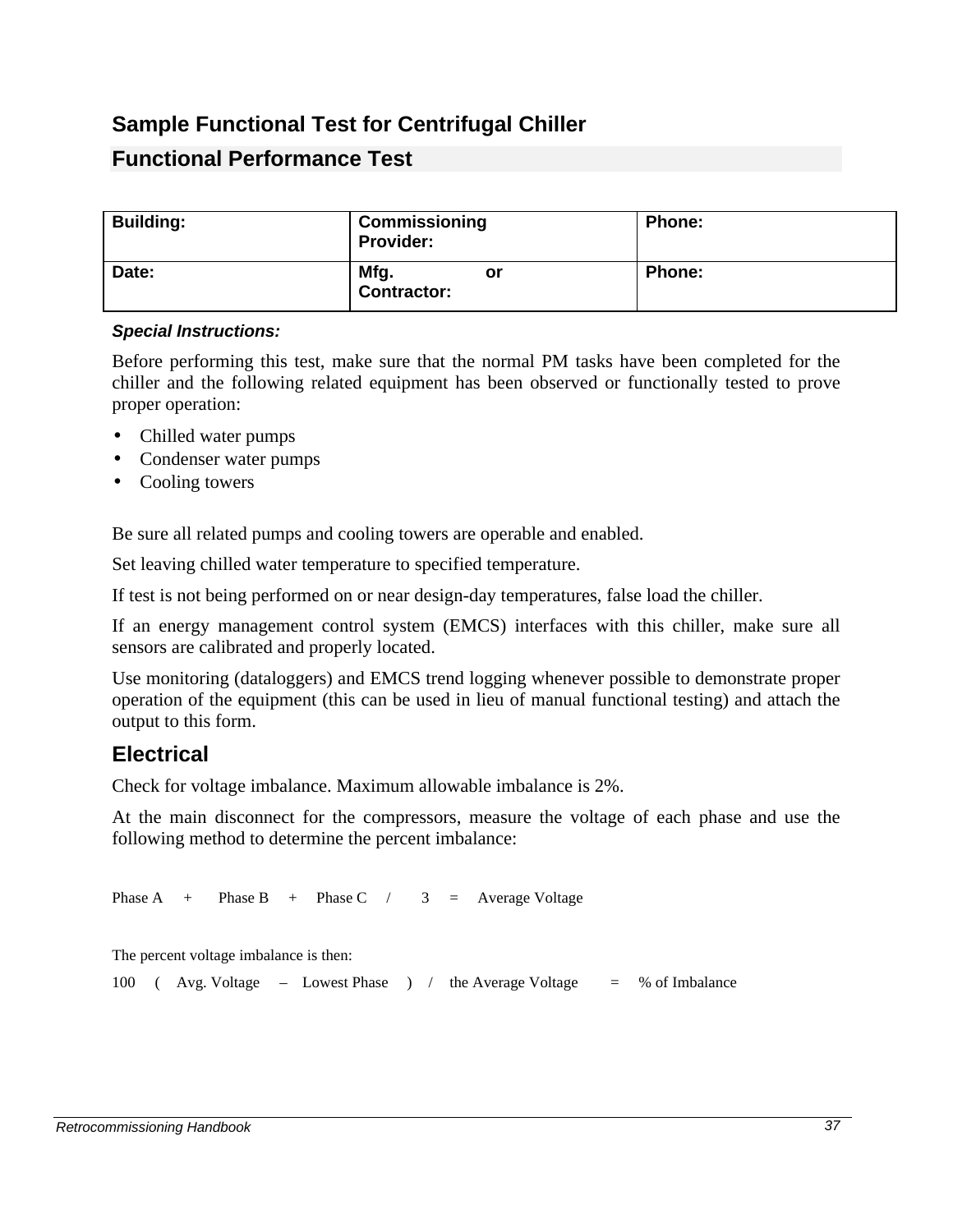## **Measured Voltage for Compressors**

| <b>Phase A:</b> | Phase B: | <b>Phase C:</b> |
|-----------------|----------|-----------------|
|                 |          |                 |

Percent Imbalance \_\_\_\_\_\_\_\_\_\_\_\_\_\_\_ The percent imbalance is acceptable Yes/ no

## **Comments and Calculations:**

## **General**

**Check operation or status of each. Enter comment number if deficient, and document comments by number in form provided below checklist. Use N/A for not applicable and N/O for not obtainable or available.**

| <b>Checklist Item</b>                            | <b>Number</b> |
|--------------------------------------------------|---------------|
| Test condenser water flow and chilled water flow |               |
| Test interlocks to pumps                         |               |
| Test starter for dynamic limits and timers       |               |
| Oil heater safety inhibits starting              |               |
| Check chilled water recycle mode (if applicable) |               |
| Chilled water pump stays on                      |               |
| Other (list):                                    |               |
|                                                  |               |
|                                                  |               |

| Number   Comment |
|------------------|
|                  |
|                  |
|                  |
|                  |
|                  |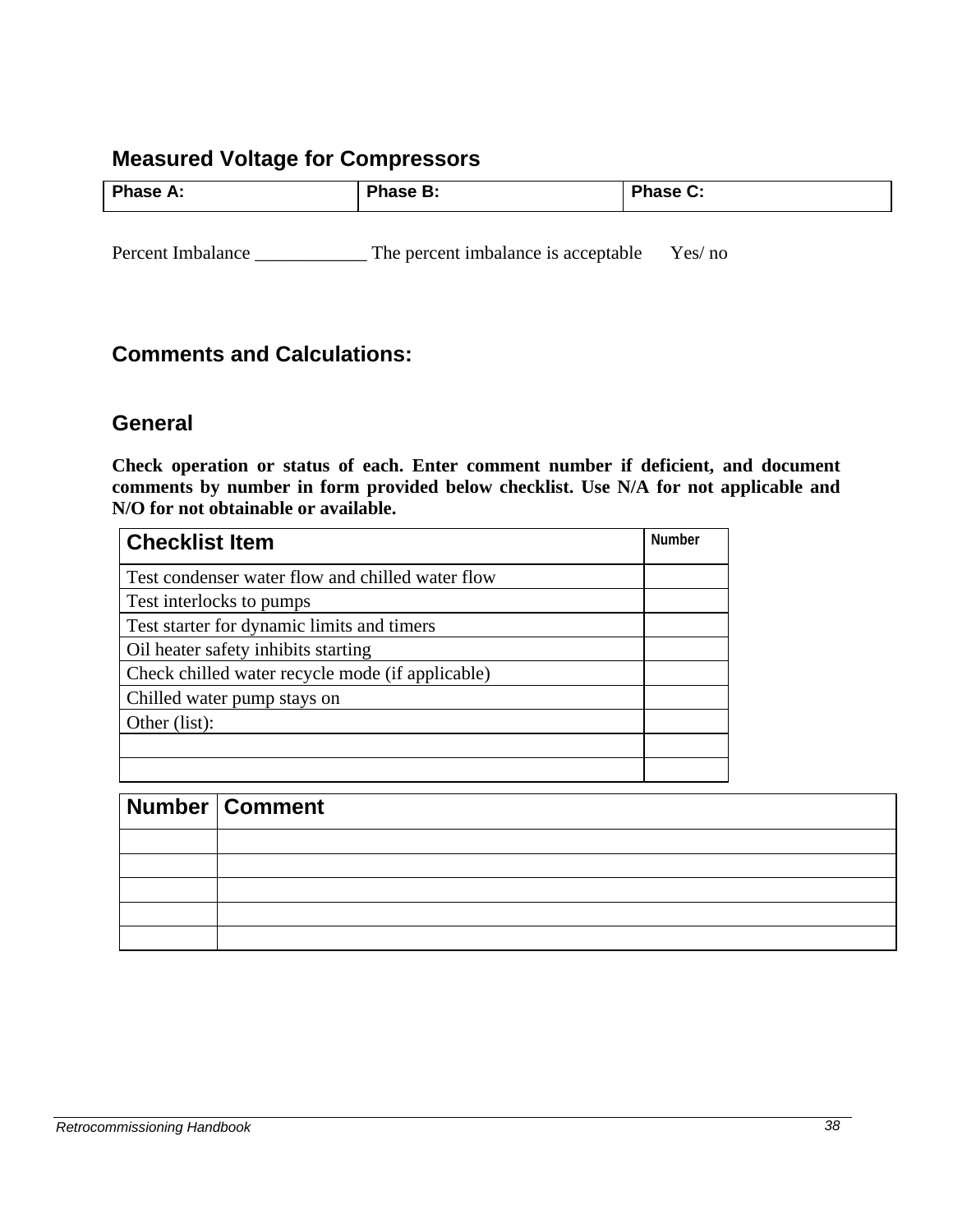## **Test control panel for manual function.**

- **l Do readouts match actual values?.................................................................................. ®Yes / ®No**
- **l Is refrigerant alarm and room ventilation adequate?.................................................. ®Yes / ®No**

Confirm energy performance over load range. Compare results to manufacturer's data using the attached table. If using dataloggers for this test, attach the readouts and explanation verifying proper performance. Otherwise proceed with manual test as follows:

Take three sets of data at 10-minute intervals. Tolerances from specified values should not exceed 1 degree F for temperature and 5% for flow. Repeat if necessary until system stabilizes and the differences between the three readings are less than the limits.

| <b>Chilled Water</b>                  | Interval 1 | <b>Interval 2</b> | <b>Interval 3</b> |
|---------------------------------------|------------|-------------------|-------------------|
| LWT(F)                                |            |                   |                   |
| EWT(F)                                |            |                   |                   |
| Delta T                               |            |                   |                   |
| Flow in GPM                           |            |                   |                   |
| <b>EW Pressure (PSI)</b>              |            |                   |                   |
| LW Pressure (PSI)                     |            |                   |                   |
| Leaving<br>Evap.<br>Refrigerant Temp. |            |                   |                   |

| <b>Condenser</b><br><b>Water</b>          | <b>Interval 1</b> | <b>Interval 2</b> | Interval 3 |
|-------------------------------------------|-------------------|-------------------|------------|
| LWT(F)                                    |                   |                   |            |
| EWT(F)                                    |                   |                   |            |
| Delta T                                   |                   |                   |            |
| Flow in GPM                               |                   |                   |            |
| <b>EW Pressure (PSI)</b>                  |                   |                   |            |
| LW Pressure (PSI)                         |                   |                   |            |
| Leaving<br>Condenser<br>Refrigerant Temp. |                   |                   |            |

| <b>Electricity</b> | <b>Interval 1</b> | <b>Interval 2</b> | <b>Interval 3</b> |
|--------------------|-------------------|-------------------|-------------------|
| Watt meter output  |                   |                   |                   |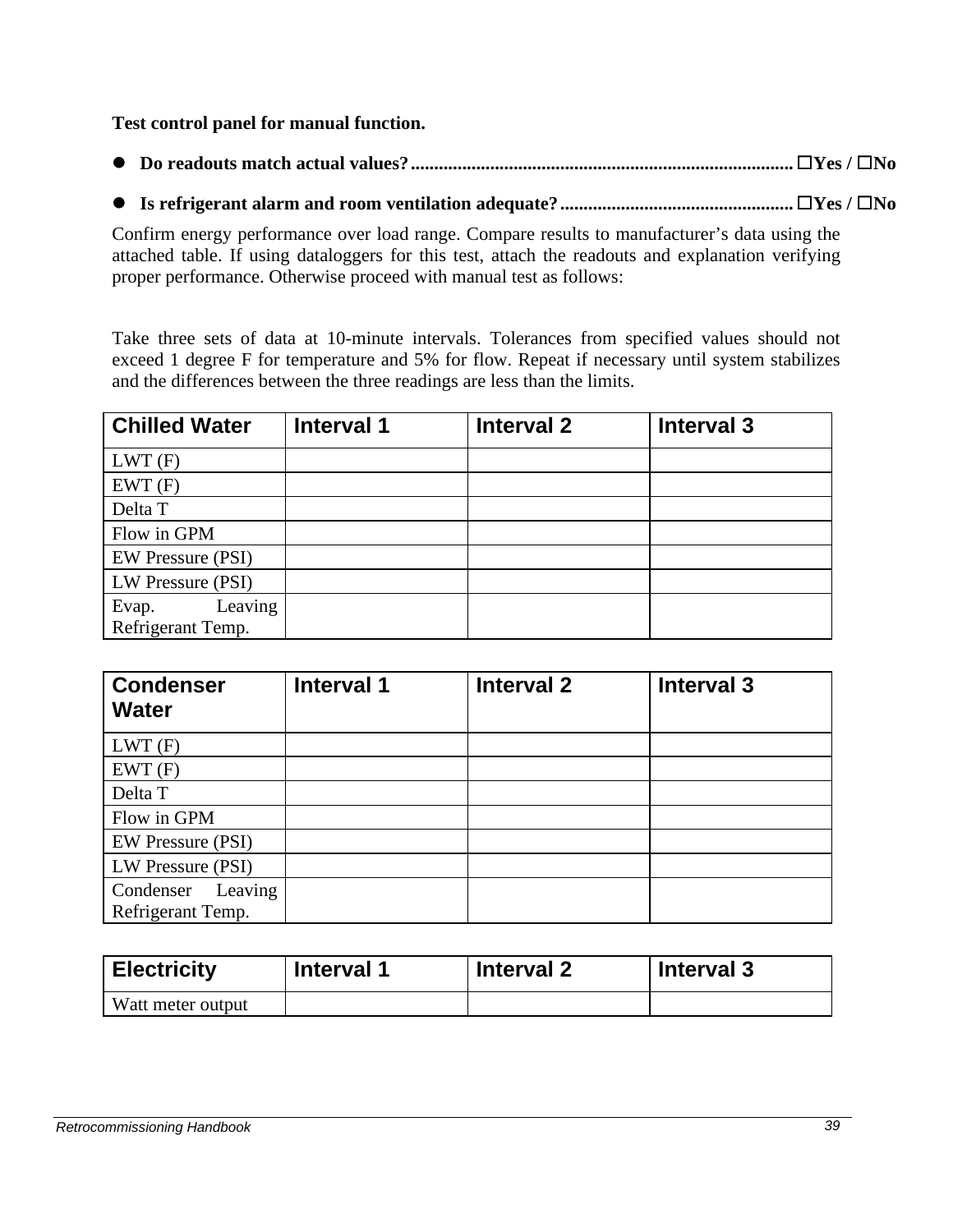## **Calculate the average test data and enter the results into the following table along with the manufacturer's performance data:**

Based on the average test data, calculate the capacity using the following formula:

CAP in cooling tons = (chilled water delta T)  $*$  (chilled water flow rate) / 24

**Check operation or status of each. Enter comment number if deficient, and document comments by number in form provided below checklist. Use N/A for not applicable and N/O for not obtainable or available.**

| <b>Chilled Water</b>                      | <b>Manufacturer's Data</b> | <b>Average Test Data</b> | <b>Comment#</b> |
|-------------------------------------------|----------------------------|--------------------------|-----------------|
| LWT(F)                                    |                            |                          |                 |
| EWT(F)                                    |                            |                          |                 |
| Delta T                                   |                            |                          |                 |
| Flow in GPM                               |                            |                          |                 |
| <b>EW Pressure (PSI)</b>                  |                            |                          |                 |
| LW Pressure (PSI)                         |                            |                          |                 |
| Leaving<br>Evap.<br>Refrigerant Temp.     |                            |                          |                 |
| LWT(F)                                    |                            |                          |                 |
| EWT(F)                                    |                            |                          |                 |
| Delta T                                   |                            |                          |                 |
| Flow in GPM                               |                            |                          |                 |
| <b>EW Pressure (PSI)</b>                  |                            |                          |                 |
| LW Pressure (PSI)                         |                            |                          |                 |
| Condenser<br>Leaving<br>Refrigerant Temp. |                            |                          |                 |
| <b>KW</b>                                 |                            |                          |                 |
| <b>BTU/h or Cooling Tons</b>              |                            |                          |                 |
| $kW$ per Ton $=$                          |                            |                          |                 |

| Number   Comment |
|------------------|
|                  |
|                  |
|                  |

| Retrocommissioning Handbook | 40 |
|-----------------------------|----|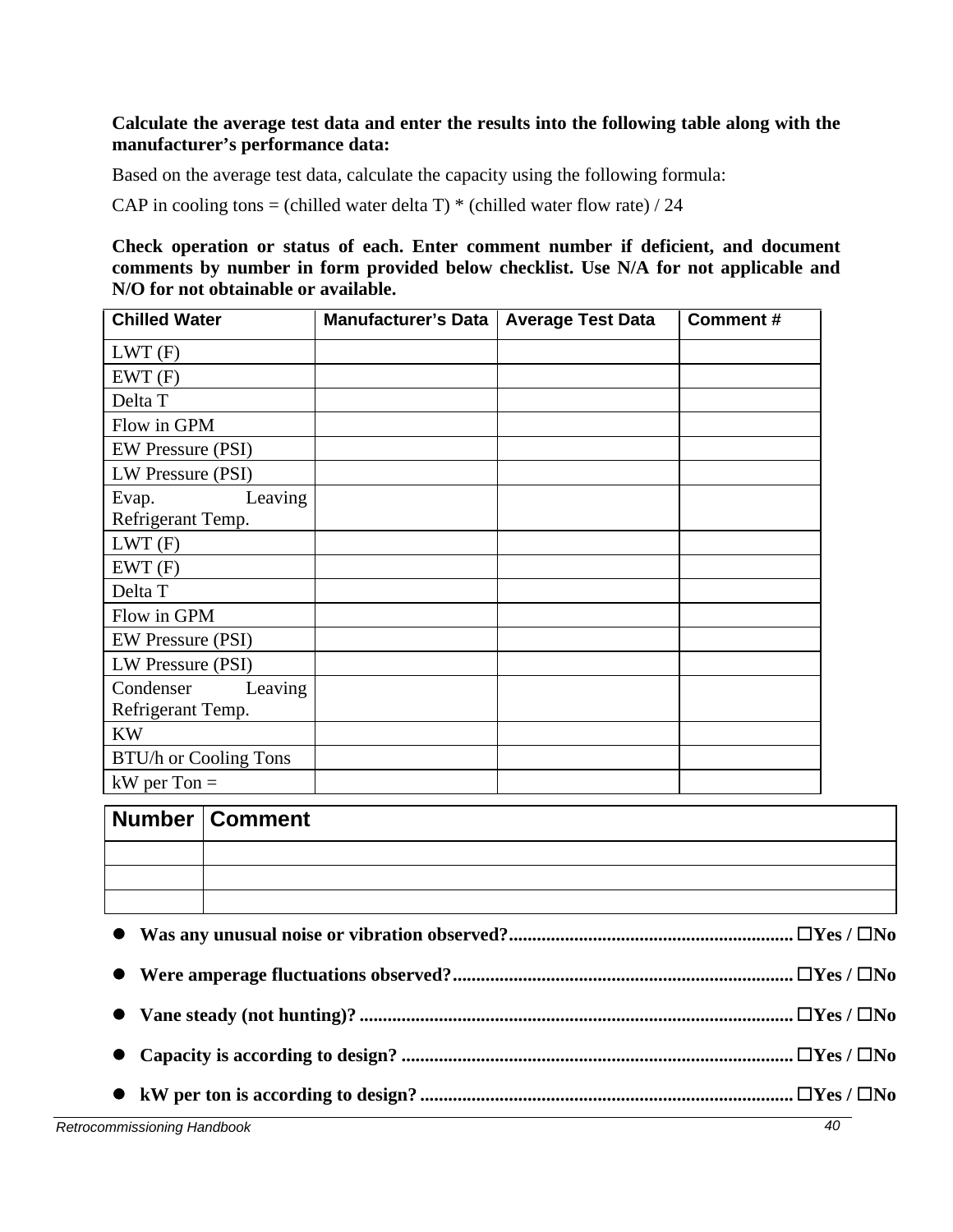## **Part Load Test**

Confirm energy performance over load range. Compare results to manufacturer's data using the attached table. If using dataloggers for this test, attach the readouts and explanation verifying proper performance. Otherwise proceed with manual test as follows:

Chiller may need to run for one hour with temperature and flow rate stabilized before performing this test. Watch amperage readings while load is being reduced. Amperage should be steady when recorded.

Take three sets of data at 10-minute intervals. Tolerances from specified values should not exceed 1 degree F for temperature and 5% for flow. Repeat if necessary until system stabilizes and the differences between the three readings are less than the limits.

| <b>Chilled Water</b>                  | Interval 1 | <b>Interval 2</b> | Interval 3 |
|---------------------------------------|------------|-------------------|------------|
| LWT(F)                                |            |                   |            |
| EWT(F)                                |            |                   |            |
| Delta T                               |            |                   |            |
| Flow in GPM                           |            |                   |            |
| Leaving<br>Evap.<br>Refrigerant Temp. |            |                   |            |

| <b>Condenser</b><br><b>Water</b>          | <b>Interval 1</b> | <b>Interval 2</b> | Interval 3 |
|-------------------------------------------|-------------------|-------------------|------------|
| LWT(F)                                    |                   |                   |            |
| EWT(F)                                    |                   |                   |            |
| Delta T                                   |                   |                   |            |
| Flow in GPM                               |                   |                   |            |
| Leaving<br>Condenser<br>Refrigerant Temp. |                   |                   |            |

| <b>Electricity</b>      | <b>Interval 1</b> | <b>Interval 2</b> | <b>Interval 3</b> |  |
|-------------------------|-------------------|-------------------|-------------------|--|
| <b>Wattmeter Output</b> |                   |                   |                   |  |

**Calculate the average test data and enter the results into the following table along with the manufacturer's performance data:**

Based on the average test data, calculate the capacity using the following formula:

CAP in cooling tons = (chilled water delta T)  $*$  (chilled water flow rate) / 24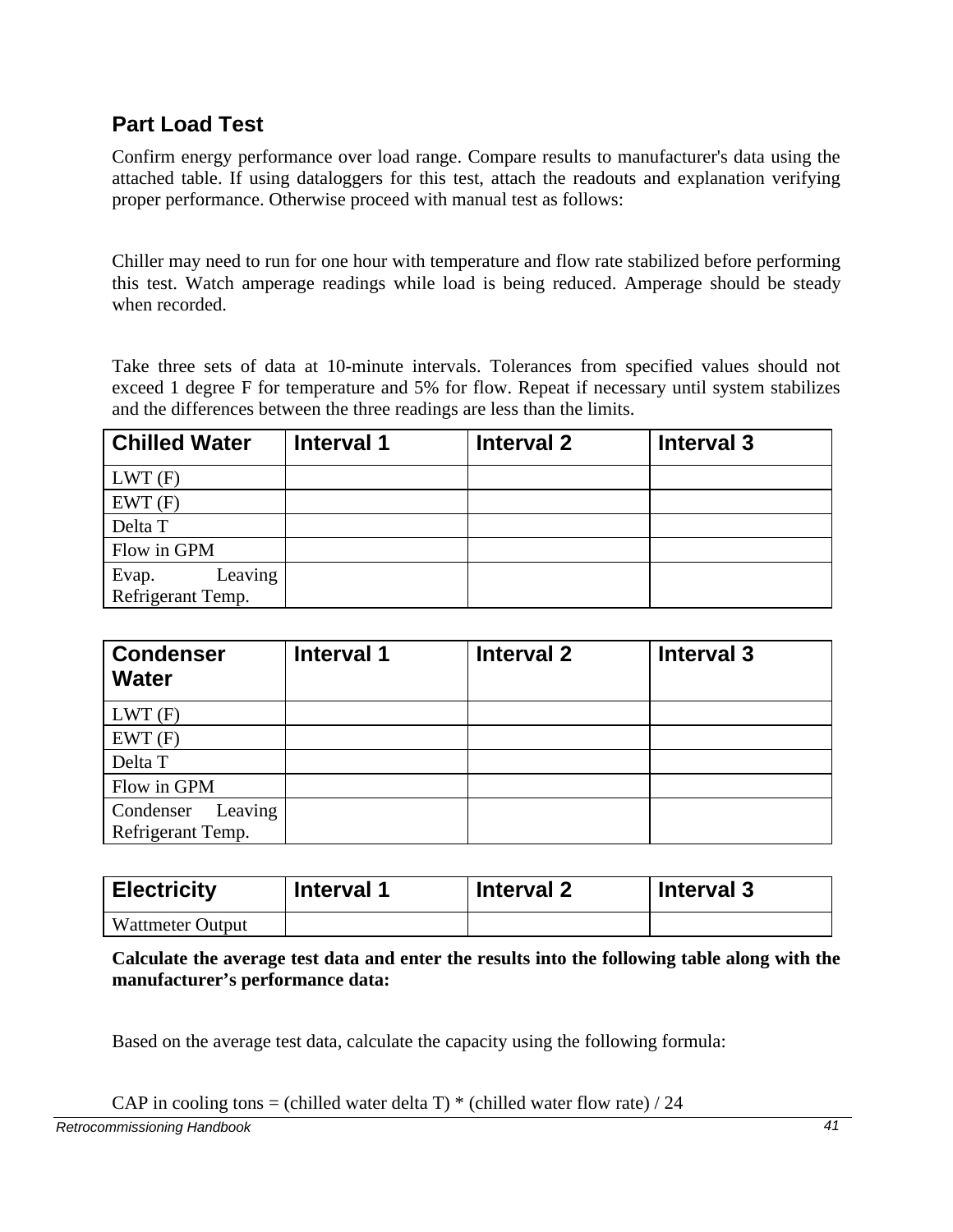| <b>Chilled Water</b>     | Manufacturer's Data | <b>Average Test Data</b> |
|--------------------------|---------------------|--------------------------|
| LWT(F)                   |                     |                          |
| EWT(F)                   |                     |                          |
| Delta T                  |                     |                          |
| Flow in GPM              |                     |                          |
| <b>EW Pressure (PSI)</b> |                     |                          |
| LW Pressure (PSI)        |                     |                          |
| Leaving<br>Evap.         |                     |                          |
| Refrigerant Temp.        |                     |                          |
| LWT(F)                   |                     |                          |
| EWT(F)                   |                     |                          |
| Delta T                  |                     |                          |
| Flow in GPM              |                     |                          |
| <b>EW Pressure (PSI)</b> |                     |                          |
| LW Pressure (PSI)        |                     |                          |
| Condenser<br>Leaving     |                     |                          |
| Refrigerant Temp.        |                     |                          |
| <b>KW</b>                |                     |                          |
| BTU/h or Cooling Tons    |                     |                          |
| $KW$ per Ton $=$         |                     |                          |

- **l Was any unusual noise or vibration observed?............................................................. ®Yes / ®No**
- **l Were amperage fluctuations observed?......................................................................... ®Yes / ®No**

## **Chilled Water Reset**

If a reset strategy is employed, a test should be developed to demonstrate that the strategy works correctly. Use monitoring equipment or EMCS trend logging whenever possible and attach output demonstrating the reset strategy.

## **Training**

**l Are the staff responsible for operating the chiller adequately trained?..................... ®Yes / ®No**

## **Explain:**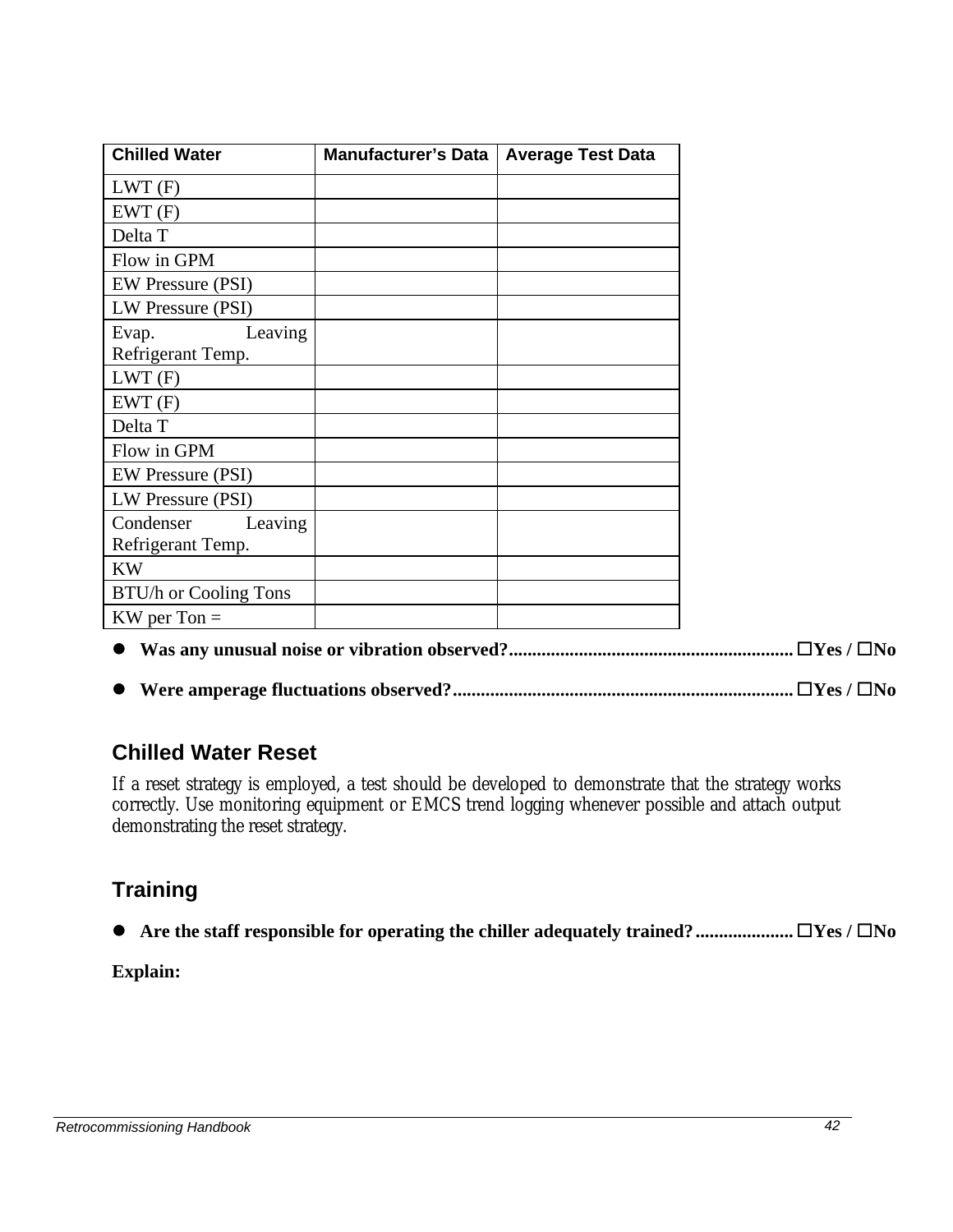## **O&M Plan**

**l Has an acceptable O&M Plan been put into place? ..................................................... ®Yes / ®No**

## **Briefly describe the O&M plan:**

**The following items need correction:**

**l Are eddy current tests conducted every 5 years? ......................................................... ®Yes / ®No**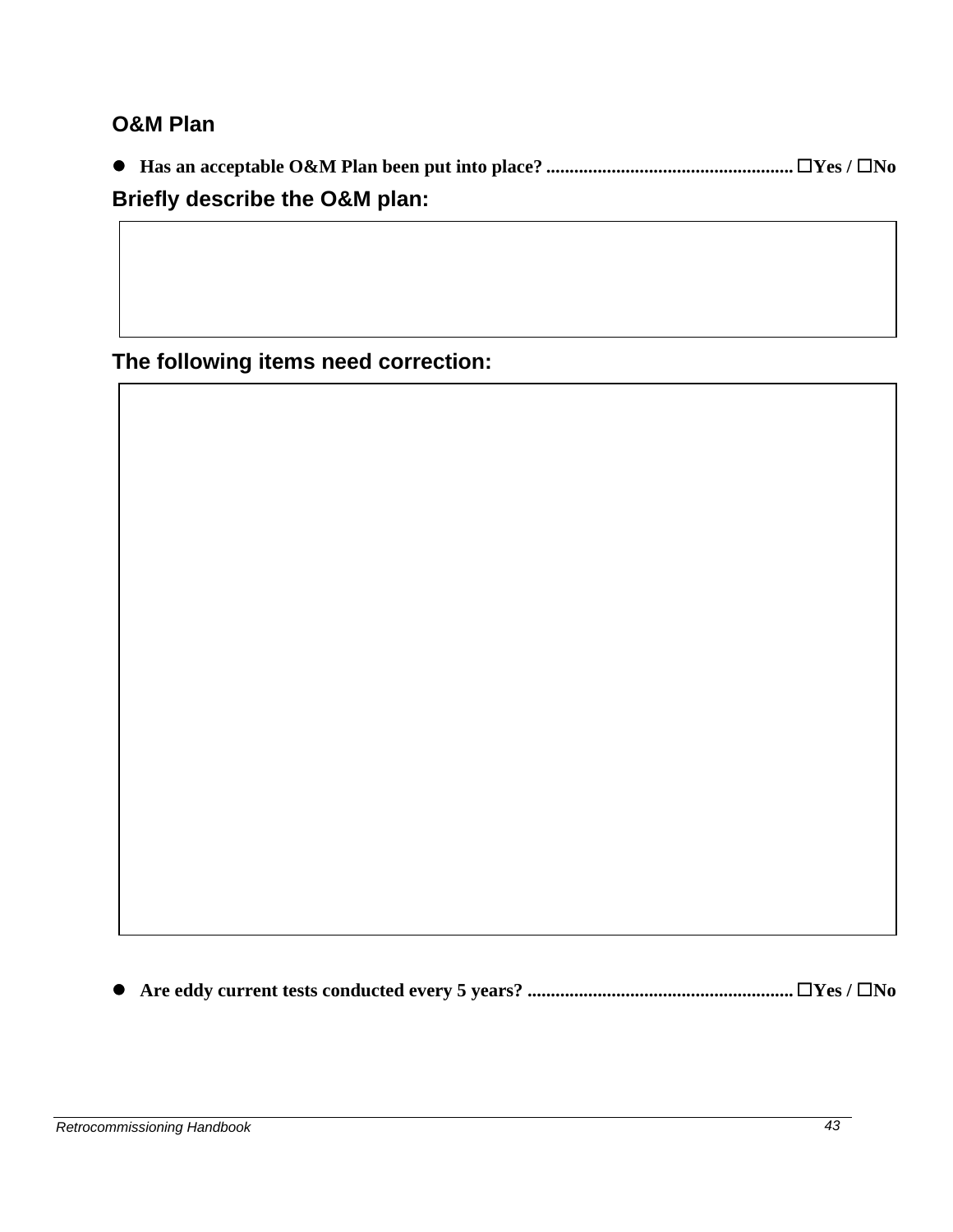| <b>Variable</b><br><b>Pump</b>                                         | <b>Frequency</b> | <b>Drive</b>                                                                                                          |  |
|------------------------------------------------------------------------|------------------|-----------------------------------------------------------------------------------------------------------------------|--|
| <b>Secondary Hydronic Pump Application</b>                             |                  |                                                                                                                       |  |
| <b>Functional Performance Test</b>                                     |                  |                                                                                                                       |  |
| <b>Commissioning Team:</b>                                             |                  |                                                                                                                       |  |
| Commissioning Provider:                                                |                  | <u> 2000 - Jan James James Jan James James Jan James James Jan James James Jan Jan James James Jan Jan Jan Jan Ja</u> |  |
| <b>EMCS</b> operator:                                                  |                  | <u> 1989 - Johann Barbara, margaret eta idazlea (h. 1989).</u>                                                        |  |
| VFD technician:                                                        |                  |                                                                                                                       |  |
| HVAC technician:                                                       |                  | <u> 1989 - Johann Stoff, amerikansk politiker (* 1908)</u>                                                            |  |
| Owner's rep.:                                                          |                  |                                                                                                                       |  |
|                                                                        |                  |                                                                                                                       |  |
| Chilled water (CHW) secondary <b>EXECUTE:</b> Hot water secondary (HW) |                  |                                                                                                                       |  |
| Design max.: Hp: ______ GPM: _______ Head ______ Ft                    |                  |                                                                                                                       |  |

VFD brand and model: \_\_\_\_\_\_\_\_\_\_\_\_\_\_\_\_\_\_\_\_\_\_\_\_\_\_\_\_\_\_\_\_\_\_\_\_\_\_\_\_\_\_\_\_\_\_\_\_\_\_\_\_\_\_\_\_

The following functional performance test is for a VFD controlling a variable flow hydronic system to a **constant** differential pressure (DP). *A check-mark denotes compliance.*

#### **I. Documentation Verification**

- Review the design documents and the specifications if available.
- Verify that the VFD \_\_\_description, \_\_\_specifications, \_\_\_technical and troubleshooting guide and the installation, <u>programming record and halance reports are on-site</u>. From the design documents determine: Location for the DP measurement:

\_\_\_\_\_\_\_\_\_\_\_\_\_\_\_\_\_\_\_\_\_\_\_\_\_\_\_\_\_\_\_\_\_\_\_\_\_\_\_\_\_\_\_\_\_\_\_\_\_\_\_\_\_\_\_\_\_\_\_\_\_\_\_\_\_\_\_\_\_\_\_\_

\_\_\_\_\_\_\_\_\_\_\_\_\_\_\_\_\_\_\_\_\_\_\_\_\_\_\_\_\_\_\_\_\_\_\_\_\_\_\_\_\_\_\_\_\_\_\_\_\_\_\_\_\_\_\_\_\_\_\_\_\_\_\_\_\_\_\_\_\_\_\_\_\_

Control strategy for the pump:\_\_\_\_\_\_\_\_\_\_\_\_\_\_\_\_\_\_\_\_\_\_\_\_\_\_\_\_\_\_\_\_\_\_\_\_\_\_\_\_\_\_\_\_\_\_\_\_

## **II. VFD Installation**

Differential Pressure Sensor

Actual location of DP measurement

The measurement should ideally be taken across the coil of the last branch.

\_\_\_\_\_\_\_\_\_\_\_\_\_\_\_\_\_\_\_\_\_\_\_\_\_\_\_\_\_\_\_\_\_\_\_\_\_\_\_\_\_\_\_\_\_\_\_\_\_\_\_\_\_\_\_\_\_\_\_\_\_\_\_\_\_\_\_\_\_

Complies?

Pressure Offset (Po) Conversion: psi x  $2.31 = ft H<sub>2</sub>O$ 

DP pump is being controlled to: \_\_\_\_\_\_\_\_feet [A].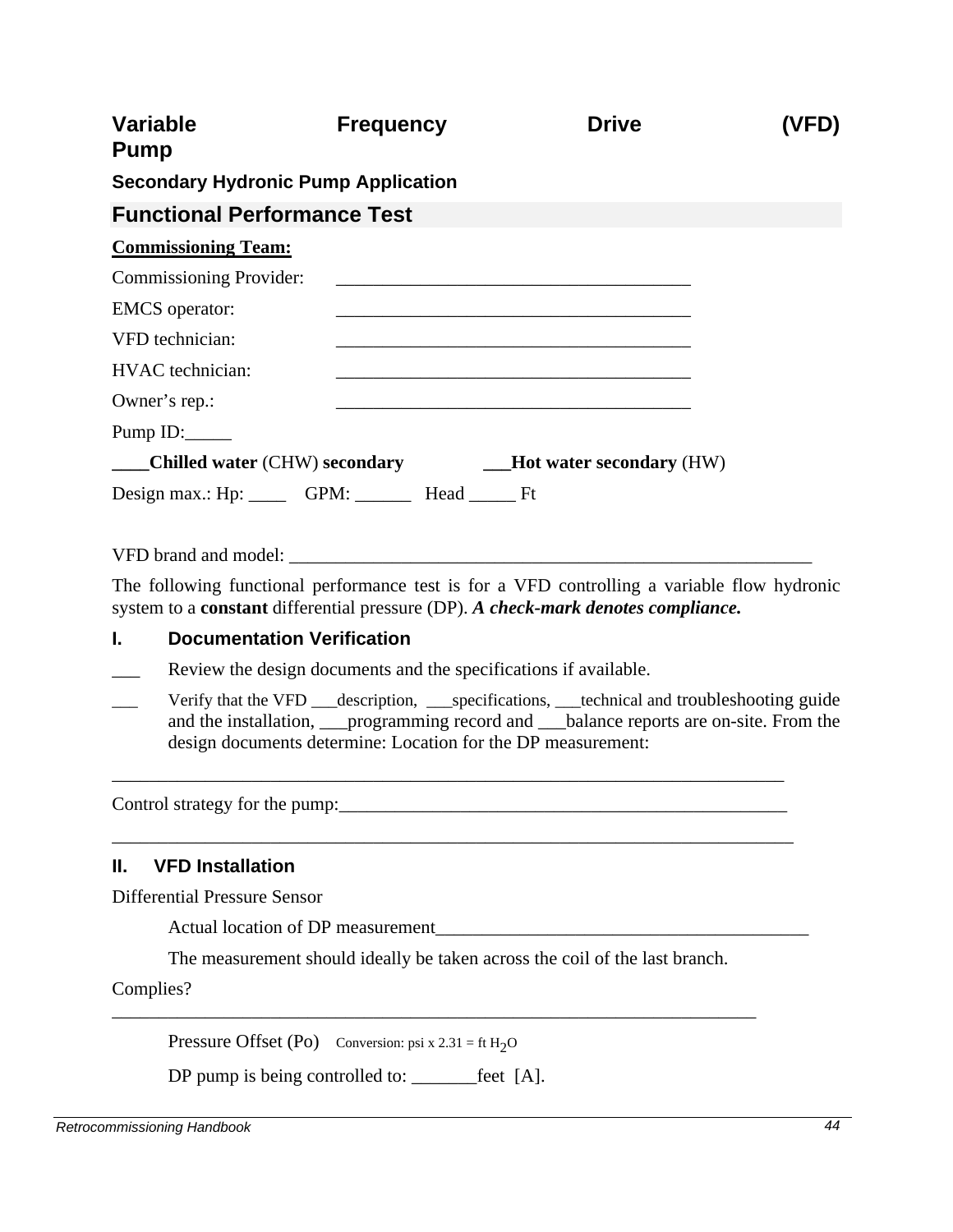Pressure rise across pump at design conditions (from balance report): Feet [B]. Pressure offset, Po,  $[A] \div [B] =$  \_\_\_\_\_\_\_.

Optimally, Po should be 0.3 or less in order for the VFD and pump to be able to respond to small pressure changes and realize adequate energy savings. If Po is greater than 0.4, the DP sensor is probably located too close to the pump.

Complies?

## **Balancing to Lowest Pressure**

Review the HVAC balance report and verify that the system was balanced so the VFD controls to the lowest possible DP (from the capacity test). The controlling DP from the balance report is \_\_\_\_\_\_\_\_\_feet. At design, the corresponding VFD frequency or pump RPM from the balance report is: Pump-1 \_\_\_\_\_\_\_\_; Pump-2 \_\_\_\_\_\_\_; Pump-3 \_\_\_\_\_. The corresponding flow from the balance report is\_\_\_\_\_\_\_GPM. Refer to the capacity test at the end of this form for details. Balanced to to lowest DP?

### **General Issues**

- \_\_\_ Verify that any power quality mitigation measures required from the specifications have been completed.
- Verify that there are no 3-way coil valves that may negate the value of the VFD by allowing flow to bypass the coil.
- \_\_\_ Verify that the acceleration and deceleration ramp time of the VFD is between one and four minutes. Actual ramp time: up \_\_\_\_\_min. down \_\_\_\_\_min. (short ramp times will result in "hunting" and excess modulation by the VFD; typical ramp times are 1 to 4 minutes)
- Verify that each VFD has been integrated into the EMCS as per specification.

\_\_\_\_\_\_\_\_\_\_\_\_\_\_\_\_\_\_\_\_\_\_\_\_\_\_\_\_\_\_\_\_\_\_\_\_\_\_\_\_\_\_\_\_\_\_\_\_\_\_\_\_\_\_\_\_\_\_\_\_

- Verify that the EMCS monitors the DP.
- Verify that minimum flow bypass of 2-way valve, if present, has flow less than 2% of design flow.

## **III. Functional Performance Test**

This test is not intended to verify that the coil valve is functioning properly, but rather that the VFD is functioning properly.

1. Design Flow by Test and Balance (TAB). Record in Condition 1 in Table 1 the speed, DP, and total supply flow at design conditions from the TAB report.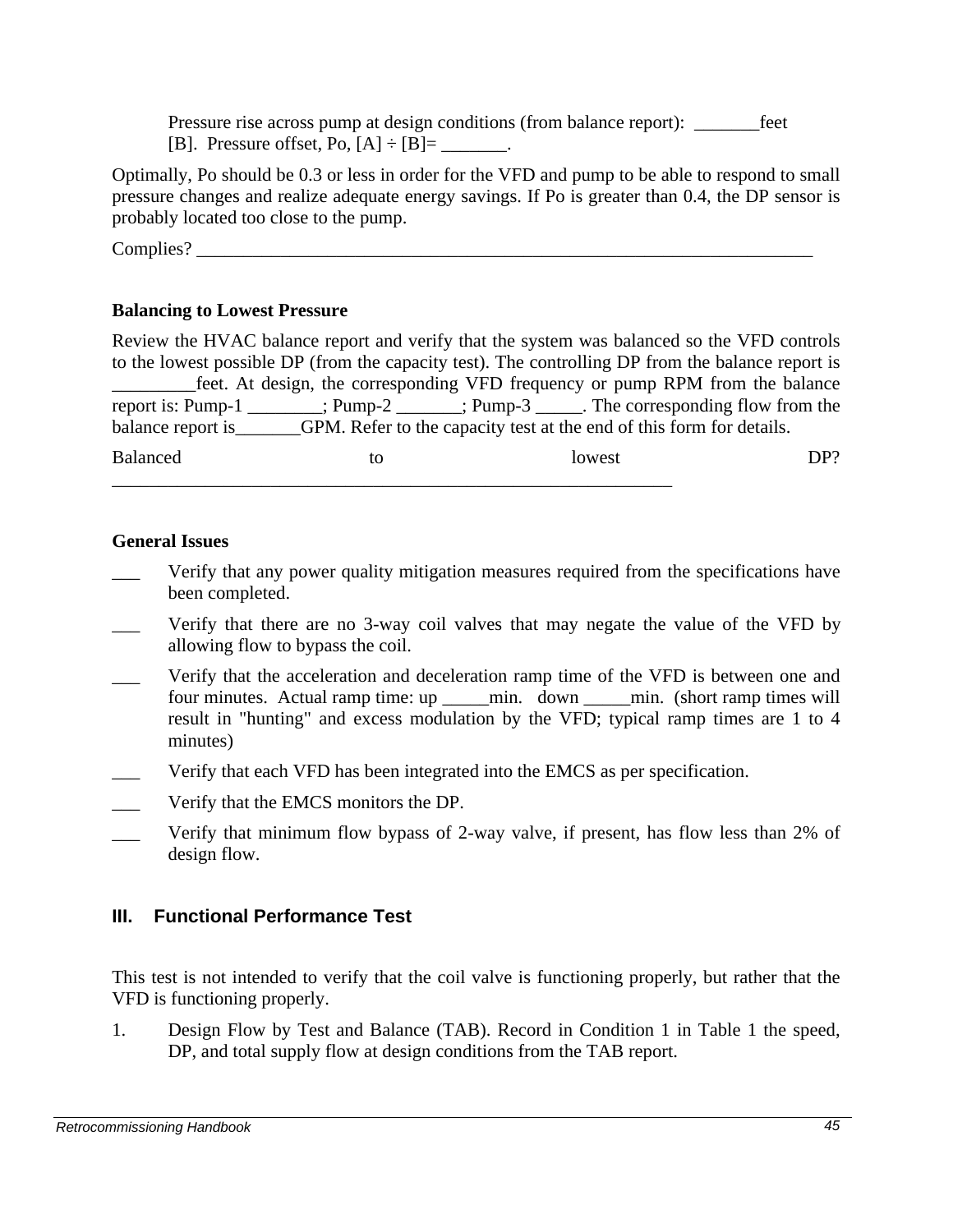2. Intermediate Flow (coil valves partially open). Intermediate flow will occur when current conditions are such that the system is not in full cooling or full heating, nor at minimum flow. Read the speed, DP, and the total supply flow in the secondary loop and record in Condition 3 in Table 1.

If the conditions are not in an "intermediate" position, change all space temperature set points to 4 degrees below the actual temperature in the space, for CHW pumps, or 4 degrees above for HW pumps (circle one) to simulate an approaching of thermostat satisfaction and take readings.

- 3. Design Flow (coil valves full open). Using the (EMCS) or other means, change all space temperature set points to at least 10 degrees below the current space temperature for CHW pumps, or 10 degrees above for HW pumps, so that the entire HVAC system supplied from these pumps is in full cooling (or heating, as appropriate, circle) in all zones. Observe that all coil valves are to their design maximum position (from the TAB report). Wait at least 20 minutes for lag time while observing:
	- Does the first lag pump turn on (after a delay) when the lead pump exceeds its  $\frac{1}{2}$  gpm design flow?
	- Does the 2nd lag pump turn on (after a delay) when the sum Lead  $+$  Lag 1 exceeds the sum of their design, *AND* the DP drops to 80% or \_\_\_\_\_ feet?

Read the speeds, DP and the total supply flow and record in Condition 2.

- 4. Minimum Flow (Coil valves shut). Change all space temperature set points to be equal to the actual space temperatures to simulate a satisfied condition, driving the boxes to their minimum and the coil valves closed. Wait at least 25 minutes.
	- Do the lag pumps sequentially turn off (with a delay) when the flow is less than the design of all *running* pumps?
	- Does the last pump shut off appropriately?

Take the frequency, pressure and flow readings and record in Condition 4.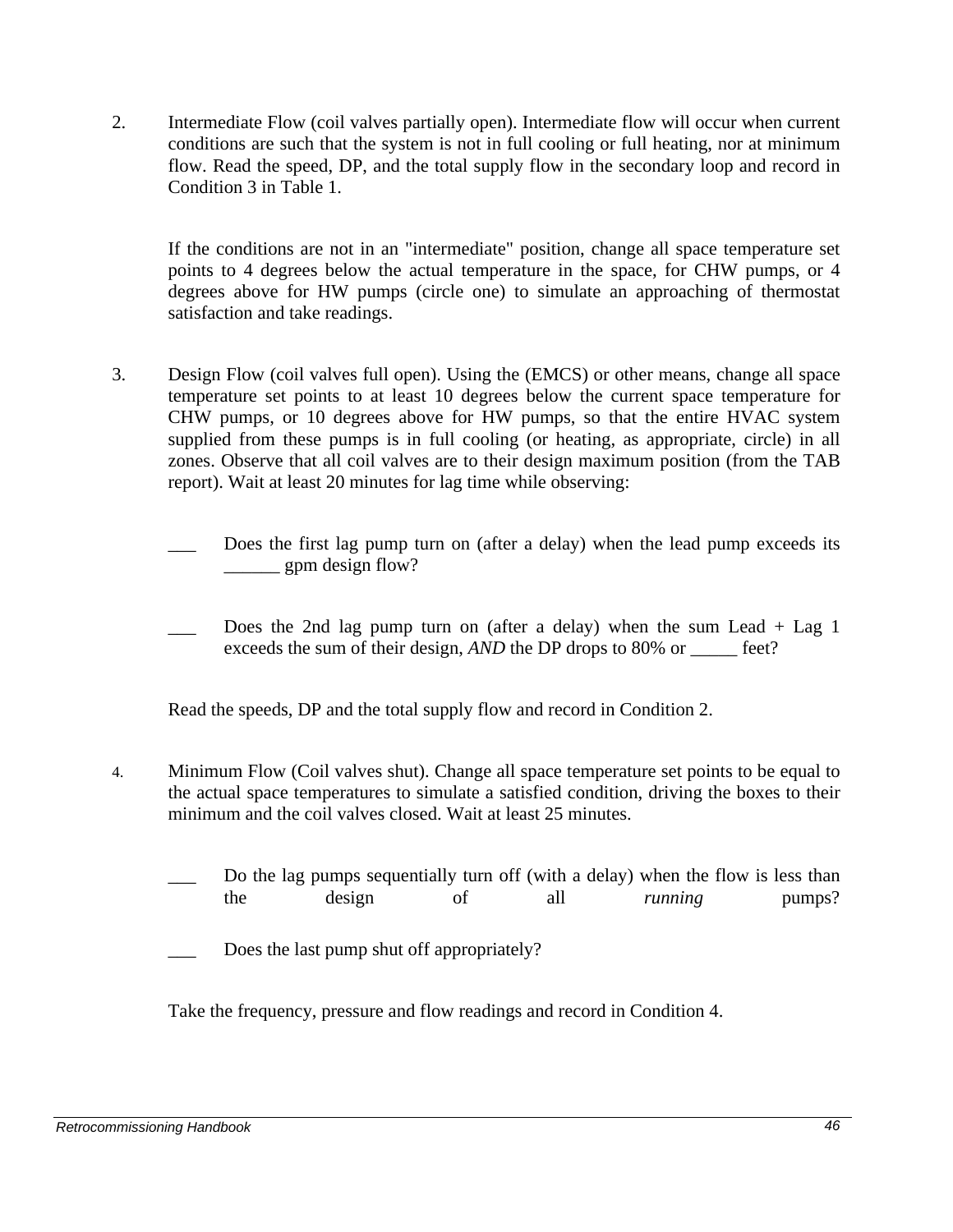## **IV. Analysis**

## **Table 1.**

|                           |                              | <b>Speed</b> (Hz or RPM) |         | <b>DP</b> at Sensor (psi) |         | <b>Total</b>         |
|---------------------------|------------------------------|--------------------------|---------|---------------------------|---------|----------------------|
| <b>Condition</b>          | <b>Secondary</b><br>Pump No. | <b>Reading</b>           | Average | <b>Reading</b>            | Average | <b>Flow</b><br>(gpm) |
|                           | Lead                         |                          |         |                           |         |                      |
| 1. At design flow by TAB  | $Lag-1$                      |                          |         |                           |         |                      |
|                           | $Lag-2$                      |                          |         |                           |         |                      |
|                           | Lead                         |                          |         |                           |         |                      |
| 2. At design flow (during | $Lag-1$                      |                          |         |                           |         |                      |
| commissioning)            | $Lag-2$                      |                          |         |                           |         |                      |
|                           | Lead                         |                          |         |                           |         |                      |
| 3. At intermediate flow   | $Lag-1$                      |                          |         |                           |         |                      |
| (during commissioning)    | $Lag-2$                      |                          |         |                           |         |                      |
|                           | Lead                         |                          |         |                           |         |                      |
| 4. At no flow (during     | $Lag-1$                      |                          |         |                           |         |                      |
| commissioning)            | $Lag-2$                      |                          |         |                           |         |                      |

Conversion:  $0.434 \times \text{ft H}_2\text{O} = \text{psi}$ 

2.31  $\times$  psi = ft H<sub>2</sub>O

- 1. In Table 1, average the speed and the DP for all pumps at each of the four conditions.
- 2. If the speed at Condition 1 (TAB test) is not within 10% of the current test at Condition 2, all the boxes may not have been driven wide open during the commissioning test, or the readings were taken before the lag time was complete. Investigate and repeat tests as appropriate.

## **\_\_\_Less than 10% variance?**

3. During operation of lead-lag pump combinations, the average DP readings at all four conditions should remain within 10% of each other. If there is more than a 10% variance, the sensor may be faulty. Note that during lead-lag pump transition, the DP may appropriately vary by as much as 20%.

## **Less than 10% variance?**

## 4. **\_\_\_At no flow, Condition 4, is the flow and DP zero?**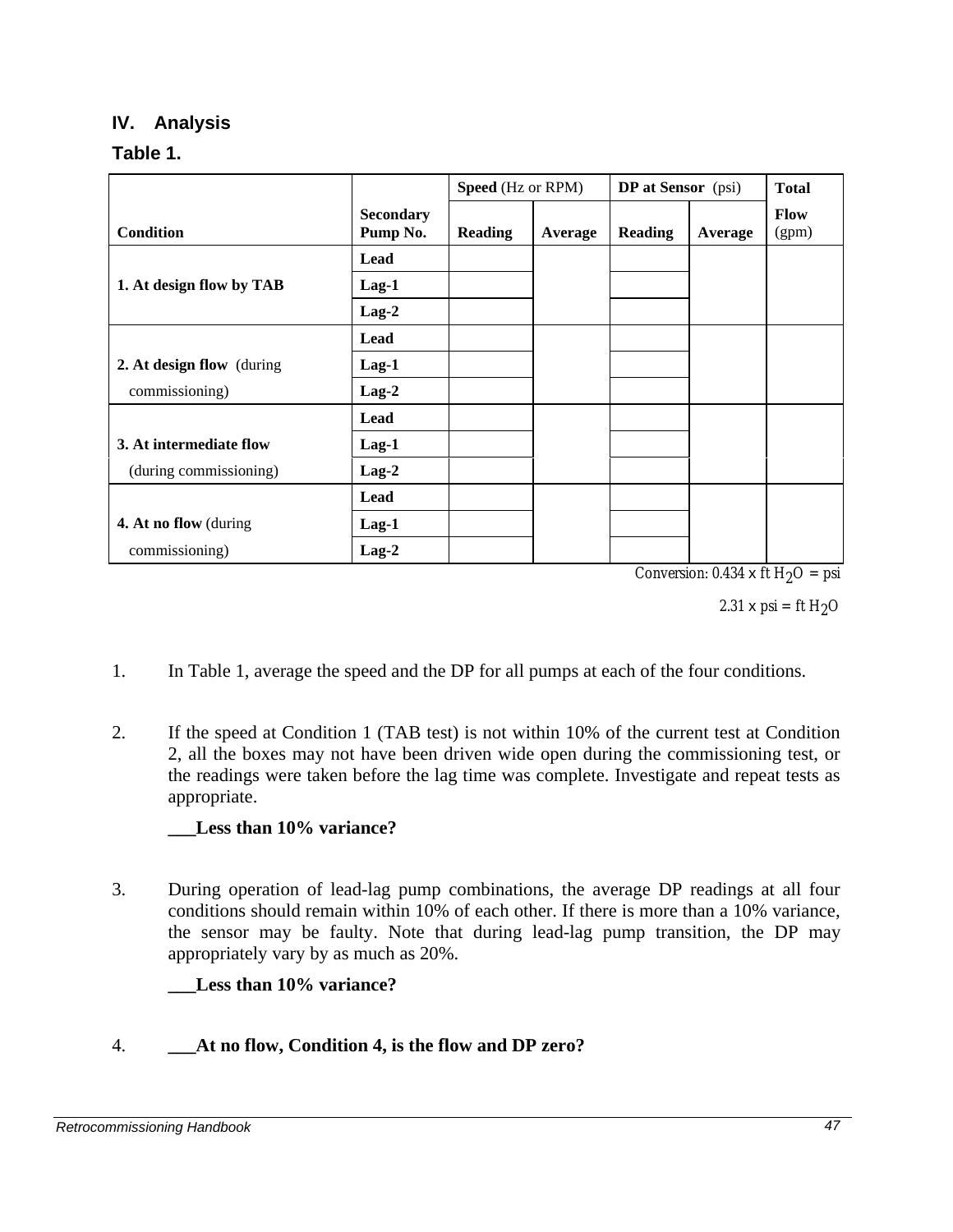#### 5. **\_\_\_For the total flow readings in Table 1, are the values in Condition 2 > 3 > 4?**

#### 6. **\_\_\_Collaborative Trending**

The system operation will, will not (circle) be trended to further verify the proper operation of the VFD. Points to be trended are listed in the Trending Request Form.

## **\_\_\_From studying the trends, is the VFD is functioning properly?**

**7. Additional tests.** Refer to the chilled water systems sequence of operations tests for further collaboration on the VFD performance.

## **V. Training**

\_\_\_The building staff are adequately trained to operate and maintain the VFD. Comments:

## **VI. O&M Plan**

\_\_\_An acceptable O&M plan has been put into place. Describe:

## **VII. Capacity Test**

To ensure that energy use is minimized, the hydronic system must be balanced at design conditions at the lowest possible differential pressure (DP) possible. This requires that the lowest possible DP at the sensor be found that will allow the delivery of design flow through the valve most difficult to satisfy. This system minimum DP is what the VFD should control to. This is accomplished by changing the temperature setpoint for all zones to 55F for cooling coils or 85F for heating coils, causing all AHU coil valves to be calling for full cooling or heating, as applicable. Each coil's flow is then measured against the design flow. The coil that is receiving the lowest fraction of design is identified. The current DP at the controlling sensor is noted. A calculation is made, giving the DP required at the sensor to allow the identified most critical coil to meet its design flow. The equation is  $DP_2 = DP_1 \times Q_2^2 / Q_1^2$ . Where  $Q_1$  = actual or fraction of design flow during capacity test.  $Q_2$  = design flow or 1.0 if using fractions. DP<sub>1</sub> = DP at sensor. DP<sub>2</sub> = DP to control to. It is noted that if all coils were calling for full cooling simultaneously, the pump could not maintain the new  $DP<sub>2</sub>$  value, due to diversity pump size reduction having been made by the design engineer.

**Summarize deficiencies and possible improvements on Master List**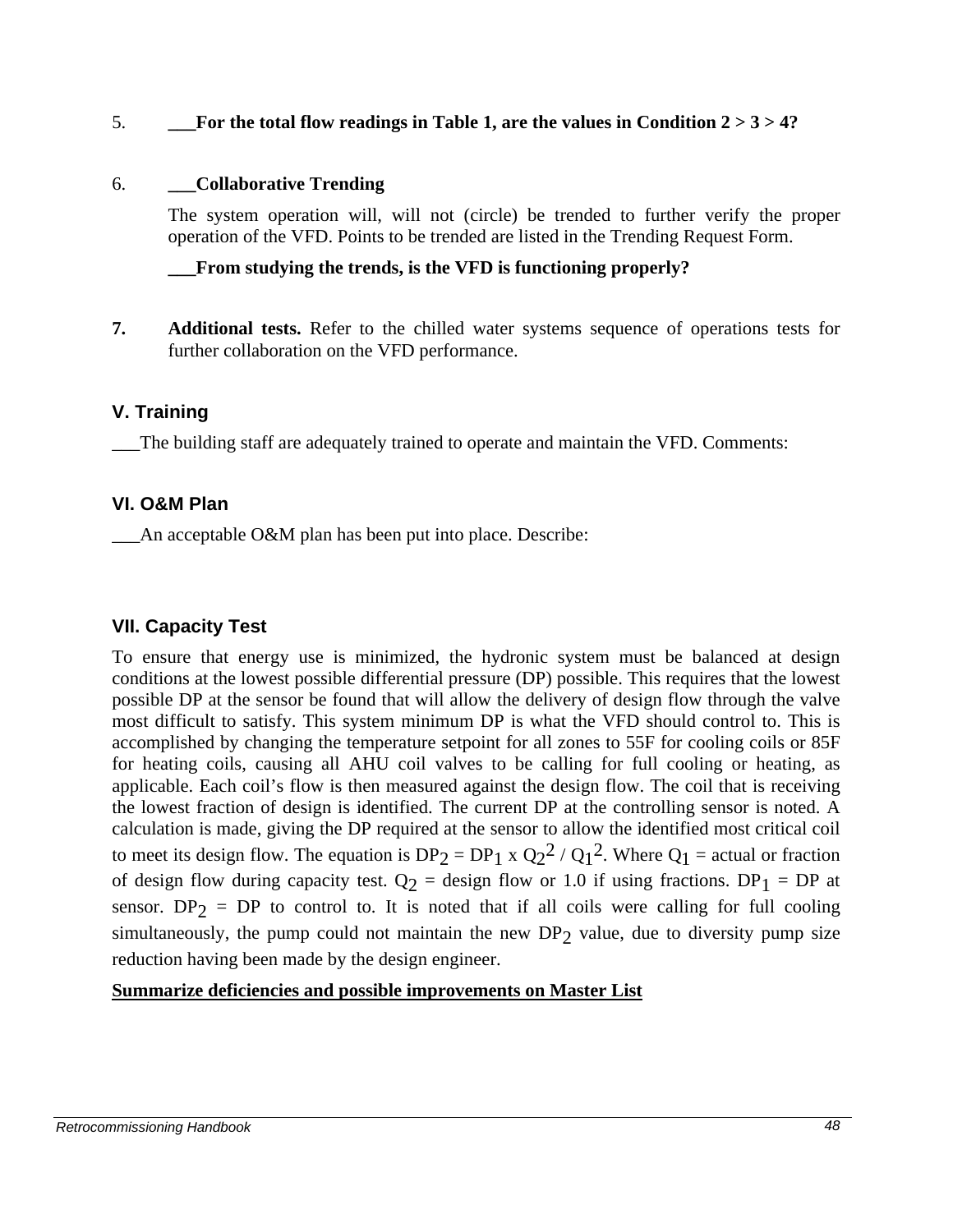## **Appendix I: Strategies for Increasing Retrocommissioning Cost Effectiveness**

Thorough preparation and participation by building staff prior to and throughout the project reduces overall costs. This section introduces strategies that in-house building staff can use for streamlining the project and increasing the effectiveness of the Commissioning Provider's time.

- 1. Gather building documentation
- 2. Perform appropriate preventive maintenance
- 3. Perform simple repairs and improvements as the project progresses
- 4. Perform diagnostic monitoring and functional tests
- 5. Implement selected improvements and repairs

These strategies should be planned as appropriate and introduced to the building staff before putting the retrocommissioning process into action. If the project, due to size or complexity, requires using a bid process for obtaining commissioning services, the request for proposals should state which of the tasks discussed below are in-house building staff responsibilities. This helps the bidders understand what to expect from the owner's staff and develop their budgets accordingly.

#### **GATHER BUILDING DOCUMENTATION**

Compile an *up-to-date* building documentation package prior to the retrocommissioning process. If this is not done ahead of time, the Commissioning Provider will need to gather this information. This packet should be available on-site and include as much information as possible including:

- Drawings relevant to the systems targeted for commissioning (preferably "As-Built" drawings if accurate)
- O&M manuals
- Testing, adjusting and balancing (TAB) reports
- Original design documentation
- An equipment list with nameplate information, dates of installation, and submittals including pump curves and fan curves
- List of outside service contractors regularly used
- Copies of current service contracts
- Control system documentation, such as sequences of operation, special control strategies, control diagrams, points list, control program or code, etc.
- Energy-efficient operating strategies,
- Energy bill (electric, gas, steam, chilled water, etc.) or energy accounting information for at least the last 24 months along with a rate schedule, unit price, or supply contract information for each energy type, and
- Water and sewer usage and billings.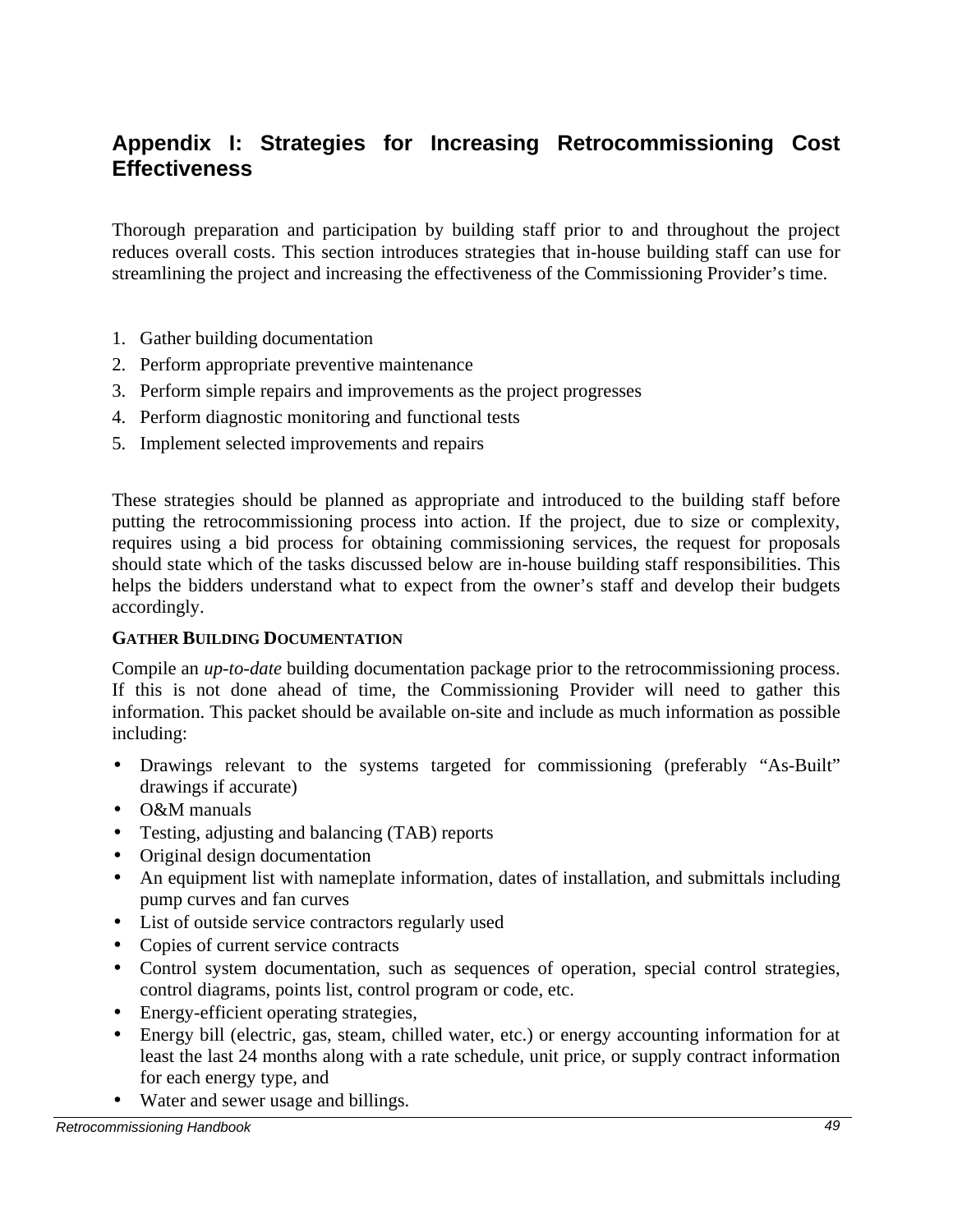It is possible that some of the information will not be readily available, such as pump curves, fan curves, and written sequences of operation. However, the more documentation that in-house staff can update and compile, the less time the Commissioning Provider will spend obtaining this information. Performance curves are generally available from the original installing contractor or the equipment manufacturer. Have the nameplate information, including the serial number and date of installation, available when contacting either of these parties. Appendix C contains a typical checklist of documentation required as part of retrocommissioning.

### **PERFORM APPROPRIATE PREVENTIVE MAINTENANCE**

Special care should be taken to make sure that all in-house staff or an outside maintenance service contractor completes scheduled preventive maintenance (PM) work before retrocommissioning begins. For example, if retrocommissioning occurs during the cooling season, the annual PM tasks for the cooling plant and systems should be completed before commencing with the project. It is not cost-effective to hold up the retrocommissioning process because of dirty filters, loose belts, broken dampers, or loose electrical connections. These are typical preventive maintenance tasks that do not require a Commissioning Provider to find and recommend fixing. The Commissioning Provider's time is better used helping the building staff find and solve operating, design, and installation problems rather than equipment-care deficiencies.

### **PERFORM SIMPLE REPAIRS AND IMPROVEMENTS AS THE PROJECT PROGRESSES**

Depending on the skill level of the building staff, they can perform a number of improvements and repairs as the project progresses. Completing simple repairs and adjustments discovered during the early part of the investigation phase increases the effectiveness of the diagnostic monitoring and testing. For example, there is no sense in waiting to calibrate or relocate a sensor, or fix a binding damper only to have the diagnostic and testing phase of the project indicate, once again, that this is a problem. Also, finding an effective solution to a problem is often accomplished through a series of "fixes" occurring over the course of the project. Often what appears as a simple problem, once fixed, may allow the diagnostic testing to uncover a larger but more subtle problem, which can then be fixed. These "simple fixes," no matter how minor they appear, should be logged on the "Master List of Deficiencies and Potential Improvements" (this list is discussed in more detail in the section titled "Investigation Phase").

Note that if energy and/or energy-related cost savings are retrocommissioning objectives, it may be important to ensure that energy and cost baselines are well established prior to performing any significant repairs or improvements.

#### **PERFORM DIAGNOSTIC MONITORING AND FUNCTIONAL TESTS**

It is often appropriate and cost-effective to have the most motivated and interested building staff assist with the short-term diagnostic monitoring, trend logging, and functional testing that occurs during the investigation phase of the project. This helps reduce project costs and provides the building staff with a learning experience that they can reapply later. If building staff are trained to initiate trend logs using the building's EMCS, a Commissioning Provider can reduce time spent on the task and the owner will not need to hire a controls contractor to do the trending. Building staff may also assist with the installation and removal of portable dataloggers used for short-term diagnostics and assist with carrying out functional test plans. This also reduces costs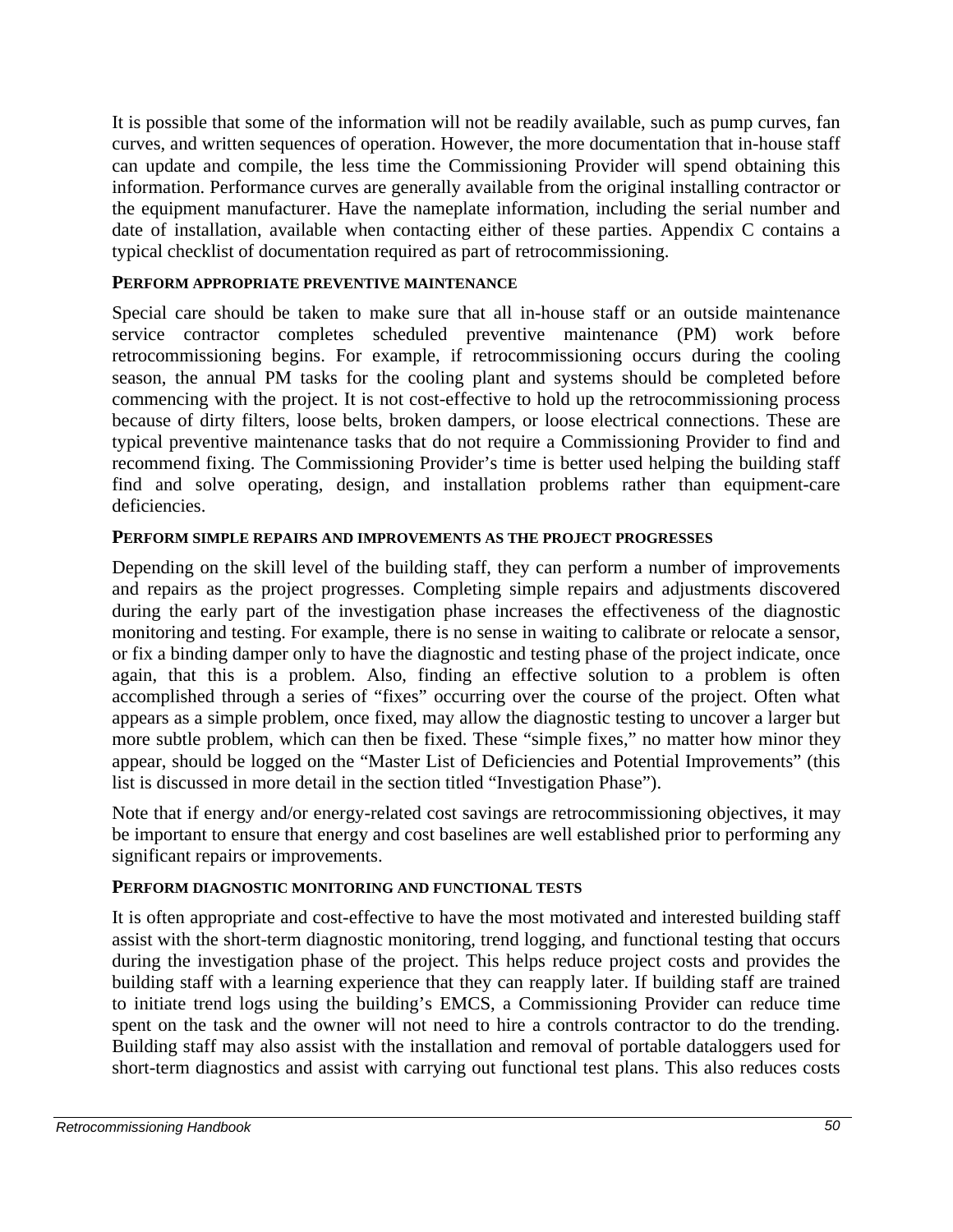and gives the building staff exposure to different approaches to troubleshooting problems and investigating and verifying equipment performance.

#### **IMPLEMENTING SELECTED IMPROVEMENTS AND REPAIRS**

Depending on availability and expertise, O&M staff may be enlisted to implement the selected repairs and improvements. Using in-house staff to perform these tasks reduces costs. Hiring an outside contractor to implement major repairs and improvements may cause the payback to increase to the point where the project is no longer cost effective. The success of this costreducing strategy hinges on in-house staff training, knowledge, and willingness to carry out the work. Existing workloads of O&M staff should be analyzed to determine how schedules and workloads will be shifted to accommodate any additional work.